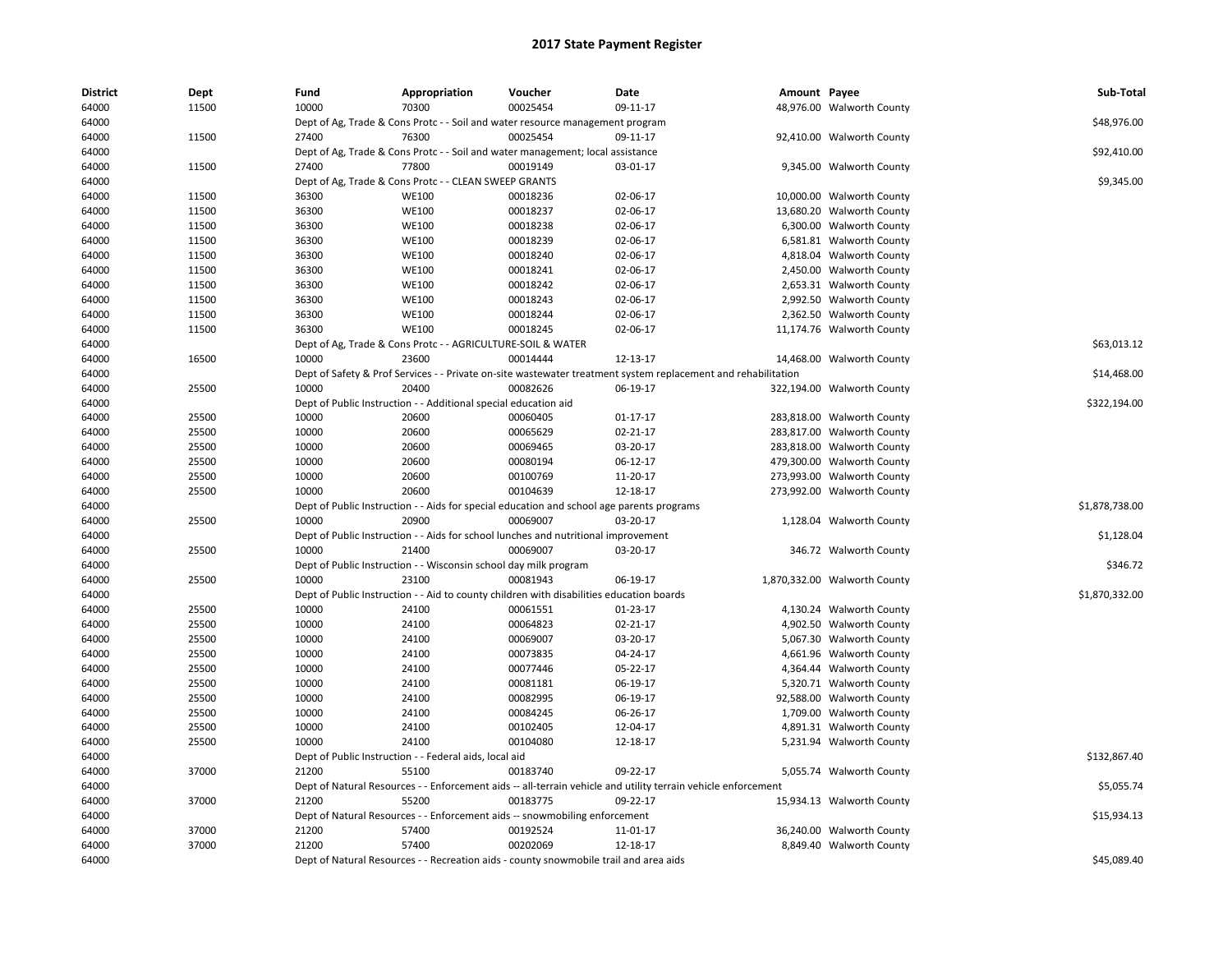| <b>District</b> | Dept  | Fund  | Appropriation                                                                              | Voucher  | Date           | Amount Payee |                              | Sub-Total      |
|-----------------|-------|-------|--------------------------------------------------------------------------------------------|----------|----------------|--------------|------------------------------|----------------|
| 64000           | 37000 | 21200 | 66300                                                                                      | 00133445 | 03-13-17       |              | 8,632.99 Walworth County     |                |
| 64000           |       |       | Dept of Natural Resources - - Environmental aids - lake protection                         |          |                |              |                              | \$8,632.99     |
| 64000           | 37000 | 27400 | 65800                                                                                      | 00172515 | 08-07-17       |              | 35,645.75 Walworth County    |                |
| 64000           |       |       | Dept of Natural Resources - - Environmental aids -- urban nonpoint source                  |          |                |              |                              | \$35,645.75    |
| 64000           | 39500 | 21100 | 16800                                                                                      | 00107636 | $04 - 21 - 17$ |              | 232,170.00 Walworth County   |                |
| 64000           |       |       | WI Dept of Transportation - - Elderly and disabled county aids, state funds                |          |                |              |                              | \$232,170.00   |
| 64000           | 39500 | 21100 | 17400                                                                                      | 00186691 | 11-02-17       |              | 7,520.22 Walworth County     |                |
| 64000           |       |       | WI Dept of Transportation - - Disaster damage aids, state funds                            |          |                |              |                              | \$7,520.22     |
| 64000           | 39500 | 21100 | 17700                                                                                      | 00125705 | 06-13-17       |              | 16,260.00 Walworth County    |                |
| 64000           | 39500 | 21100 | 17700                                                                                      | 00154694 | 08-17-17       |              | 44,134.00 Walworth County    |                |
| 64000           |       |       | WI Dept of Transportation - - Tier C transit operating aids, state funds                   |          |                |              |                              | \$60,394.00    |
| 64000           | 39500 | 21100 | 18200                                                                                      | 00091739 | 03-09-17       |              | 25,070.00 Walworth County    |                |
| 64000           | 39500 | 21100 | 18200                                                                                      | 00180121 | 10-20-17       |              | 46,050.18 Walworth County    |                |
| 64000           | 39500 | 21100 | 18200                                                                                      | 00180130 | 10-20-17       |              | 68,897.26 Walworth County    |                |
| 64000           | 39500 | 21100 | 18200                                                                                      | 00184208 | 11-01-17       |              | 25,070.40 Walworth County    |                |
| 64000           | 39500 | 21100 | 18200                                                                                      | 00195321 | 11-28-17       |              | 81,990.00 Walworth County    |                |
| 64000           |       |       | WI Dept of Transportation - - Transit and other transportation-related aids, federal funds |          |                |              |                              | \$247,077.84   |
| 64000           | 39500 | 21100 | 18500                                                                                      | 00069823 | 01-03-17       |              | 9,640.94 Walworth County     |                |
| 64000           | 39500 | 21100 | 18500                                                                                      | 00069825 | 01-03-17       |              | 10,727.34 Walworth County    |                |
| 64000           | 39500 | 21100 | 18500                                                                                      | 00073253 | $01 - 13 - 17$ |              | 1,576.51 Walworth County     |                |
| 64000           | 39500 | 21100 | 18500                                                                                      | 00100771 | 03-30-17       |              | 1,789.97 Walworth County     |                |
| 64000           | 39500 | 21100 | 18500                                                                                      | 00100772 | 03-30-17       |              | 1,389.86 Walworth County     |                |
| 64000           | 39500 | 21100 | 18500                                                                                      | 00100774 | 03-30-17       |              | 3,214.16 Walworth County     |                |
| 64000           | 39500 | 21100 | 18500                                                                                      | 00100775 | 03-30-17       |              | 1,518.54 Walworth County     |                |
| 64000           | 39500 | 21100 | 18500                                                                                      | 00100776 | 03-30-17       |              | 2,127.60 Walworth County     |                |
| 64000           | 39500 | 21100 | 18500                                                                                      | 00105421 | 05-09-17       |              | 1,833.79 Walworth County     |                |
| 64000           | 39500 | 21100 | 18500                                                                                      | 00105425 | 05-09-17       |              | 3,141.14 Walworth County     |                |
| 64000           | 39500 | 21100 | 18500                                                                                      | 00105426 | 05-09-17       |              | 3,028.58 Walworth County     |                |
| 64000           | 39500 | 21100 | 18500                                                                                      | 00115183 | 06-28-17       |              | 2,906.97 Walworth County     |                |
| 64000           | 39500 | 21100 | 18500                                                                                      | 00132761 | 06-28-17       |              | 3,133.39 Walworth County     |                |
| 64000           | 39500 | 21100 | 18500                                                                                      | 00132762 | 06-28-17       |              | 2,523.20 Walworth County     |                |
| 64000           | 39500 | 21100 | 18500                                                                                      | 00132763 | 06-28-17       |              | 1,918.30 Walworth County     |                |
| 64000           | 39500 | 21100 | 18500                                                                                      | 00132770 | 06-28-17       |              | 3,178.78 Walworth County     |                |
| 64000           | 39500 | 21100 | 18500                                                                                      | 00132771 | 06-28-17       |              | 2,396.89 Walworth County     |                |
| 64000           | 39500 | 21100 | 18500                                                                                      | 00160990 | 09-06-17       |              | 2,307.23 Walworth County     |                |
| 64000           | 39500 | 21100 | 18500                                                                                      | 00160991 | 09-06-17       |              | 4,315.43 Walworth County     |                |
| 64000           | 39500 | 21100 | 18500                                                                                      | 00161024 | 09-06-17       |              | 3,689.33 Walworth County     |                |
| 64000           | 39500 | 21100 | 18500                                                                                      | 00161027 | 09-06-17       |              | 5,568.39 Walworth County     |                |
| 64000           | 39500 | 21100 | 18500                                                                                      | 00168802 | 10-02-17       |              | 1,065.26 Walworth County     |                |
| 64000           | 39500 | 21100 | 18500                                                                                      | 00176722 | 10-12-17       |              | 9,539.98 Walworth County     |                |
| 64000           | 39500 | 21100 | 18500                                                                                      | 00176723 | 10-12-17       |              | 7,794.92 Walworth County     |                |
| 64000           | 39500 | 21100 | 18500                                                                                      | 00183631 | 10-26-17       |              | 8,301.91 Walworth County     |                |
| 64000           | 39500 | 21100 | 18500                                                                                      | 00183632 | 10-26-17       |              | 9,154.38 Walworth County     |                |
| 64000           | 39500 | 21100 | 18500                                                                                      | 00197998 | 12-11-17       |              | 4,623.69 Walworth County     |                |
| 64000           | 39500 | 21100 | 18500                                                                                      | 00198011 | 12-11-17       |              | 5,658.60 Walworth County     |                |
| 64000           |       |       | WI Dept of Transportation - - Highway safety, local assistance, federal funds              |          |                |              |                              | \$118,065.08   |
| 64000           | 39500 | 21100 | 19000                                                                                      | 00065460 | 01-03-17       |              | 532,385.82 Walworth County   |                |
| 64000           | 39500 | 21100 | 19000                                                                                      | 00134009 | 07-03-17       |              | 1,064,771.64 Walworth County |                |
| 64000           | 39500 | 21100 | 19000                                                                                      | 00169275 | $10-02-17$     |              | 532,385.85 Walworth County   |                |
| 64000           |       |       | WI Dept of Transportation - - Transportation aids to counties, state funds                 |          |                |              |                              | \$2,129,543.31 |
| 64000           | 39500 | 21100 | 27800                                                                                      | 00200811 | 12-13-17       |              | 7,331.90 Walworth County     |                |
| 64000           |       |       | WI Dept of Transportation - - Local roads improvement program, state funds                 |          |                |              |                              | \$7,331.90     |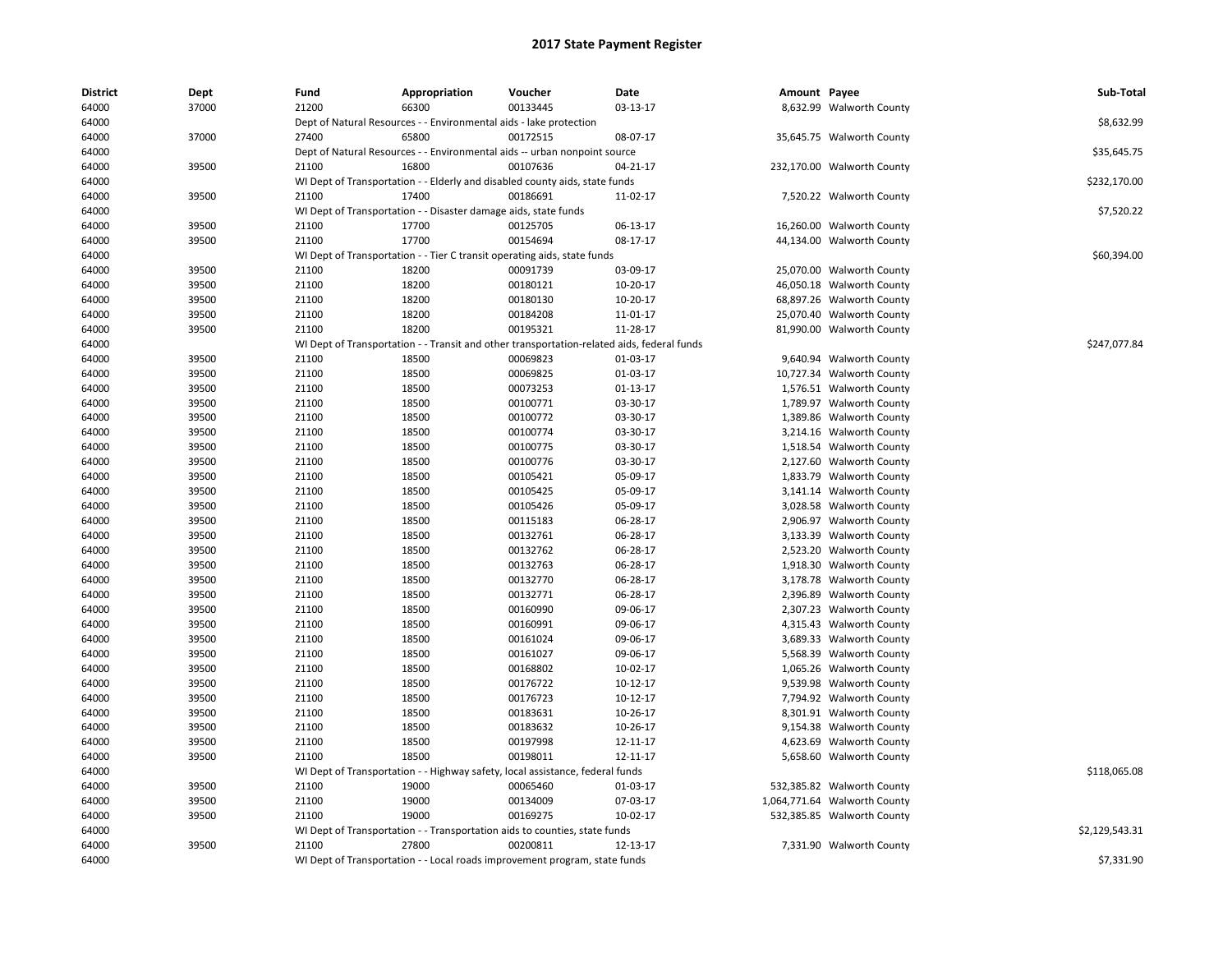| <b>District</b> | Dept  | Fund  | Appropriation                                                                       | Voucher  | Date           | Amount Payee |                            | Sub-Total      |
|-----------------|-------|-------|-------------------------------------------------------------------------------------|----------|----------------|--------------|----------------------------|----------------|
| 64000           | 39500 | 21100 | 36300                                                                               | 00082593 | 02-06-17       |              | 49.50 Walworth County      |                |
| 64000           | 39500 | 21100 | 36300                                                                               | 00074854 | $01 - 17 - 17$ |              | 75.00 Walworth County      |                |
| 64000           | 39500 | 21100 | 36300                                                                               | 00085538 | 02-13-17       | 210.00       | <b>Walworth County</b>     |                |
| 64000           | 39500 | 21100 | 36300                                                                               | 00095506 | 03-16-17       | 125.00       | <b>Walworth County</b>     |                |
| 64000           | 39500 | 21100 | 36300                                                                               | 00106105 | 04-14-17       | 25.00        | <b>Walworth County</b>     |                |
| 64000           | 39500 | 21100 | 36300                                                                               | 00128521 | 06-15-17       | 308.00       | <b>Walworth County</b>     |                |
| 64000           | 39500 | 21100 | 36300                                                                               | 00153073 | 08-09-17       | 110.00       | <b>Walworth County</b>     |                |
| 64000           | 39500 | 21100 | 36300                                                                               | 00177765 | $10 - 11 - 17$ |              | 26.50 Walworth County      |                |
| 64000           |       |       | WI Dept of Transportation - - State highway rehabilitation, state funds             |          |                |              |                            | \$929.00       |
| 64000           | 39500 | 21100 | 36500                                                                               | 00070503 | 01-03-17       | 1,400.00     | <b>Walworth County</b>     |                |
| 64000           | 39500 | 21100 | 36500                                                                               | 00109803 | 04-26-17       | 2,133.00     | <b>Walworth County</b>     |                |
| 64000           | 39500 | 21100 | 36500                                                                               | 00131277 | 06-22-17       | 1,107.00     | <b>Walworth County</b>     |                |
| 64000           | 39500 | 21100 | 36500                                                                               | 00136551 | 06-28-17       |              | 1,107.00 Walworth County   |                |
| 64000           | 39500 | 21100 | 36500                                                                               | 00151870 | 08-07-17       |              | 652.32 Walworth County     |                |
| 64000           | 39500 | 21100 | 36500                                                                               | 00164353 | 09-13-17       | 3,307.00     | <b>Walworth County</b>     |                |
| 64000           | 39500 | 21100 | 36500                                                                               | 00187797 | 11-02-17       |              | 1,107.00 Walworth County   |                |
| 64000           | 39500 | 21100 | 36500                                                                               | 00196177 | 11-28-17       | 1,107.00     | <b>Walworth County</b>     |                |
| 64000           | 39500 | 21100 | 36500                                                                               | 00081143 | 02-01-17       |              | 3,269.72 Walworth County   |                |
| 64000           |       |       | WI Dept of Transportation - - Highway system management and operations, state funds |          |                |              |                            | \$15,190.04    |
| 64000           | 39500 | 21100 | 36800                                                                               | 00070503 | 01-03-17       |              | 146,257.64 Walworth County |                |
| 64000           | 39500 | 21100 | 36800                                                                               | 00088019 | 02-21-17       |              | 40,993.16 Walworth County  |                |
| 64000           | 39500 | 21100 | 36800                                                                               | 00094210 | 03-16-17       |              | 29,733.72 Walworth County  |                |
| 64000           | 39500 | 21100 | 36800                                                                               | 00101680 | 04-06-17       |              | 247,678.78 Walworth County |                |
| 64000           | 39500 | 21100 | 36800                                                                               | 00101680 | 04-01-17       |              | 11,672.93 Walworth County  |                |
| 64000           | 39500 | 21100 | 36800                                                                               | 00095136 | 03-17-17       |              | 265,032.78 Walworth County |                |
| 64000           | 39500 | 21100 | 36800                                                                               | 00095136 | 03-15-17       |              | 1,307.90 Walworth County   |                |
| 64000           | 39500 | 21100 | 36800                                                                               | 00109803 | 04-28-17       |              | 355,498.40 Walworth County |                |
| 64000           | 39500 | 21100 | 36800                                                                               | 00109803 | 04-26-17       |              | 20,623.61 Walworth County  |                |
| 64000           | 39500 | 21100 | 36800                                                                               | 00131277 | 06-26-17       |              | 258,259.34 Walworth County |                |
| 64000           | 39500 | 21100 | 36800                                                                               | 00131277 | 06-22-17       |              | 11,188.86 Walworth County  |                |
| 64000           | 39500 | 21100 | 36800                                                                               | 00136551 | 07-03-17       |              | 144,715.47 Walworth County |                |
| 64000           | 39500 | 21100 | 36800                                                                               | 00136551 | 06-28-17       |              | 12,386.38 Walworth County  |                |
| 64000           | 39500 | 21100 | 36800                                                                               | 00151870 | 08-15-17       |              | 136,932.22 Walworth County |                |
| 64000           | 39500 | 21100 | 36800                                                                               | 00151870 | 08-07-17       |              | 3,806.27 Walworth County   |                |
| 64000           | 39500 | 21100 | 36800                                                                               | 00164353 | 09-15-17       |              | 159,167.57 Walworth County |                |
| 64000           | 39500 | 21100 | 36800                                                                               | 00164353 | 09-13-17       |              | 3,945.83 Walworth County   |                |
| 64000           | 39500 | 21100 | 36800                                                                               | 00179223 | 10-19-17       |              | 170,309.67 Walworth County |                |
| 64000           | 39500 | 21100 | 36800                                                                               | 00179223 | 10-16-17       |              | 1,300.22 Walworth County   |                |
| 64000           | 39500 | 21100 | 36800                                                                               | 00187797 | 11-06-17       | 125,997.67   | <b>Walworth County</b>     |                |
| 64000           | 39500 | 21100 | 36800                                                                               | 00187797 | 11-02-17       |              | 8,931.83 Walworth County   |                |
| 64000           | 39500 | 21100 | 36800                                                                               | 00196177 | 11-30-17       |              | 118,551.19 Walworth County |                |
| 64000           | 39500 | 21100 | 36800                                                                               | 00196177 | 11-28-17       |              | 7,534.86 Walworth County   |                |
| 64000           | 39500 | 21100 | 36800                                                                               | 00081143 | 02-01-17       |              | 504,887.71 Walworth County |                |
| 64000           | 39500 | 21100 | 36800                                                                               | 00150696 | 08-03-17       |              | 14,169.96 Walworth County  |                |
| 64000           | 39500 | 21100 | 36800                                                                               | 00165322 | 09-15-17       |              | 847.82 Walworth County     |                |
| 64000           | 39500 | 21100 | 36800                                                                               | 00165323 | 09-15-17       |              | 66,977.91 Walworth County  |                |
| 64000           | 39500 | 21100 | 36800                                                                               | 00166878 | 09-20-17       |              | 252,751.50 Walworth County |                |
| 64000           | 39500 | 21100 | 36800                                                                               | 00186672 | 11-01-17       |              | 3,434.27 Walworth County   |                |
| 64000           |       |       | WI Dept of Transportation - - Routine maintenance activities, state funds           |          |                |              |                            | \$3,124,895.47 |
| 64000           | 39500 | 21100 | 37500                                                                               | 00196177 | 11-28-17       |              | 83.30 Walworth County      |                |
| 64000           |       |       | WI Dept of Transportation - - Highway system management and operations, local funds |          |                |              |                            | \$83.30        |
| 64000           | 39500 | 21100 | 38000                                                                               | 00136551 | 06-28-17       |              | 49,545.54 Walworth County  |                |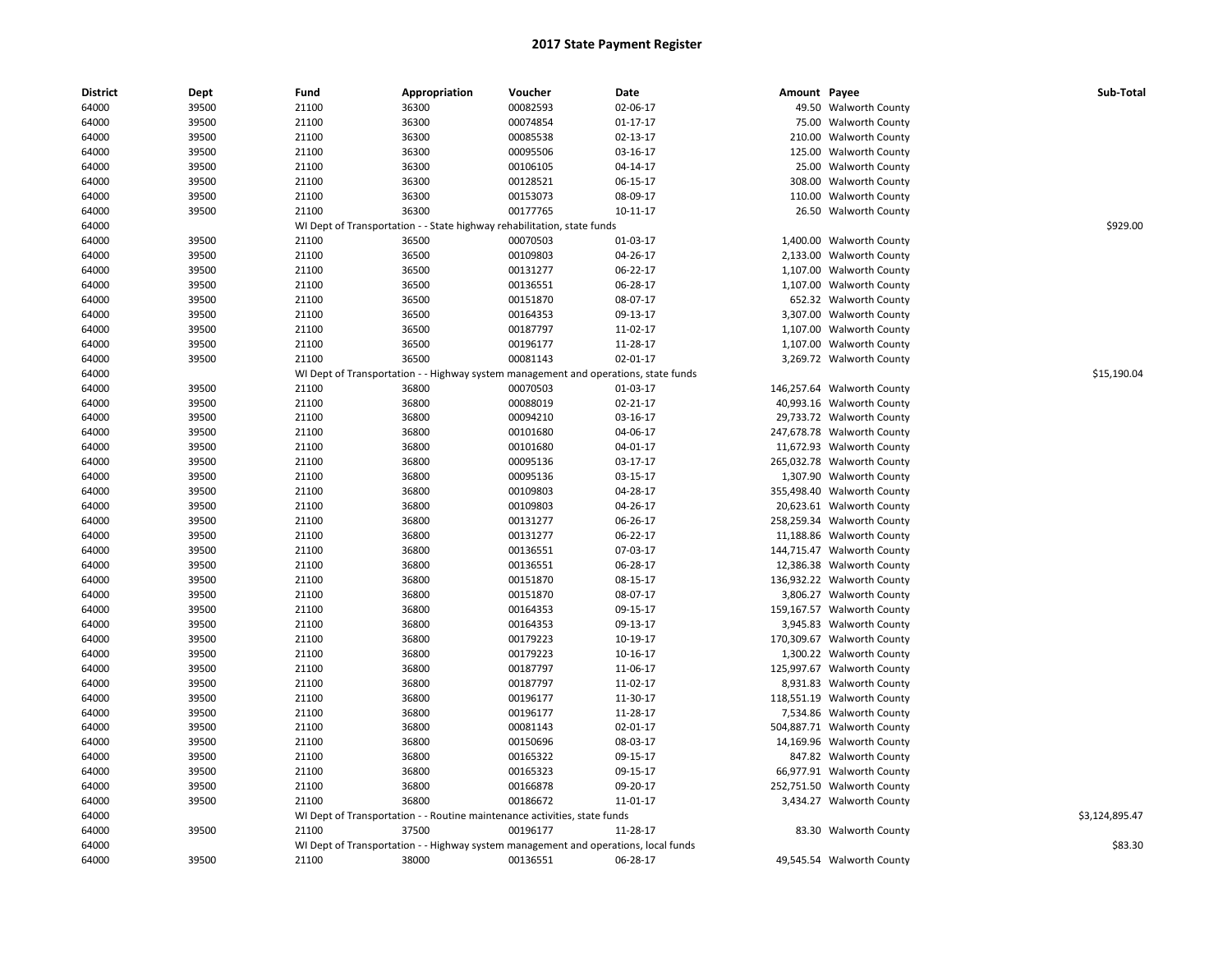| <b>District</b> | Dept  | Fund  | Appropriation                                            | Voucher                                                                                   | Date                                                                                                                                          | Amount Payee |                              | Sub-Total      |
|-----------------|-------|-------|----------------------------------------------------------|-------------------------------------------------------------------------------------------|-----------------------------------------------------------------------------------------------------------------------------------------------|--------------|------------------------------|----------------|
| 64000           | 39500 | 21100 | 38000                                                    | 00151870                                                                                  | 08-07-17                                                                                                                                      |              | 11,815.19 Walworth County    |                |
| 64000           | 39500 | 21100 | 38000                                                    | 00164353                                                                                  | 09-13-17                                                                                                                                      |              | 8,837.16 Walworth County     |                |
| 64000           | 39500 | 21100 | 38000                                                    | 00187797                                                                                  | 11-02-17                                                                                                                                      |              | 2,087.58 Walworth County     |                |
| 64000           | 39500 | 21100 | 38000                                                    | 00196177                                                                                  | 11-28-17                                                                                                                                      |              | 1,296.72 Walworth County     |                |
| 64000           |       |       |                                                          | WI Dept of Transportation - - Routine maintenance activities, federal funds               |                                                                                                                                               |              |                              | \$73,582.19    |
| 64000           | 39500 | 21100 | 38300                                                    | 00082593                                                                                  | 02-06-17                                                                                                                                      |              | 198.98 Walworth County       |                |
| 64000           |       |       |                                                          | WI Dept of Transportation - - State highway rehabilitation, federal funds                 |                                                                                                                                               |              |                              | \$198.98       |
| 64000           | 41000 | 10000 | 11600                                                    | 00167917                                                                                  | 11-07-17                                                                                                                                      |              | 142,808.58 Walworth County   |                |
| 64000           |       |       |                                                          |                                                                                           | Department of Corrections - - Reimbursing counties for probation, extended supervision and parole holds                                       |              |                              | \$142,808.58   |
| 64000           | 43500 | 10000 | 10700                                                    | 00171614                                                                                  | 12-01-17                                                                                                                                      |              | 28.45 Walworth County        |                |
| 64000           |       |       |                                                          | Department of Health Services - - Public health dispensaries and drugs                    |                                                                                                                                               |              |                              | \$28.45        |
| 64000           | 43500 | 10000 | 00000                                                    | 90708                                                                                     | 01-02-17                                                                                                                                      |              | 6,331.00 Walworth County     |                |
| 64000           | 43500 | 10000 | 00000                                                    | 90710                                                                                     | 02-01-17                                                                                                                                      |              | 76,029.00 Walworth County    |                |
| 64000           | 43500 | 10000 | 00000                                                    | 90711                                                                                     | 03-01-17                                                                                                                                      |              | 42,162.00 Walworth County    |                |
| 64000           | 43500 | 10000 | 00000                                                    | 90715                                                                                     | 05-01-17                                                                                                                                      |              | 134,495.00 Walworth County   |                |
| 64000           | 43500 | 10000 | 00000                                                    | 90716                                                                                     | 06-01-17                                                                                                                                      |              | 155,630.00 Walworth County   |                |
| 64000           | 43500 | 10000 | 00000                                                    | 90717                                                                                     | 06-15-17                                                                                                                                      |              | 41,375.00 Walworth County    |                |
| 64000           | 43500 | 10000 | 00000                                                    | 90800                                                                                     | 07-01-17                                                                                                                                      |              | 140,300.00 Walworth County   |                |
| 64000           | 43500 | 10000 | 00000                                                    | 90801                                                                                     | 08-01-17                                                                                                                                      |              | 1,618,289.00 Walworth County |                |
| 64000           | 43500 | 10000 | 00000                                                    | 90802                                                                                     | 09-01-17                                                                                                                                      |              | 55,112.00 Walworth County    |                |
| 64000           | 43500 | 10000 | 00000                                                    | 90805                                                                                     | 10-02-17                                                                                                                                      |              | 226,461.00 Walworth County   |                |
| 64000           | 43500 | 10000 | 00000                                                    | 90806                                                                                     | 11-01-17                                                                                                                                      |              | 143,080.00 Walworth County   |                |
| 64000           | 43500 | 10000 | 00000                                                    | 90807                                                                                     | 12-01-17                                                                                                                                      |              | 142,626.00 Walworth County   |                |
| 64000           | 43500 | 10000 | 00000                                                    | 90713                                                                                     | 04-01-17                                                                                                                                      |              | 135,427.00 Walworth County   |                |
| 64000           | 43500 | 10000 | 00000                                                    | 90714                                                                                     | 04-03-17                                                                                                                                      |              | 35,692.00 Walworth County    |                |
| 64000           |       |       | Department of Health Services - - State/Federal Aids     |                                                                                           |                                                                                                                                               |              |                              | \$2,953,009.00 |
| 64000           | 45500 | 10000 | 22100                                                    | 00035970                                                                                  | 10-13-17                                                                                                                                      |              | 7,220.00 Walworth County     |                |
| 64000           |       |       |                                                          | Department of Justice - - Crime laboratories; deoxyribonucleic acid analysis              |                                                                                                                                               |              |                              | \$7,220.00     |
| 64000           | 45500 | 10000 | 23100                                                    | 00035999                                                                                  | 10-16-17                                                                                                                                      |              | 24,320.00 Walworth County    |                |
| 64000           |       |       |                                                          | Department of Justice - - Law enforcement training fund, local assistance                 |                                                                                                                                               |              |                              | \$24,320.00    |
| 64000           | 45500 | 10000 | 24100                                                    | 00027286                                                                                  | 05-02-17                                                                                                                                      |              | 7,674.16 Walworth County     |                |
| 64000           | 45500 | 10000 | 24100                                                    | 00035605                                                                                  | 10-04-17                                                                                                                                      |              | 687.54 Walworth County       |                |
| 64000           |       |       | Department of Justice - - Federal aid, state operations  |                                                                                           |                                                                                                                                               |              |                              | \$8,361.70     |
| 64000           | 45500 | 10000 | 25100                                                    | 00023134                                                                                  | 02-06-17                                                                                                                                      |              | 21,396.00 Walworth County    |                |
| 64000           | 45500 | 10000 | 25100                                                    | 00023135                                                                                  | 02-06-17                                                                                                                                      |              | 20,428.00 Walworth County    |                |
| 64000           | 45500 | 10000 | 25100                                                    | 00030968                                                                                  | 07-03-17                                                                                                                                      |              | 1,356.33 Walworth County     |                |
| 64000           | 45500 | 10000 | 25100                                                    | 00035584                                                                                  | 10-06-17                                                                                                                                      |              | 1,883.48 Walworth County     |                |
| 64000           | 45500 | 10000 | 25100                                                    | 00037311                                                                                  | 11-16-17                                                                                                                                      |              | 1,964.86 Walworth County     |                |
| 64000           | 45500 | 10000 | 25100                                                    | 00037816                                                                                  | 11-21-17                                                                                                                                      |              | 1,600.34 Walworth County     |                |
| 64000           |       |       | Department of Justice - - Federal aid, local assistance  |                                                                                           |                                                                                                                                               |              |                              | \$48,629.01    |
| 64000           | 45500 | 10000 | 27100                                                    | 00023111                                                                                  | 02-02-17                                                                                                                                      |              | 63,904.00 Walworth County    |                |
| 64000           |       |       |                                                          |                                                                                           | Department of Justice - - Alternatives to prosecution and incarceration for persons who use alcohol or other drugs; presentencing assessments |              |                              | \$63,904.00    |
| 64000           | 45500 | 10000 | 28400                                                    | 00031005                                                                                  | 07-03-17                                                                                                                                      |              | 164.00 Walworth County       |                |
| 64000           |       |       | Department of Justice - - Internet Crimes Against Childr |                                                                                           |                                                                                                                                               |              |                              | \$164.00       |
| 64000           | 45500 | 10000 | 28500                                                    | 00032121                                                                                  | 07-28-17                                                                                                                                      |              | 29,887.00 Walworth County    |                |
| 64000           | 45500 | 10000 | 28500                                                    | 00033632                                                                                  | 08-24-17                                                                                                                                      |              | 52,348.00 Walworth County    |                |
| 64000           | 45500 | 10000 | 28500                                                    | 00036499                                                                                  | 10-25-17                                                                                                                                      |              | 38,045.00 Walworth County    |                |
| 64000           |       |       | Department of Justice - - Alternatives to Prosecution    |                                                                                           |                                                                                                                                               |              |                              | \$120,280.00   |
| 64000           | 45500 | 10000 | 53200                                                    | 00024997                                                                                  | 03-03-17                                                                                                                                      |              | 32,630.52 Walworth County    |                |
| 64000           | 45500 | 10000 | 53200                                                    | 00031742                                                                                  | 07-20-17                                                                                                                                      |              | 36,118.16 Walworth County    |                |
| 64000           |       |       |                                                          | Department of Justice - - Crime victim and witness assistance surcharge, general services |                                                                                                                                               |              |                              | \$68,748.68    |
| 64000           | 46500 | 10000 | 30800                                                    | 00021642                                                                                  | 02-06-17                                                                                                                                      |              | 135.96 Walworth County       |                |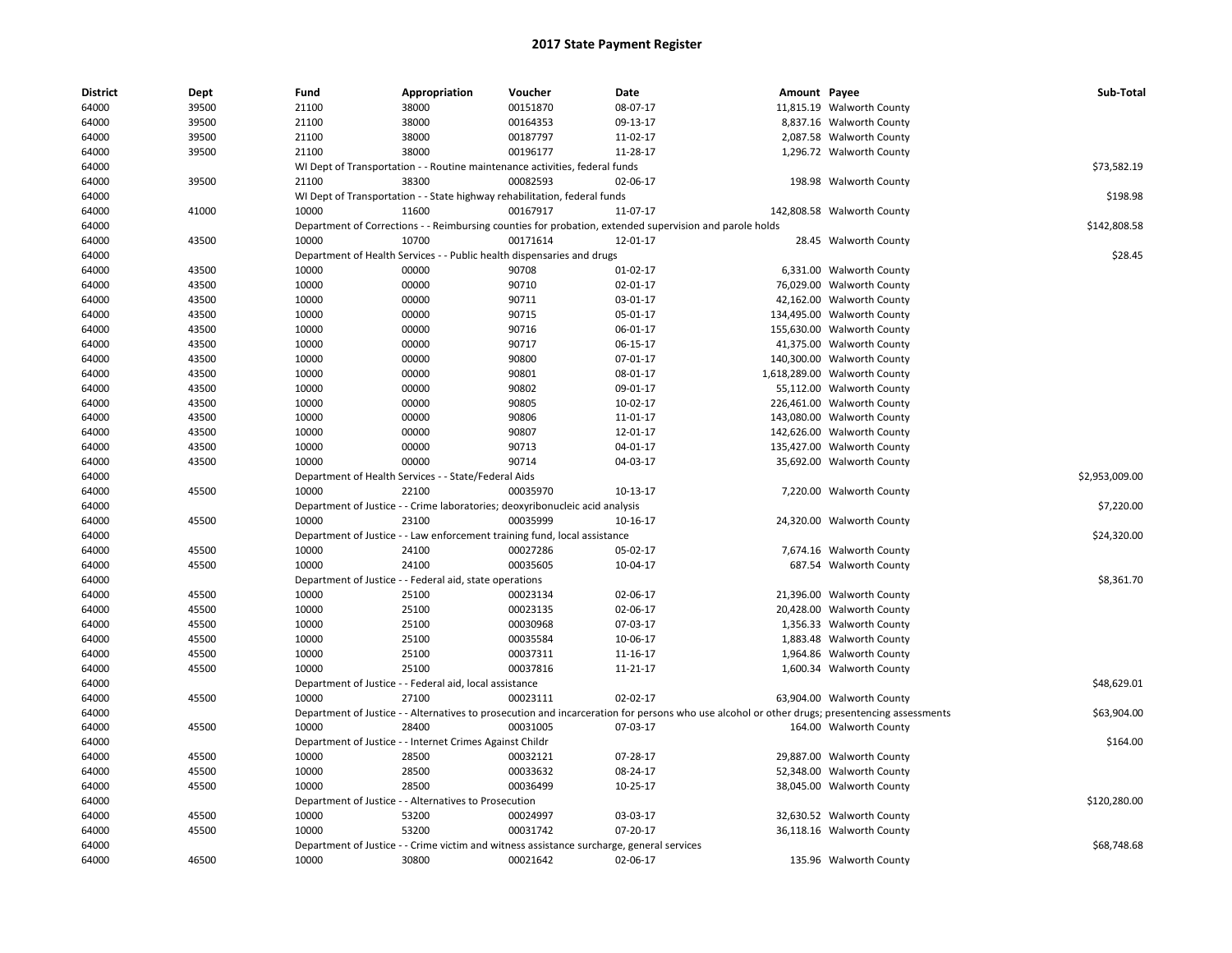| District | Dept  | Fund                           | Appropriation                                                      | Voucher                         | Date                                                                                           | Amount Payee |                           | Sub-Total    |
|----------|-------|--------------------------------|--------------------------------------------------------------------|---------------------------------|------------------------------------------------------------------------------------------------|--------------|---------------------------|--------------|
| 64000    |       |                                | Department of Military Affairs - - Emergency response equipment    |                                 |                                                                                                |              |                           | \$135.96     |
| 64000    | 46500 | 10000                          | 33700                                                              | 00027719                        | 06-21-17                                                                                       |              | 15,358.60 Walworth County |              |
| 64000    |       |                                |                                                                    |                                 | Department of Military Affairs - - Division of emergency management; emergency planning grants |              |                           | \$15,358.60  |
| 64000    | 46500 | 10000                          | 34200                                                              | 00030333                        | 08-11-17                                                                                       |              | 1,144.04 Walworth County  |              |
| 64000    | 46500 | 10000                          | 34200                                                              | 00030760                        | 08-23-17                                                                                       |              | 31,814.86 Walworth County |              |
| 64000    |       |                                | Department of Military Affairs - - Federal aid, local assistance   |                                 |                                                                                                |              |                           | \$32,958.90  |
| 64000    | 48500 | 15200                          | 12700                                                              | 00024315                        | $01-25-17$                                                                                     |              | 149.57 Walworth County    |              |
| 64000    | 48500 | 15200                          | 12700                                                              | 00031983                        | 06-29-17                                                                                       |              | 1,099.86 Walworth County  |              |
| 64000    |       |                                | Department of Veterans Affairs - - Grants to counties              |                                 |                                                                                                |              |                           | \$1,249.43   |
| 64000    | 48500 | 58200                          | 26700                                                              | 00024315                        | $01-25-17$                                                                                     |              | 673.10 Walworth County    |              |
| 64000    | 48500 | 58200                          | 26700                                                              | 00031983                        | 06-29-17                                                                                       |              | 4,949.35 Walworth County  |              |
| 64000    |       |                                | Department of Veterans Affairs - - County grants                   |                                 |                                                                                                |              |                           | \$5,622.45   |
| 64000    | 48500 | 58200                          | 28000                                                              | 00037727                        | 10-25-17                                                                                       |              | 1,158.36 Walworth County  |              |
| 64000    |       |                                | Department of Veterans Affairs - - Transportation payment          |                                 |                                                                                                |              |                           | \$1,158.36   |
| 64000    | 48500 | 58300                          | 37000                                                              | 00024315                        | $01-25-17$                                                                                     |              | 673.10 Walworth County    |              |
| 64000    | 48500 | 58300                          | 37000                                                              | 00031983                        | 06-29-17                                                                                       |              | 4,949.35 Walworth County  |              |
| 64000    |       |                                | Department of Veterans Affairs - - County grants                   |                                 |                                                                                                |              |                           | \$5,622.45   |
| 64000    | 50500 | 10000                          | 15500                                                              | 00040185                        | 01-18-17                                                                                       |              | 8,555.95 Walworth County  |              |
| 64000    | 50500 | 10000                          | 15500                                                              | 00041387                        | 01-31-17                                                                                       |              | 19,060.02 Walworth County |              |
| 64000    | 50500 | 10000                          | 15500                                                              | 00046148                        | 03-29-17                                                                                       |              | 8,729.05 Walworth County  |              |
| 64000    | 50500 | 10000                          | 15500                                                              | 00048905                        | 05-01-17                                                                                       |              | 9,194.41 Walworth County  |              |
| 64000    | 50500 | 10000                          | 15500                                                              | 00051841                        | 05-31-17                                                                                       |              | 13,386.22 Walworth County |              |
| 64000    | 50500 | 10000                          | 15500                                                              | 00054260                        | 06-30-17                                                                                       |              | 13,161.12 Walworth County |              |
| 64000    | 50500 | 10000                          | 15500                                                              | 00056709                        | 07-31-17                                                                                       |              | 4,076.54 Walworth County  |              |
| 64000    | 50500 | 10000                          | 15500                                                              | 00058925                        | 08-29-17                                                                                       |              | 3,203.01 Walworth County  |              |
| 64000    | 50500 | 10000                          | 15500                                                              | 00061488                        | 09-29-17                                                                                       |              | 3,691.26 Walworth County  |              |
| 64000    | 50500 | 10000                          | 15500                                                              | 00063998                        | 10-31-17                                                                                       |              | 8,104.42 Walworth County  |              |
| 64000    | 50500 | 10000                          | 15500                                                              | 00066438                        | 11-29-17                                                                                       |              | 638.60 Walworth County    |              |
| 64000    | 50500 | 10000                          | 15500                                                              | 00068721                        | 12-29-17                                                                                       |              | 6,051.60 Walworth County  |              |
| 64000    |       | Department of Administration - |                                                                    | - Federal aid; local assistance |                                                                                                |              |                           | \$97,852.20  |
| 64000    | 50500 | 23500                          | 37100                                                              | 00040185                        | $01-18-17$                                                                                     |              | 5,700.78 Walworth County  |              |
| 64000    | 50500 | 23500                          | 37100                                                              | 00041387                        | 01-31-17                                                                                       |              | 12,794.80 Walworth County |              |
| 64000    | 50500 | 23500                          | 37100                                                              | 00046148                        | 03-29-17                                                                                       |              | 5,474.43 Walworth County  |              |
| 64000    | 50500 | 23500                          | 37100                                                              | 00048905                        | 05-01-17                                                                                       |              | 3,531.60 Walworth County  |              |
| 64000    | 50500 | 23500                          | 37100                                                              | 00051841                        | 05-31-17                                                                                       |              | 1,196.03 Walworth County  |              |
| 64000    | 50500 | 23500                          | 37100                                                              | 00054260                        | 06-30-17                                                                                       |              | 6,264.64 Walworth County  |              |
| 64000    | 50500 | 23500                          | 37100                                                              | 00056709                        | 07-31-17                                                                                       |              | 4,634.38 Walworth County  |              |
| 64000    | 50500 | 23500                          | 37100                                                              | 00058925                        | 08-29-17                                                                                       |              | 4,075.09 Walworth County  |              |
| 64000    | 50500 | 23500                          | 37100                                                              | 00061488                        | 09-29-17                                                                                       |              | 2,305.54 Walworth County  |              |
| 64000    | 50500 | 23500                          | 37100                                                              | 00063998                        | 10-31-17                                                                                       |              | 25,995.71 Walworth County |              |
| 64000    | 50500 | 23500                          | 37100                                                              | 00066438                        | 11-29-17                                                                                       |              | 273.68 Walworth County    |              |
| 64000    | 50500 | 23500                          | 37100                                                              | 00068721                        | 12-29-17                                                                                       |              | 4,825.70 Walworth County  |              |
| 64000    |       |                                | Department of Administration - - Low-income assistance grants      |                                 |                                                                                                |              |                           | \$77,072.38  |
| 64000    | 50500 | 26900                          | 16600                                                              | 00041208                        | 02-08-17                                                                                       |              | 1,000.00 Walworth County  |              |
| 64000    | 50500 | 26900                          | 16600                                                              | 00052883                        | 06-15-17                                                                                       |              | 25,000.00 Walworth County |              |
| 64000    |       |                                | Department of Administration - - Land                              |                                 |                                                                                                |              |                           | \$26,000.00  |
| 64000    | 51000 | 10000                          | 12000                                                              | 00000322                        | 02-03-17                                                                                       |              | 38,441.54 Walworth County |              |
| 64000    |       |                                | Elections Commission - - Recount fees                              |                                 |                                                                                                |              |                           | \$38,441.54  |
| 64000    | 83500 | 10000                          | 10500                                                              | 00021905                        | 07-24-17                                                                                       |              | 15,027.66 Walworth County |              |
| 64000    | 83500 | 10000                          | 10500                                                              | 00024932                        | 11-20-17                                                                                       |              | 85,156.74 Walworth County |              |
| 64000    |       |                                | Shared Revenue and Tax Relief - - County and municipal aid account |                                 |                                                                                                |              |                           | \$100,184.40 |
| 64000    | 83500 | 10000                          | 10900                                                              | 00017378                        | 07-24-17                                                                                       |              | 71,153.00 Walworth County |              |
|          |       |                                |                                                                    |                                 |                                                                                                |              |                           |              |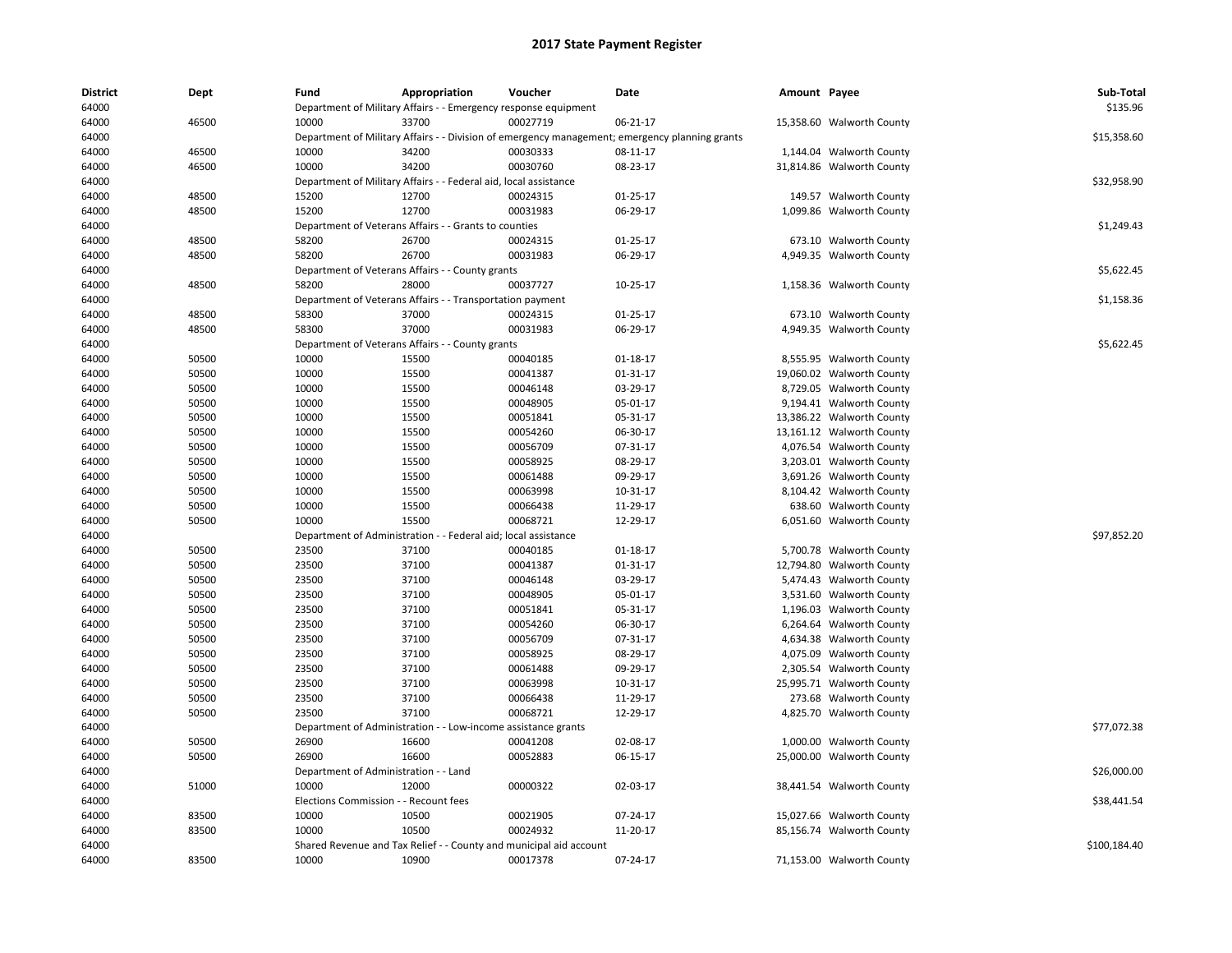| <b>District</b> | Dept  | Fund  | Appropriation                                                                    | Voucher  | Date     | Amount Payee |                               | Sub-Total       |  |
|-----------------|-------|-------|----------------------------------------------------------------------------------|----------|----------|--------------|-------------------------------|-----------------|--|
| 64000           |       |       | Shared Revenue and Tax Relief - - State aid; tax exempt property                 |          |          |              |                               | \$71,153.00     |  |
| 64000           | 83500 | 10000 | 11000                                                                            | 00021905 | 07-24-17 |              | 31,054.69 Walworth County     |                 |  |
| 64000           | 83500 | 10000 | 11000                                                                            | 00024932 | 11-20-17 |              | 231,222.12 Walworth County    |                 |  |
| 64000           |       |       | Shared Revenue and Tax Relief - - Public utility distribution account            |          |          |              |                               |                 |  |
| 64000           | 83500 | 10000 | 30200                                                                            | 00020182 | 07-24-17 |              | 3,184,819.43 Walworth County  |                 |  |
| 64000           | 83500 | 10000 | 30200                                                                            | 00022227 | 07-24-17 |              | 24,338,919.32 Walworth County |                 |  |
| 64000           |       |       | Shared Revenue and Tax Relief - - School levy tax credit and first dollar credit |          |          |              |                               | \$27,523,738.75 |  |
| 64000           | 83500 | 52100 | 36300                                                                            | 00016232 | 03-27-17 |              | 2,782,060.31 Walworth County  |                 |  |
| 64000           |       |       | Shared Revenue and Tax Relief - - Lottery and gaming credit                      |          |          |              |                               |                 |  |
| 64000 Total     |       |       |                                                                                  |          |          |              |                               | \$45,039,516.58 |  |
|                 |       |       |                                                                                  |          |          |              |                               |                 |  |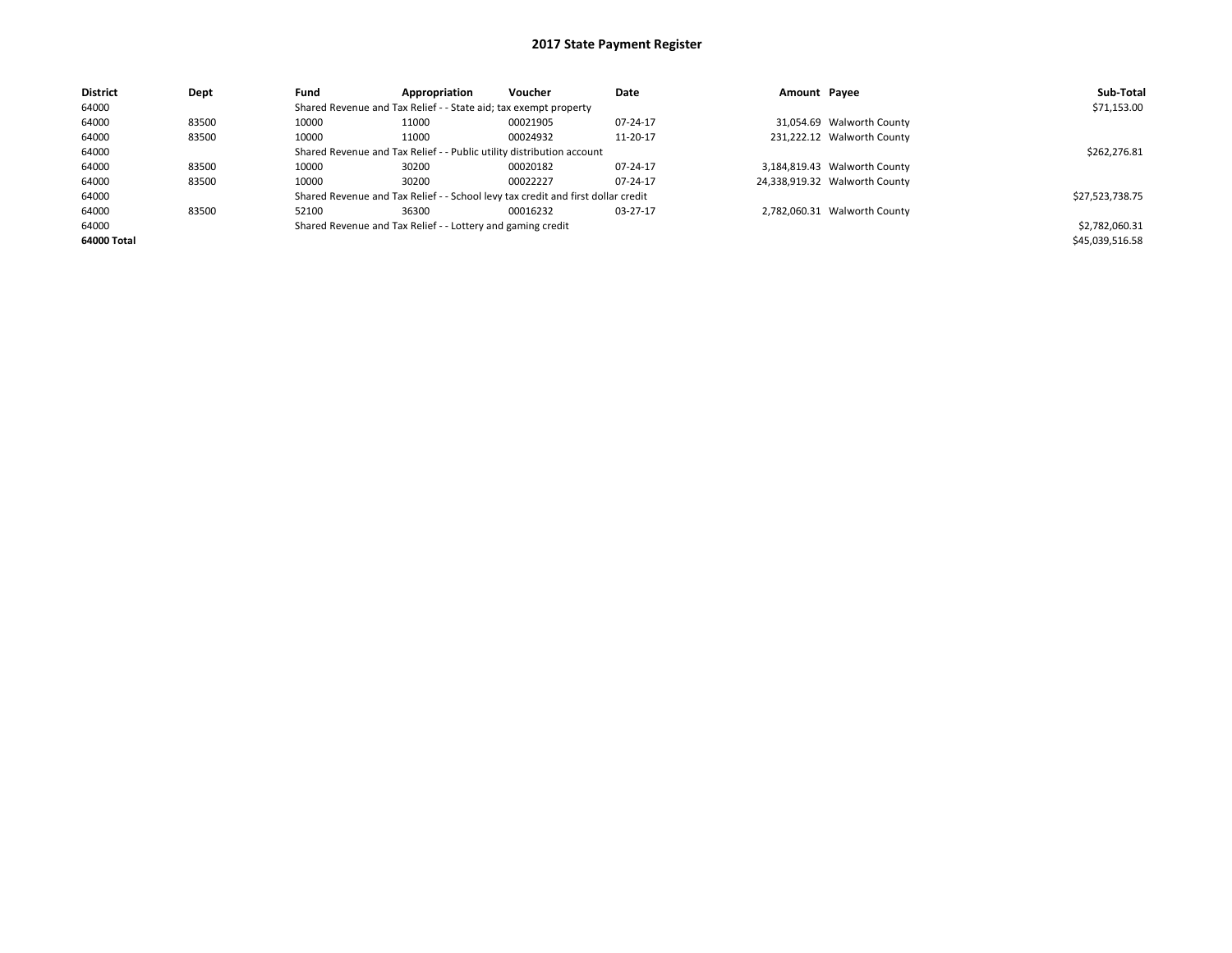| <b>District</b> | Dept  | Fund  | Appropriation                                                                    | Voucher  | Date           | Amount Payee |                              | Sub-Total    |  |  |  |
|-----------------|-------|-------|----------------------------------------------------------------------------------|----------|----------------|--------------|------------------------------|--------------|--|--|--|
| 64002           | 16500 | 10000 | 22500                                                                            | 00012046 | 06-27-17       |              | 4,223.79 Town of Bloomfield  |              |  |  |  |
| 64002           |       |       | Dept of Safety & Prof Services - - Fire dues distribution                        |          |                |              |                              | \$4,223.79   |  |  |  |
| 64002           | 37000 | 10000 | 50300                                                                            | 00126111 | 02-06-17       |              | 116.93 Town of Bloomfield    |              |  |  |  |
| 64002           | 37000 | 10000 | 50300                                                                            | 00143398 | 04-21-17       |              | 1,430.68 Town of Bloomfield  |              |  |  |  |
| 64002           |       |       | Dept of Natural Resources - - Aids in lieu of taxes - general fund               |          |                |              |                              | \$1,547.61   |  |  |  |
| 64002           | 37000 | 21200 | 57900                                                                            | 00143396 | 04-21-17       |              | 27.70 Town of Bloomfield     |              |  |  |  |
| 64002           | 37000 | 21200 | 57900                                                                            | 00143397 | 04-21-17       |              | 63.17 Town of Bloomfield     |              |  |  |  |
| 64002           |       |       | Dept of Natural Resources - - Aids in lieu of taxes - sum sufficient             |          |                |              |                              | \$90.87      |  |  |  |
| 64002           | 37000 | 27400 | 67000                                                                            | 00154372 | 06-01-17       |              | 4,514.97 Town of Bloomfield  |              |  |  |  |
| 64002           |       |       | Dept of Natural Resources - - Financial assistance for responsible units         |          |                |              |                              | \$4,514.97   |  |  |  |
| 64002           | 37000 | 27400 | 67300                                                                            | 00154372 | 06-01-17       |              | 405.29 Town of Bloomfield    |              |  |  |  |
| 64002           |       |       | Dept of Natural Resources - - Recycling consolidation grants                     |          |                |              |                              |              |  |  |  |
| 64002           | 39500 | 21100 | 19100                                                                            | 00067097 | 01-03-17       |              | 17,406.81 Town of Bloomfield |              |  |  |  |
| 64002           | 39500 | 21100 | 19100                                                                            | 00098220 | 04-03-17       |              | 17,406.81 Town of Bloomfield |              |  |  |  |
| 64002           | 39500 | 21100 | 19100                                                                            | 00135646 | 07-03-17       |              | 17,406.81 Town of Bloomfield |              |  |  |  |
| 64002           | 39500 | 21100 | 19100                                                                            | 00170912 | 10-02-17       |              | 17,406.81 Town of Bloomfield |              |  |  |  |
| 64002           |       |       | WI Dept of Transportation - - Transportation aids to municipalities, state funds |          |                |              |                              |              |  |  |  |
| 64002           | 39500 | 21100 | 27800                                                                            | 00110570 | 04-27-17       |              | 14,190.20 Town of Bloomfield |              |  |  |  |
| 64002           |       |       | WI Dept of Transportation - - Local roads improvement program, state funds       |          |                |              |                              | \$14,190.20  |  |  |  |
| 64002           | 45500 | 10000 | 23100                                                                            | 00038600 | 12-07-17       |              | 960.00 Town of Bloomfield    |              |  |  |  |
| 64002           |       |       | Department of Justice - - Law enforcement training fund, local assistance        |          |                |              |                              | \$960.00     |  |  |  |
| 64002           | 83500 | 10000 | 10500                                                                            | 00021879 | 07-24-17       |              | 1,892.98 Town of Bloomfield  |              |  |  |  |
| 64002           | 83500 | 10000 | 10500                                                                            | 00024905 | 11-20-17       |              | 10,726.90 Town of Bloomfield |              |  |  |  |
| 64002           |       |       | Shared Revenue and Tax Relief - - County and municipal aid account               |          |                |              |                              | \$12,619.88  |  |  |  |
| 64002           | 83500 | 10000 | 10900                                                                            | 00018902 | 07-24-17       |              | 67.00 Town of Bloomfield     |              |  |  |  |
| 64002           |       |       | Shared Revenue and Tax Relief - - State aid; tax exempt property                 |          |                |              |                              | \$67.00      |  |  |  |
| 64002           | 83500 | 10000 | 11000                                                                            | 00021879 | 07-24-17       |              | 2,051.38 Town of Bloomfield  |              |  |  |  |
| 64002           | 83500 | 10000 | 11000                                                                            | 00024905 | 11-20-17       |              | 11,441.43 Town of Bloomfield |              |  |  |  |
| 64002           |       |       | Shared Revenue and Tax Relief - - Public utility distribution account            |          |                |              |                              | \$13,492.81  |  |  |  |
| 64002           | 83500 | 10000 | 50100                                                                            | 00015424 | $01 - 31 - 17$ |              | 862.71 Town of Bloomfield    |              |  |  |  |
| 64002           |       |       | Shared Revenue and Tax Relief - - Payments for municipal services                |          |                |              |                              |              |  |  |  |
| 64002           | 83500 | 52100 | 36300                                                                            | 00016066 | 03-27-17       |              | 33,244.80 Town of Bloomfield |              |  |  |  |
| 64002           |       |       | Shared Revenue and Tax Relief - - Lottery and gaming credit                      |          |                |              |                              | \$33,244.80  |  |  |  |
| 64002 Total     |       |       |                                                                                  |          |                |              |                              | \$155,847.17 |  |  |  |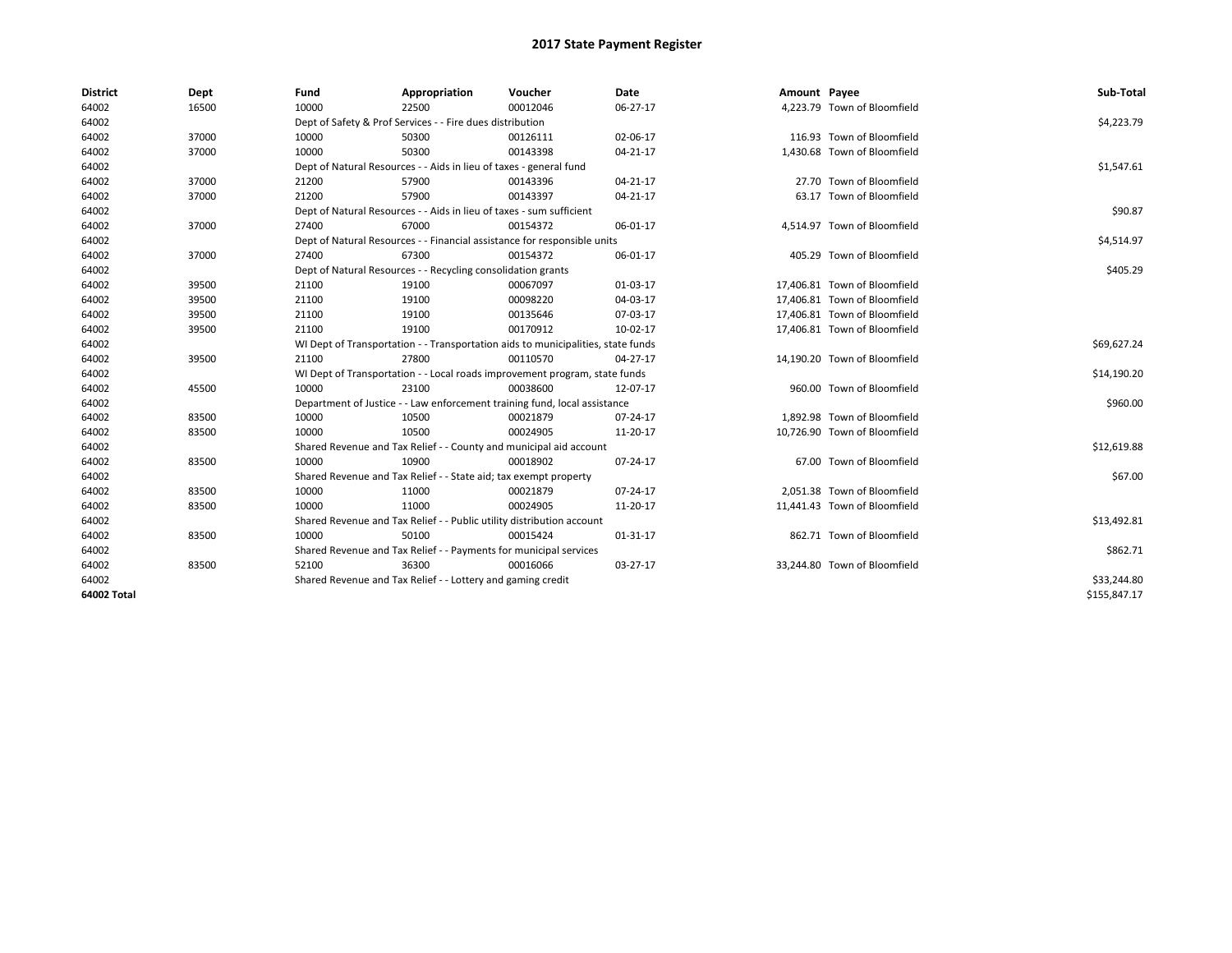| <b>District</b> | Dept  | Fund                                                                               | Appropriation                                                                    | Voucher     | Date                                                                                                         | Amount Payee |                          | Sub-Total    |
|-----------------|-------|------------------------------------------------------------------------------------|----------------------------------------------------------------------------------|-------------|--------------------------------------------------------------------------------------------------------------|--------------|--------------------------|--------------|
| 64004           | 16500 | 10000                                                                              | 22500                                                                            | 00012047    | 06-26-17                                                                                                     |              | 7,403.84 Town Of Darien  |              |
| 64004           |       |                                                                                    | Dept of Safety & Prof Services - - Fire dues distribution                        |             |                                                                                                              |              |                          | \$7,403.84   |
| 64004           | 37000 | 10000                                                                              | 50300                                                                            | 00143441    | 04-21-17                                                                                                     |              | 186.16 Town Of Darien    |              |
| 64004           |       |                                                                                    | Dept of Natural Resources - - Aids in lieu of taxes - general fund               |             |                                                                                                              |              |                          | \$186.16     |
| 64004           | 37000 | 21200                                                                              | 16600                                                                            | 00158148    | 06-19-17                                                                                                     |              | 55.06 Town Of Darien     |              |
| 64004           |       |                                                                                    | Dept of Natural Resources - - General program operations - state funds; forestry |             |                                                                                                              |              |                          | \$55.06      |
| 64004           | 37000 | 21200                                                                              | 57100                                                                            | 00158148    | 06-19-17                                                                                                     |              | 55.60 Town Of Darien     |              |
| 64004           |       |                                                                                    |                                                                                  |             | Dept of Natural Resources - - Resource aids -- county forests, forest croplands and managed forest land aids |              |                          | \$55.60      |
| 64004           | 37000 | 21200                                                                              | 57900                                                                            | 00143442    | 04-21-17                                                                                                     |              | 428.17 Town Of Darien    |              |
| 64004           |       | Dept of Natural Resources - - Aids in lieu of taxes - sum sufficient               |                                                                                  | \$428.17    |                                                                                                              |              |                          |              |
| 64004           | 37000 | 21200                                                                              | 58900                                                                            | 00158148    | 06-19-17                                                                                                     |              | 253.28 Town Of Darien    |              |
| 64004           |       | Dept of Natural Resources - - Resource aids - distribution of closed acreage fees. |                                                                                  | \$253.28    |                                                                                                              |              |                          |              |
| 64004           | 37000 | 27400                                                                              | 67000                                                                            | 00154414    | 06-01-17                                                                                                     |              | 2,522.14 Town Of Darien  |              |
| 64004           |       |                                                                                    | Dept of Natural Resources - - Financial assistance for responsible units         |             |                                                                                                              |              |                          | \$2,522.14   |
| 64004           | 39500 | 21100                                                                              | 19100                                                                            | 00067098    | 01-03-17                                                                                                     |              | 21,265.81 Town Of Darien |              |
| 64004           | 39500 | 21100                                                                              | 19100                                                                            | 00098221    | 04-03-17                                                                                                     |              | 21,265.81 Town Of Darien |              |
| 64004           | 39500 | 21100                                                                              | 19100                                                                            | 00135647    | 07-03-17                                                                                                     |              | 21,265.81 Town Of Darien |              |
| 64004           | 39500 | 21100                                                                              | 19100                                                                            | 00170913    | 10-02-17                                                                                                     |              | 21,265.83 Town Of Darien |              |
| 64004           |       |                                                                                    | WI Dept of Transportation - - Transportation aids to municipalities, state funds |             |                                                                                                              |              |                          | \$85,063.26  |
| 64004           | 83500 | 10000                                                                              | 10500                                                                            | 00021880    | 07-24-17                                                                                                     |              | 2.468.05 Town Of Darien  |              |
| 64004           | 83500 | 10000                                                                              | 10500                                                                            | 00024906    | 11-20-17                                                                                                     |              | 13.985.59 Town Of Darien |              |
| 64004           |       |                                                                                    | Shared Revenue and Tax Relief - - County and municipal aid account               |             |                                                                                                              |              |                          | \$16,453.64  |
| 64004           | 83500 | 10000                                                                              | 10900                                                                            | 00018903    | 07-24-17                                                                                                     |              | 37.00 Town Of Darien     |              |
| 64004           |       |                                                                                    | Shared Revenue and Tax Relief - - State aid; tax exempt property                 |             |                                                                                                              |              |                          | \$37.00      |
| 64004           | 83500 | 10000                                                                              | 11000                                                                            | 00021880    | 07-24-17                                                                                                     |              | 1.848.40 Town Of Darien  |              |
| 64004           | 83500 | 10000                                                                              | 11000                                                                            | 00024906    | 11-20-17                                                                                                     |              | 10,704.57 Town Of Darien |              |
| 64004           |       | Shared Revenue and Tax Relief - - Public utility distribution account              |                                                                                  | \$12,552.97 |                                                                                                              |              |                          |              |
| 64004           | 83500 | 52100                                                                              | 36300                                                                            | 00016067    | 03-27-17                                                                                                     |              | 9,652.77 Town Of Darien  |              |
| 64004           |       | Shared Revenue and Tax Relief - - Lottery and gaming credit                        |                                                                                  | \$9,652.77  |                                                                                                              |              |                          |              |
| 64004 Total     |       |                                                                                    |                                                                                  |             |                                                                                                              |              |                          | \$134,663.89 |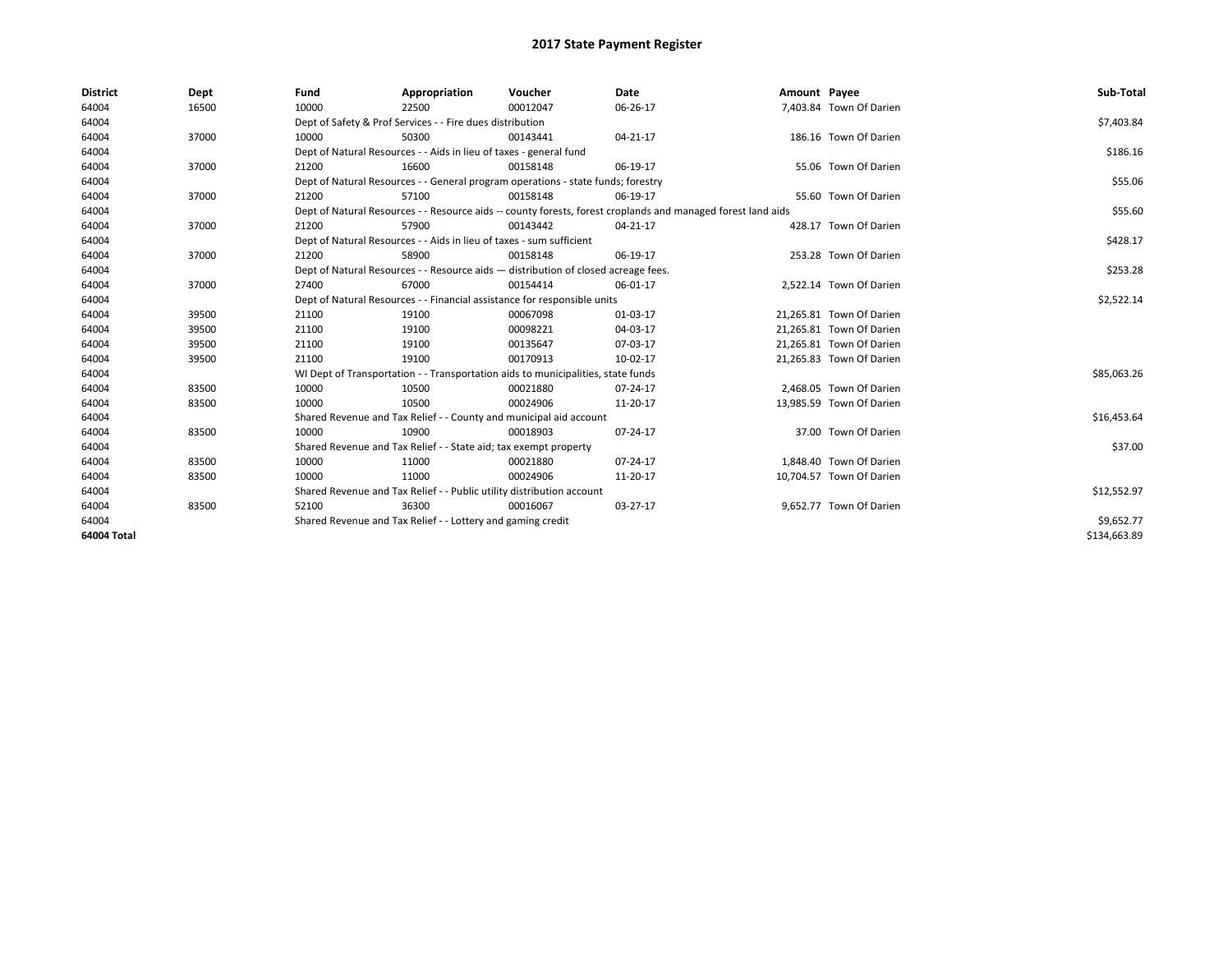| <b>District</b> | Dept  | Fund  | Appropriation                                                                                                | Voucher  | Date     | Amount Payee |                           | Sub-Total    |  |  |
|-----------------|-------|-------|--------------------------------------------------------------------------------------------------------------|----------|----------|--------------|---------------------------|--------------|--|--|
| 64006           | 16500 | 10000 | 22500                                                                                                        | 00012048 | 06-26-17 |              | 31,504.42 Town Of Delavan |              |  |  |
| 64006           |       |       | Dept of Safety & Prof Services - - Fire dues distribution                                                    |          |          |              |                           | \$31,504.42  |  |  |
| 64006           | 37000 | 10000 | 50300                                                                                                        | 00143447 | 04-21-17 |              | 6.00 Town Of Delavan      |              |  |  |
| 64006           |       |       | Dept of Natural Resources - - Aids in lieu of taxes - general fund                                           |          |          |              |                           | \$6.00       |  |  |
| 64006           | 37000 | 21200 | 16600                                                                                                        | 00158149 | 06-19-17 |              | 6.12 Town Of Delavan      |              |  |  |
| 64006           |       |       | Dept of Natural Resources - - General program operations - state funds; forestry                             |          |          |              |                           | \$6.12       |  |  |
| 64006           | 37000 | 21200 | 38100                                                                                                        | 00134449 | 03-24-17 |              | 5,829.93 Town Of Delavan  |              |  |  |
| 64006           |       |       | Dept of Natural Resources - - General program operations--federal funds                                      |          |          |              |                           |              |  |  |
| 64006           | 37000 | 21200 | 55000                                                                                                        | 00134449 | 03-24-17 |              | 20,200.69 Town Of Delavan |              |  |  |
| 64006           |       |       | Dept of Natural Resources - - Enforcement aids -- boating enforcement                                        |          |          |              |                           | \$20,200.69  |  |  |
| 64006           | 37000 | 21200 | 57100                                                                                                        | 00158149 | 06-19-17 |              | 5.40 Town Of Delavan      |              |  |  |
| 64006           |       |       | Dept of Natural Resources - - Resource aids -- county forests, forest croplands and managed forest land aids |          |          |              |                           |              |  |  |
| 64006           | 37000 | 21200 | 58900                                                                                                        | 00158149 | 06-19-17 |              | 28.14 Town Of Delavan     |              |  |  |
| 64006           |       |       | Dept of Natural Resources - - Resource aids - distribution of closed acreage fees.                           |          |          |              |                           |              |  |  |
| 64006           | 37000 | 21200 | 67800                                                                                                        | 00120972 | 01-19-17 |              | 999.93 Town Of Delavan    |              |  |  |
| 64006           |       |       | Dept of Natural Resources - - Environmental aids -- invasive aquatic species and lake monitoring             |          |          |              |                           |              |  |  |
| 64006           | 37000 | 27400 | 67000                                                                                                        | 00154223 | 06-01-17 |              | 2,286.01 Town Of Delavan  | \$999.93     |  |  |
| 64006           |       |       | Dept of Natural Resources - - Financial assistance for responsible units                                     |          |          |              |                           | \$2,286.01   |  |  |
| 64006           | 39500 | 21100 | 19100                                                                                                        | 00067099 | 01-03-17 |              | 68,448.59 Town Of Delavan |              |  |  |
| 64006           | 39500 | 21100 | 19100                                                                                                        | 00098222 | 04-03-17 |              | 68,448.59 Town Of Delavan |              |  |  |
| 64006           | 39500 | 21100 | 19100                                                                                                        | 00135648 | 07-03-17 |              | 68,448.59 Town Of Delavan |              |  |  |
| 64006           | 39500 | 21100 | 19100                                                                                                        | 00170914 | 10-02-17 |              | 68,448.61 Town Of Delavan |              |  |  |
| 64006           |       |       | WI Dept of Transportation - - Transportation aids to municipalities, state funds                             |          |          |              |                           | \$273,794.38 |  |  |
| 64006           | 43500 | 10000 | 11900                                                                                                        | 00152411 | 09-01-17 |              | 5,106.63 Town Of Delavan  |              |  |  |
| 64006           |       |       | Department of Health Services - - Emergency medical services; aids                                           |          |          |              |                           | \$5,106.63   |  |  |
| 64006           | 45500 | 10000 | 23100                                                                                                        | 00039130 | 12-26-17 |              | 2,400.00 Town Of Delavan  |              |  |  |
| 64006           |       |       | Department of Justice - - Law enforcement training fund, local assistance                                    |          |          |              |                           | \$2,400.00   |  |  |
| 64006           | 83500 | 10000 | 10500                                                                                                        | 00021881 | 07-24-17 |              | 9,248.87 Town Of Delavan  |              |  |  |
| 64006           | 83500 | 10000 | 10500                                                                                                        | 00024907 | 11-20-17 |              | 52,410.29 Town Of Delavan |              |  |  |
| 64006           |       |       | Shared Revenue and Tax Relief - - County and municipal aid account                                           |          |          |              |                           | \$61,659.16  |  |  |
| 64006           | 83500 | 10000 | 10900                                                                                                        | 00018904 | 07-24-17 |              | 142.00 Town Of Delavan    |              |  |  |
| 64006           |       |       | Shared Revenue and Tax Relief - - State aid; tax exempt property                                             |          |          |              |                           | \$142.00     |  |  |
| 64006           | 83500 | 10000 | 11000                                                                                                        | 00021881 | 07-24-17 |              | 1,774.50 Town Of Delavan  |              |  |  |
| 64006           | 83500 | 10000 | 11000                                                                                                        | 00024907 | 11-20-17 |              | 10,295.75 Town Of Delavan |              |  |  |
| 64006           |       |       | Shared Revenue and Tax Relief - - Public utility distribution account                                        |          |          |              |                           | \$12,070.25  |  |  |
| 64006           | 83500 | 52100 | 36300                                                                                                        | 00016068 | 03-27-17 |              | 2,596.50 Town Of Delavan  |              |  |  |
| 64006           |       |       | Shared Revenue and Tax Relief - - Lottery and gaming credit                                                  |          |          |              |                           | \$2,596.50   |  |  |
| 64006 Total     |       |       |                                                                                                              |          |          |              |                           | \$418,635.56 |  |  |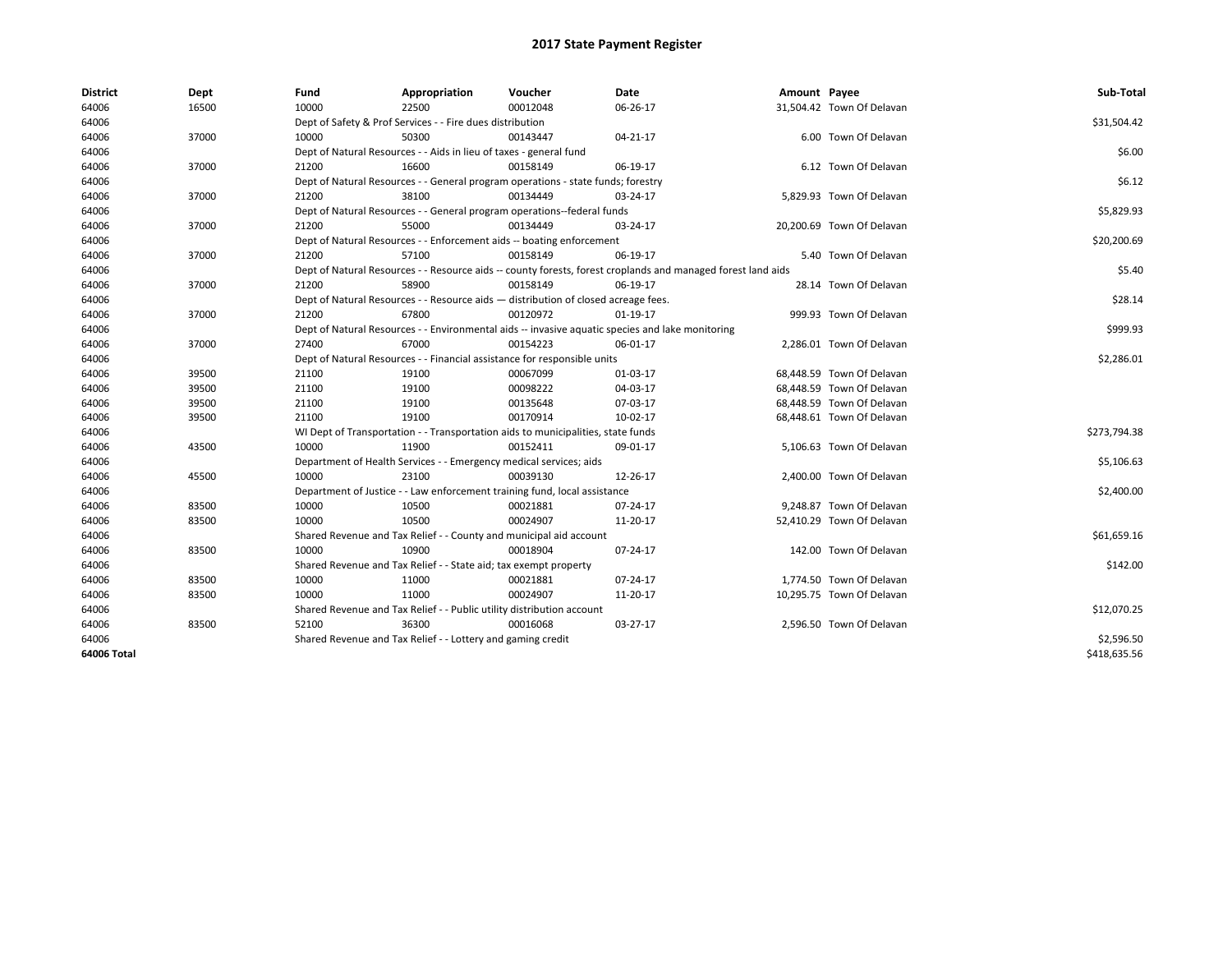| <b>District</b> | Dept  | Fund  | Appropriation                                                                      | Voucher  | Date                                                                                                         | Amount Payee |                              | Sub-Total    |
|-----------------|-------|-------|------------------------------------------------------------------------------------|----------|--------------------------------------------------------------------------------------------------------------|--------------|------------------------------|--------------|
| 64008           | 16500 | 10000 | 22500                                                                              | 00012049 | 06-26-17                                                                                                     |              | 25,326.42 Town Of East Troy  |              |
| 64008           |       |       | Dept of Safety & Prof Services - - Fire dues distribution                          |          |                                                                                                              |              |                              | \$25,326.42  |
| 64008           | 37000 | 10000 | 50300                                                                              | 00126128 | 02-06-17                                                                                                     |              | 11,002.61 Town Of East Troy  |              |
| 64008           | 37000 | 10000 | 50300                                                                              | 00126129 | 02-06-17                                                                                                     |              | 1,108.87 Town Of East Troy   |              |
| 64008           | 37000 | 10000 | 50300                                                                              | 00126130 | 02-06-17                                                                                                     |              | 68,115.42 Town Of East Troy  |              |
| 64008           | 37000 | 10000 | 50300                                                                              | 00143474 | 04-21-17                                                                                                     |              | 138.35 Town Of East Troy     |              |
| 64008           | 37000 | 10000 | 50300                                                                              | 00143476 | 04-21-17                                                                                                     |              | 63.48 Town Of East Troy      |              |
| 64008           | 37000 | 10000 | 50300                                                                              | 00143477 | 04-21-17                                                                                                     |              | 44.86 Town Of East Troy      |              |
| 64008           |       |       | Dept of Natural Resources - - Aids in lieu of taxes - general fund                 |          |                                                                                                              |              |                              | \$80,473.59  |
| 64008           | 37000 | 21200 | 16600                                                                              | 00158150 | 06-19-17                                                                                                     |              | 24.03 Town Of East Troy      |              |
| 64008           |       |       | Dept of Natural Resources - - General program operations - state funds; forestry   |          |                                                                                                              |              |                              | \$24.03      |
| 64008           | 37000 | 21200 | 38100                                                                              | 00134450 | 03-24-17                                                                                                     |              | 3,052.35 Town Of East Troy   |              |
| 64008           |       |       | Dept of Natural Resources - - General program operations--federal funds            |          |                                                                                                              |              |                              | \$3,052.35   |
| 64008           | 37000 | 21200 | 55000                                                                              | 00134450 | 03-24-17                                                                                                     |              | 10,576.40 Town Of East Troy  |              |
| 64008           |       |       | Dept of Natural Resources - - Enforcement aids -- boating enforcement              |          |                                                                                                              |              |                              | \$10,576.40  |
| 64008           | 37000 | 21200 | 57100                                                                              | 00158150 | 06-19-17                                                                                                     |              | 11.00 Town Of East Troy      |              |
| 64008           |       |       |                                                                                    |          | Dept of Natural Resources - - Resource aids -- county forests, forest croplands and managed forest land aids |              |                              | \$11.00      |
| 64008           | 37000 | 21200 | 57900                                                                              | 00143475 | 04-21-17                                                                                                     |              | 46.60 Town Of East Troy      |              |
| 64008           |       |       | Dept of Natural Resources - - Aids in lieu of taxes - sum sufficient               |          |                                                                                                              |              |                              | \$46.60      |
| 64008           | 37000 | 21200 | 58900                                                                              | 00158150 | 06-19-17                                                                                                     |              | 110.56 Town Of East Troy     |              |
| 64008           |       |       | Dept of Natural Resources - - Resource aids - distribution of closed acreage fees. |          |                                                                                                              |              |                              | \$110.56     |
| 64008           | 37000 | 27400 | 67000                                                                              | 00154385 | 06-01-17                                                                                                     |              | 13,792.14 Town Of East Troy  |              |
| 64008           |       |       | Dept of Natural Resources - - Financial assistance for responsible units           |          |                                                                                                              |              |                              | \$13,792.14  |
| 64008           | 37000 | 27400 | 67300                                                                              | 00154385 | 06-01-17                                                                                                     |              | 1,036.94 Town Of East Troy   |              |
| 64008           |       |       | Dept of Natural Resources - - Recycling consolidation grants                       |          |                                                                                                              |              |                              | \$1,036.94   |
| 64008           | 39500 | 21100 | 17400                                                                              | 00200747 | 12-15-17                                                                                                     |              | 114,254.24 Town Of East Troy |              |
| 64008           |       |       | WI Dept of Transportation - - Disaster damage aids, state funds                    |          |                                                                                                              |              |                              | \$114,254.24 |
| 64008           | 39500 | 21100 | 19100                                                                              | 00067100 | 01-03-17                                                                                                     |              | 39,051.20 Town Of East Troy  |              |
| 64008           | 39500 | 21100 | 19100                                                                              | 00098223 | 04-03-17                                                                                                     |              | 39,051.20 Town Of East Troy  |              |
| 64008           | 39500 | 21100 | 19100                                                                              | 00135649 | 07-03-17                                                                                                     |              | 39,051.20 Town Of East Troy  |              |
| 64008           | 39500 | 21100 | 19100                                                                              | 00170915 | 10-02-17                                                                                                     |              | 39,051.20 Town Of East Troy  |              |
| 64008           |       |       | WI Dept of Transportation - - Transportation aids to municipalities, state funds   |          |                                                                                                              |              |                              | \$156,204.80 |
| 64008           | 43500 | 00005 | 16300                                                                              | 01LGS    | 11-17-17                                                                                                     |              | 3,735.85 Town Of East Troy   |              |
| 64008           |       |       | Department of Health Services - - Guardianship grant program                       |          |                                                                                                              |              |                              | \$3,735.85   |
| 64008           | 45500 | 10000 | 23100                                                                              | 00038424 | 12-05-17                                                                                                     |              | 960.00 Town Of East Troy     |              |
| 64008           |       |       | Department of Justice - - Law enforcement training fund, local assistance          |          |                                                                                                              |              |                              | \$960.00     |
| 64008           | 83500 | 10000 | 10500                                                                              | 00021882 | 07-24-17                                                                                                     |              | 7,523.72 Town Of East Troy   |              |
| 64008           | 83500 | 10000 | 10500                                                                              | 00024908 | 11-20-17                                                                                                     |              | 38,896.57 Town Of East Troy  |              |
| 64008           |       |       | Shared Revenue and Tax Relief - - County and municipal aid account                 |          |                                                                                                              |              |                              | \$46,420.29  |
| 64008           | 83500 | 10000 | 10900                                                                              | 00018905 | 07-24-17                                                                                                     |              | 77.00 Town Of East Troy      |              |
| 64008           |       |       | Shared Revenue and Tax Relief - - State aid; tax exempt property                   |          |                                                                                                              |              |                              | \$77.00      |
| 64008           | 83500 | 10000 | 11000                                                                              | 00021882 | 07-24-17                                                                                                     |              | 1.98 Town Of East Troy       |              |
| 64008           |       |       | Shared Revenue and Tax Relief - - Public utility distribution account              |          |                                                                                                              |              |                              | \$1.98       |
| 64008           | 83500 | 10000 | 50100                                                                              | 00015425 | 01-31-17                                                                                                     |              | 246.85 Town Of East Troy     |              |
| 64008           |       |       | Shared Revenue and Tax Relief - - Payments for municipal services                  |          |                                                                                                              |              |                              | \$246.85     |
| 64008 Total     |       |       |                                                                                    |          |                                                                                                              |              |                              | \$456,351.04 |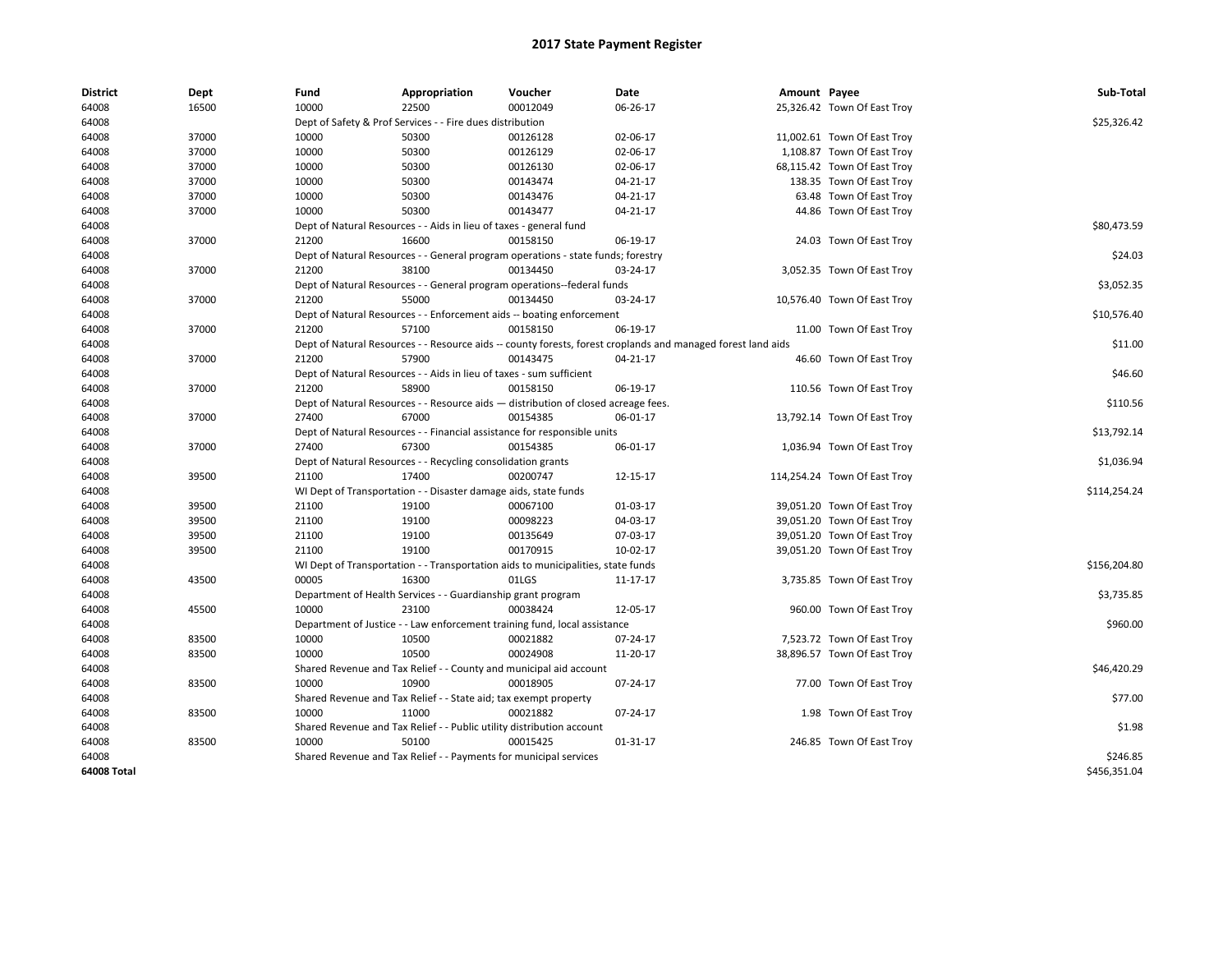| <b>District</b>    | Dept  | Fund  | Appropriation                                                                                                | Voucher  | Date     | Amount Payee |                           | Sub-Total    |  |  |  |
|--------------------|-------|-------|--------------------------------------------------------------------------------------------------------------|----------|----------|--------------|---------------------------|--------------|--|--|--|
| 64010              | 16500 | 10000 | 22500                                                                                                        | 00012050 | 06-26-17 |              | 33,358.02 Geneva, Town of |              |  |  |  |
| 64010              |       |       | Dept of Safety & Prof Services - - Fire dues distribution                                                    |          |          |              |                           | \$33,358.02  |  |  |  |
| 64010              | 37000 | 10000 | 50300                                                                                                        | 00126275 | 02-06-17 |              | 2,349.91 Geneva, Town of  |              |  |  |  |
| 64010              | 37000 | 10000 | 50300                                                                                                        | 00143931 | 04-21-17 |              | 248.29 Geneva, Town of    |              |  |  |  |
| 64010              |       |       | Dept of Natural Resources - - Aids in lieu of taxes - general fund                                           |          |          |              |                           | \$2,598.20   |  |  |  |
| 64010              | 37000 | 21200 | 16600                                                                                                        | 00158151 | 06-19-17 |              | 6.55 Geneva, Town of      |              |  |  |  |
| 64010              |       |       | Dept of Natural Resources - - General program operations - state funds; forestry                             |          |          |              |                           | \$6.55       |  |  |  |
| 64010              | 37000 | 21200 | 38100                                                                                                        | 00134451 | 03-24-17 |              | 1,573.89 Geneva, Town of  |              |  |  |  |
| 64010              |       |       | Dept of Natural Resources - - General program operations--federal funds                                      |          |          |              |                           | \$1,573.89   |  |  |  |
| 64010              | 37000 | 21200 | 55000                                                                                                        | 00134451 | 03-24-17 |              | 5,453.52 Geneva, Town of  |              |  |  |  |
| 64010              |       |       | Dept of Natural Resources - - Enforcement aids -- boating enforcement                                        |          |          |              |                           |              |  |  |  |
| 64010              | 37000 | 21200 | 57100                                                                                                        | 00158151 | 06-19-17 |              | 3.00 Geneva, Town of      |              |  |  |  |
| 64010              |       |       | Dept of Natural Resources - - Resource aids -- county forests, forest croplands and managed forest land aids |          |          |              |                           |              |  |  |  |
| 64010              | 37000 | 21200 | 58900                                                                                                        | 00158151 | 06-19-17 |              | 30.15 Geneva, Town of     |              |  |  |  |
| 64010              |       |       | Dept of Natural Resources - - Resource aids - distribution of closed acreage fees.                           |          |          |              |                           |              |  |  |  |
| 64010              | 37000 | 27400 | 67000                                                                                                        | 00154004 | 06-01-17 |              | 6,459.47 Geneva, Town of  |              |  |  |  |
| 64010              |       |       | Dept of Natural Resources - - Financial assistance for responsible units                                     |          |          |              |                           | \$6,459.47   |  |  |  |
| 64010              | 39500 | 21100 | 19100                                                                                                        | 00067101 | 01-03-17 |              | 51,081.54 Geneva, Town of |              |  |  |  |
| 64010              | 39500 | 21100 | 19100                                                                                                        | 00098224 | 04-03-17 |              | 51,081.54 Geneva, Town of |              |  |  |  |
| 64010              | 39500 | 21100 | 19100                                                                                                        | 00135650 | 07-03-17 |              | 51,081.54 Geneva, Town of |              |  |  |  |
| 64010              | 39500 | 21100 | 19100                                                                                                        | 00170916 | 10-02-17 |              | 51,081.56 Geneva, Town of |              |  |  |  |
| 64010              |       |       | WI Dept of Transportation - - Transportation aids to municipalities, state funds                             |          |          |              |                           | \$204,326.18 |  |  |  |
| 64010              | 45500 | 10000 | 23100                                                                                                        | 00039639 | 12-22-17 |              | 960.00 Geneva, Town of    |              |  |  |  |
| 64010              |       |       | Department of Justice - - Law enforcement training fund, local assistance                                    |          |          |              |                           | \$960.00     |  |  |  |
| 64010              | 83500 | 10000 | 10500                                                                                                        | 00021883 | 07-24-17 |              | 7,905.16 Geneva, Town of  |              |  |  |  |
| 64010              | 83500 | 10000 | 10500                                                                                                        | 00024909 | 11-20-17 |              | 44,795.88 Geneva, Town of |              |  |  |  |
| 64010              |       |       | Shared Revenue and Tax Relief - - County and municipal aid account                                           |          |          |              |                           | \$52,701.04  |  |  |  |
| 64010              | 83500 | 10000 | 10900                                                                                                        | 00018906 | 07-24-17 |              | 1,548.00 Geneva, Town of  |              |  |  |  |
| 64010              |       |       | Shared Revenue and Tax Relief - - State aid; tax exempt property                                             |          |          |              |                           | \$1,548.00   |  |  |  |
| 64010              | 83500 | 10000 | 11000                                                                                                        | 00021883 | 07-24-17 |              | 845.98 Geneva, Town of    |              |  |  |  |
| 64010              | 83500 | 10000 | 11000                                                                                                        | 00024909 | 11-20-17 |              | 27,565.10 Geneva, Town of |              |  |  |  |
| 64010              |       |       | Shared Revenue and Tax Relief - - Public utility distribution account                                        |          |          |              |                           | \$28,411.08  |  |  |  |
| 64010              | 83500 | 52100 | 36300                                                                                                        | 00016069 | 03-27-17 |              | 934.29 Geneva, Town of    |              |  |  |  |
| 64010              |       |       | Shared Revenue and Tax Relief - - Lottery and gaming credit                                                  |          |          |              |                           | \$934.29     |  |  |  |
| <b>64010 Total</b> |       |       |                                                                                                              |          |          |              |                           | \$338,363.39 |  |  |  |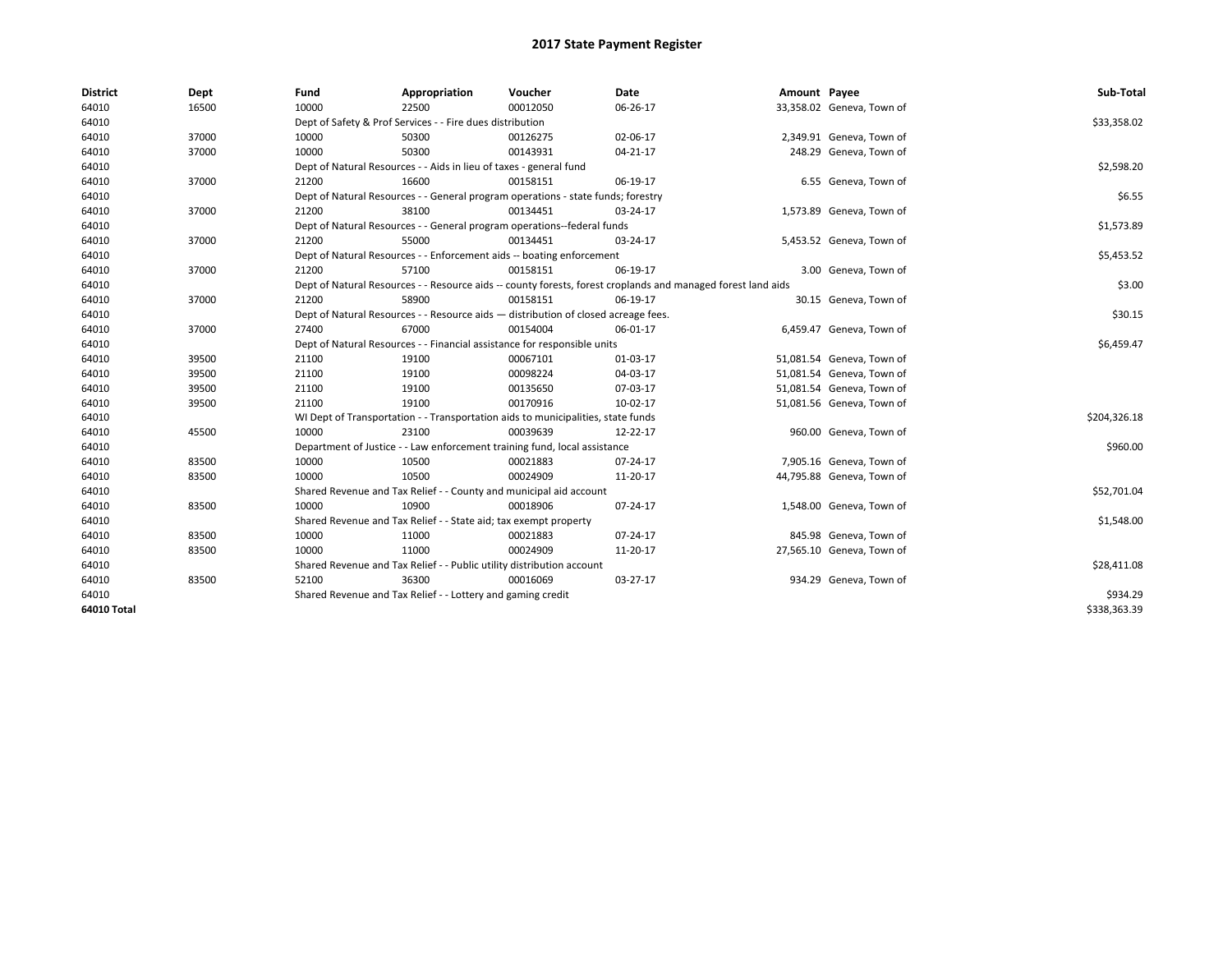| <b>District</b>    | Dept  | Fund                                                                  | Appropriation                                                                      | Voucher  | Date                                                                                                         | Amount Payee |                              | Sub-Total    |  |  |
|--------------------|-------|-----------------------------------------------------------------------|------------------------------------------------------------------------------------|----------|--------------------------------------------------------------------------------------------------------------|--------------|------------------------------|--------------|--|--|
| 64012              | 16500 | 10000                                                                 | 22500                                                                              | 00012051 | 06-26-17                                                                                                     |              | 10,468.65 Town Of La Fayette |              |  |  |
| 64012              |       |                                                                       | Dept of Safety & Prof Services - - Fire dues distribution                          |          |                                                                                                              |              |                              | \$10,468.65  |  |  |
| 64012              | 37000 | 10000                                                                 | 50300                                                                              | 00143940 | 04-21-17                                                                                                     |              | 106.02 Town Of La Fayette    |              |  |  |
| 64012              |       |                                                                       | Dept of Natural Resources - - Aids in lieu of taxes - general fund                 |          |                                                                                                              |              |                              | \$106.02     |  |  |
| 64012              | 37000 | 21200                                                                 | 16600                                                                              | 00158152 | 06-19-17                                                                                                     |              | 204.51 Town Of La Fayette    |              |  |  |
| 64012              |       |                                                                       | Dept of Natural Resources - - General program operations - state funds; forestry   |          |                                                                                                              |              |                              | \$204.51     |  |  |
| 64012              | 37000 | 21200                                                                 | 57100                                                                              | 00158152 | 06-19-17                                                                                                     |              | 93.60 Town Of La Fayette     |              |  |  |
| 64012              |       |                                                                       |                                                                                    |          | Dept of Natural Resources - - Resource aids -- county forests, forest croplands and managed forest land aids |              |                              | \$93.60      |  |  |
| 64012              | 37000 | 21200                                                                 | 58900                                                                              | 00158152 | 06-19-17                                                                                                     |              | 940.74 Town Of La Fayette    |              |  |  |
| 64012              |       |                                                                       | Dept of Natural Resources - - Resource aids - distribution of closed acreage fees. |          |                                                                                                              |              |                              |              |  |  |
| 64012              | 37000 | 27400                                                                 | 67000                                                                              | 00154027 | 06-01-17                                                                                                     |              | 3,752.70 Town Of La Fayette  |              |  |  |
| 64012              |       |                                                                       | Dept of Natural Resources - - Financial assistance for responsible units           |          |                                                                                                              |              |                              |              |  |  |
| 64012              | 39500 | 21100                                                                 | 17400                                                                              | 00191895 | 11-17-17                                                                                                     |              | 70,342.31 Town Of La Fayette |              |  |  |
| 64012              |       |                                                                       | WI Dept of Transportation - - Disaster damage aids, state funds                    |          |                                                                                                              |              |                              |              |  |  |
| 64012              | 39500 | 21100                                                                 | 19100                                                                              | 00067102 | 01-03-17                                                                                                     |              | 23,908.21 Town Of La Fayette |              |  |  |
| 64012              | 39500 | 21100                                                                 | 19100                                                                              | 00098225 | 04-03-17                                                                                                     |              | 23,908.21 Town Of La Fayette |              |  |  |
| 64012              | 39500 | 21100                                                                 | 19100                                                                              | 00135651 | 07-03-17                                                                                                     |              | 23,908.21 Town Of La Fayette |              |  |  |
| 64012              | 39500 | 21100                                                                 | 19100                                                                              | 00170917 | 10-02-17                                                                                                     |              | 23,908.23 Town Of La Fayette |              |  |  |
| 64012              |       |                                                                       | WI Dept of Transportation - - Transportation aids to municipalities, state funds   |          |                                                                                                              |              |                              | \$95,632.86  |  |  |
| 64012              | 39500 | 21100                                                                 | 27800                                                                              | 00197284 | 11-30-17                                                                                                     |              | 14,025.00 Town Of La Fayette |              |  |  |
| 64012              |       |                                                                       | WI Dept of Transportation - - Local roads improvement program, state funds         |          |                                                                                                              |              |                              | \$14,025.00  |  |  |
| 64012              | 83500 | 10000                                                                 | 10500                                                                              | 00021884 | 07-24-17                                                                                                     |              | 3,007.03 Town Of La Fayette  |              |  |  |
| 64012              | 83500 | 10000                                                                 | 10500                                                                              | 00024910 | 11-20-17                                                                                                     |              | 17,039.85 Town Of La Fayette |              |  |  |
| 64012              |       |                                                                       | Shared Revenue and Tax Relief - - County and municipal aid account                 |          |                                                                                                              |              |                              | \$20,046.88  |  |  |
| 64012              | 83500 | 10000                                                                 | 10900                                                                              | 00018907 | 07-24-17                                                                                                     |              | 28.00 Town Of La Fayette     |              |  |  |
| 64012              |       |                                                                       | Shared Revenue and Tax Relief - - State aid; tax exempt property                   |          |                                                                                                              |              |                              | \$28.00      |  |  |
| 64012              | 83500 | 10000                                                                 | 11000                                                                              | 00021884 | 07-24-17                                                                                                     |              | 16.14 Town Of La Fayette     |              |  |  |
| 64012              | 83500 | 10000                                                                 | 11000                                                                              | 00024910 | 11-20-17                                                                                                     |              | 117.15 Town Of La Fayette    |              |  |  |
| 64012              |       | Shared Revenue and Tax Relief - - Public utility distribution account |                                                                                    | \$133.29 |                                                                                                              |              |                              |              |  |  |
| 64012              | 83500 | 10000                                                                 | 50100                                                                              | 00015426 | $01 - 31 - 17$                                                                                               |              | 75.44 Town Of La Fayette     |              |  |  |
| 64012              |       |                                                                       | Shared Revenue and Tax Relief - - Payments for municipal services                  |          |                                                                                                              |              |                              |              |  |  |
| <b>64012 Total</b> |       |                                                                       |                                                                                    |          |                                                                                                              |              |                              | \$215,850.00 |  |  |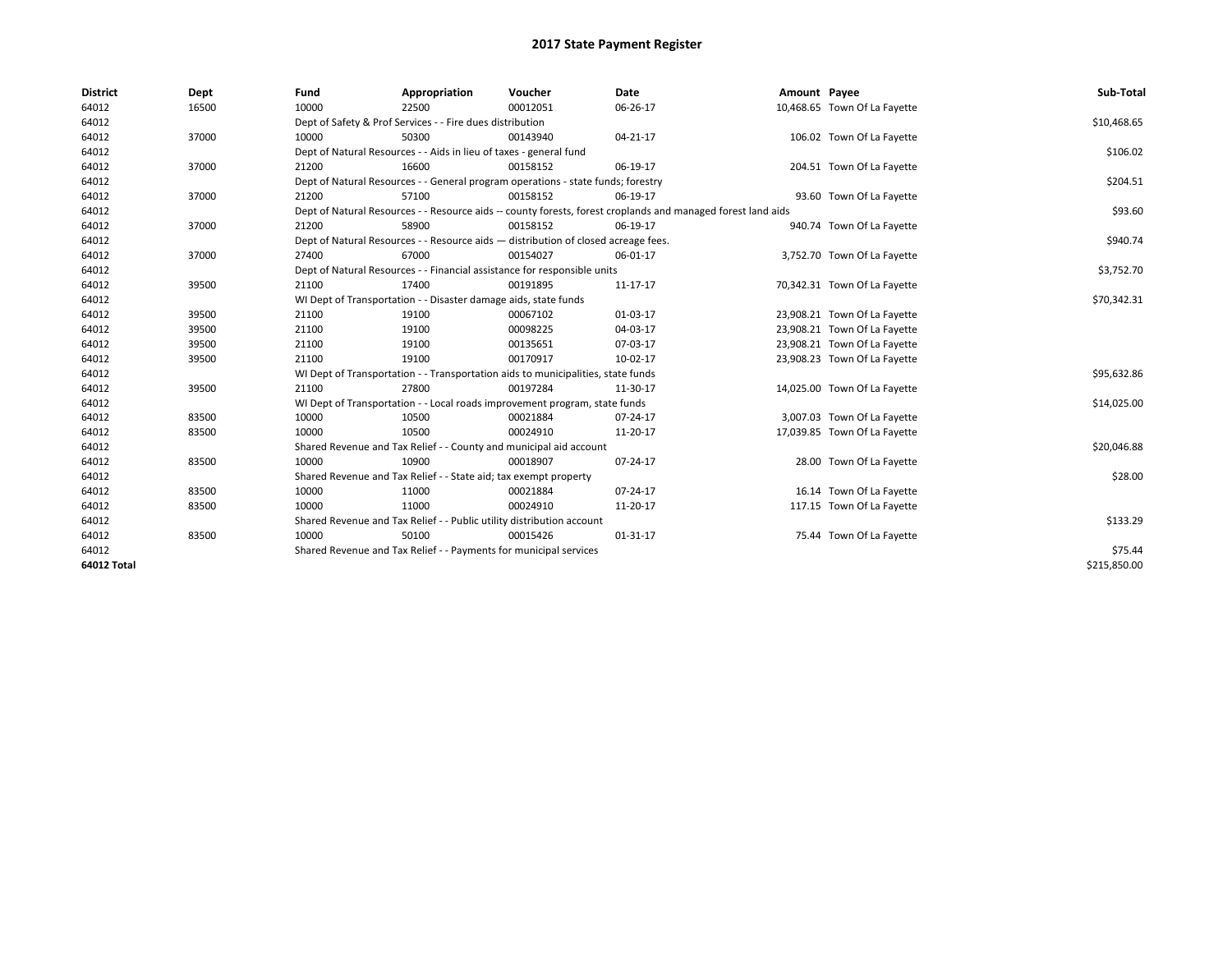| <b>District</b>    | Dept  | Fund  | Appropriation                                                                                                | Voucher  | Date     | Amount Payee |                             | Sub-Total    |
|--------------------|-------|-------|--------------------------------------------------------------------------------------------------------------|----------|----------|--------------|-----------------------------|--------------|
| 64014              | 16500 | 10000 | 22500                                                                                                        | 00012052 | 06-26-17 |              | 18,896.79 Town Of La Grange |              |
| 64014              |       |       | Dept of Safety & Prof Services - - Fire dues distribution                                                    |          |          |              |                             | \$18,896.79  |
| 64014              | 37000 | 10000 | 50300                                                                                                        | 00126153 | 02-06-17 |              | 59,051.19 Town Of La Grange |              |
| 64014              |       |       | Dept of Natural Resources - - Aids in lieu of taxes - general fund                                           |          |          |              |                             | \$59,051.19  |
| 64014              | 37000 | 21200 | 16600                                                                                                        | 00158153 | 06-19-17 |              | 183.56 Town Of La Grange    |              |
| 64014              |       |       | Dept of Natural Resources - - General program operations - state funds; forestry                             |          |          |              |                             | \$183.56     |
| 64014              | 37000 | 21200 | 57100                                                                                                        | 00158153 | 06-19-17 |              | 84.01 Town Of La Grange     |              |
| 64014              |       |       | Dept of Natural Resources - - Resource aids -- county forests, forest croplands and managed forest land aids |          |          |              |                             | \$84.01      |
| 64014              | 37000 | 21200 | 57900                                                                                                        | 00143556 | 04-21-17 |              | 5,421.22 Town Of La Grange  |              |
| 64014              |       |       | Dept of Natural Resources - - Aids in lieu of taxes - sum sufficient                                         |          |          |              |                             | \$5,421.22   |
| 64014              | 37000 | 21200 | 58900                                                                                                        | 00158153 | 06-19-17 |              | 844.35 Town Of La Grange    |              |
| 64014              |       |       | Dept of Natural Resources - - Resource aids - distribution of closed acreage fees.                           |          |          |              |                             | \$844.35     |
| 64014              | 37000 | 27400 | 67000                                                                                                        | 00154913 | 06-01-17 |              | 10,995.04 Town Of La Grange |              |
| 64014              |       |       | Dept of Natural Resources - - Financial assistance for responsible units                                     |          |          |              |                             | \$10,995.04  |
| 64014              | 39500 | 21100 | 19100                                                                                                        | 00067103 | 01-03-17 |              | 34,131.00 Town Of La Grange |              |
| 64014              | 39500 | 21100 | 19100                                                                                                        | 00098226 | 04-03-17 |              | 34,131.00 Town Of La Grange |              |
| 64014              | 39500 | 21100 | 19100                                                                                                        | 00135652 | 07-03-17 |              | 34,131.00 Town Of La Grange |              |
| 64014              | 39500 | 21100 | 19100                                                                                                        | 00170918 | 10-02-17 |              | 34,131.00 Town Of La Grange |              |
| 64014              |       |       | WI Dept of Transportation - - Transportation aids to municipalities, state funds                             |          |          |              |                             | \$136,524.00 |
| 64014              | 83500 | 10000 | 10500                                                                                                        | 00021885 | 07-24-17 |              | 3,058.52 Town Of La Grange  |              |
| 64014              | 83500 | 10000 | 10500                                                                                                        | 00024911 | 11-20-17 |              | 17,331.59 Town Of La Grange |              |
| 64014              |       |       | Shared Revenue and Tax Relief - - County and municipal aid account                                           |          |          |              |                             | \$20,390.11  |
| 64014              | 83500 | 10000 | 10900                                                                                                        | 00018908 | 07-24-17 |              | 19.00 Town Of La Grange     |              |
| 64014              |       |       | Shared Revenue and Tax Relief - - State aid; tax exempt property                                             |          |          |              |                             | \$19.00      |
| 64014              | 83500 | 10000 | 11000                                                                                                        | 00021885 | 07-24-17 |              | 467.65 Town Of La Grange    |              |
| 64014              | 83500 | 10000 | 11000                                                                                                        | 00024911 | 11-20-17 |              | 2,583.64 Town Of La Grange  |              |
| 64014              |       |       | Shared Revenue and Tax Relief - - Public utility distribution account                                        |          |          |              |                             | \$3,051.29   |
| <b>64014 Total</b> |       |       |                                                                                                              |          |          |              |                             | \$255,460.56 |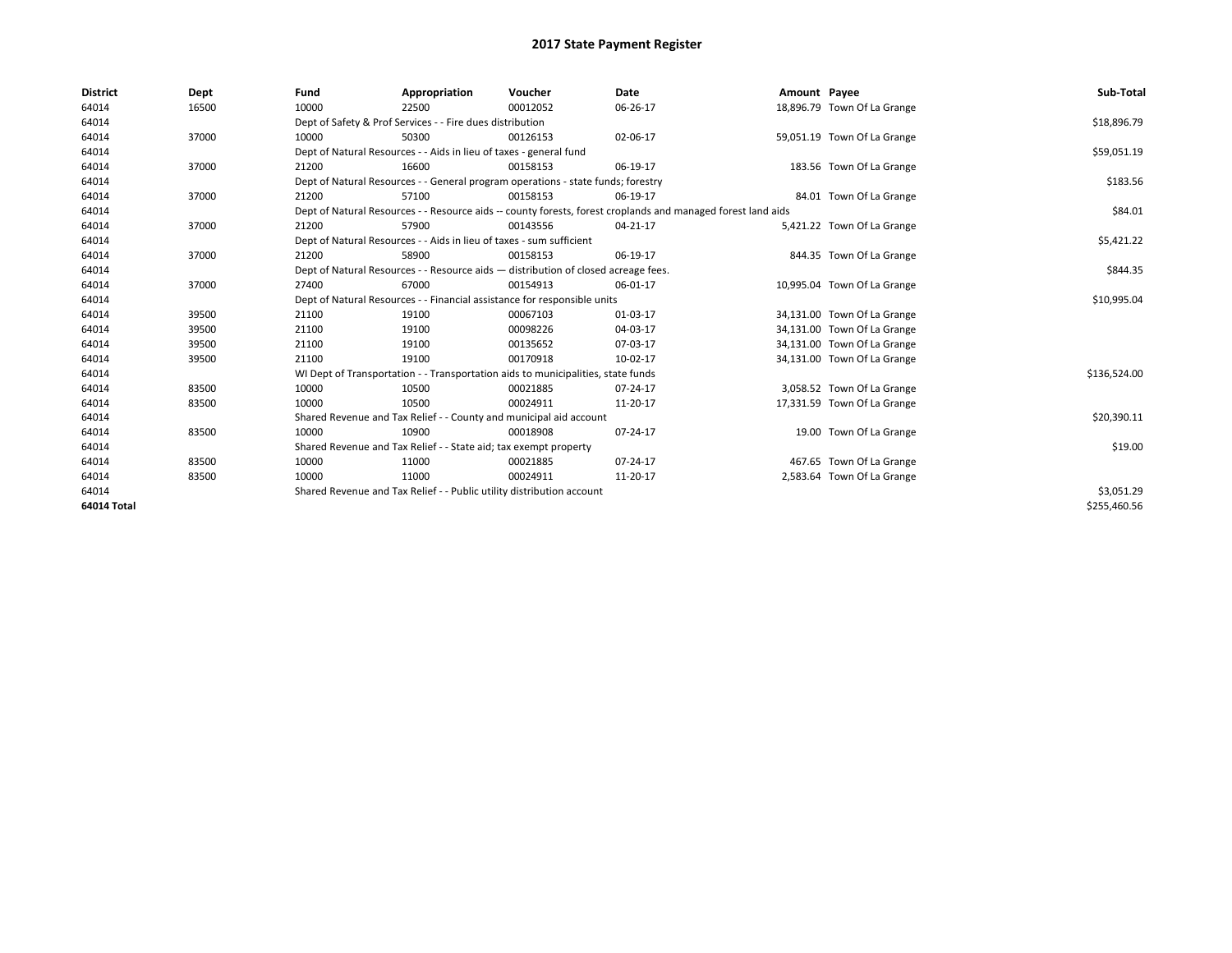| <b>District</b> | Dept  | Fund  | Appropriation                                                         | Voucher                                                                            | <b>Date</b>                                                                                                  | Amount Payee |                        | Sub-Total    |
|-----------------|-------|-------|-----------------------------------------------------------------------|------------------------------------------------------------------------------------|--------------------------------------------------------------------------------------------------------------|--------------|------------------------|--------------|
| 64016           | 16500 | 10000 | 22500                                                                 | 00012053                                                                           | 06-26-17                                                                                                     |              | 39,201.01 Town Of Linn |              |
| 64016           |       |       | Dept of Safety & Prof Services - - Fire dues distribution             |                                                                                    |                                                                                                              |              |                        | \$39,201.01  |
| 64016           | 37000 | 10000 | 50300                                                                 | 00143586                                                                           | 04-21-17                                                                                                     |              | 67.86 Town Of Linn     |              |
| 64016           |       |       | Dept of Natural Resources - - Aids in lieu of taxes - general fund    |                                                                                    |                                                                                                              |              |                        | \$67.86      |
| 64016           | 37000 | 21200 | 16600                                                                 | 00158154                                                                           | 06-19-17                                                                                                     |              | 12.24 Town Of Linn     |              |
| 64016           |       |       |                                                                       | Dept of Natural Resources - - General program operations - state funds; forestry   |                                                                                                              |              |                        | \$12.24      |
| 64016           | 37000 | 21200 | 57100                                                                 | 00158154                                                                           | 06-19-17                                                                                                     |              | 5.60 Town Of Linn      |              |
| 64016           |       |       |                                                                       |                                                                                    | Dept of Natural Resources - - Resource aids -- county forests, forest croplands and managed forest land aids |              |                        | \$5.60       |
| 64016           | 37000 | 21200 | 58900                                                                 | 00158154                                                                           | 06-19-17                                                                                                     |              | 56.28 Town Of Linn     |              |
| 64016           |       |       |                                                                       | Dept of Natural Resources - - Resource aids - distribution of closed acreage fees. |                                                                                                              |              |                        | \$56.28      |
| 64016           | 37000 | 27400 | 67000                                                                 | 00154622                                                                           | 06-01-17                                                                                                     |              | 10,614.70 Town Of Linn |              |
| 64016           |       |       |                                                                       | Dept of Natural Resources - - Financial assistance for responsible units           |                                                                                                              |              |                        | \$10,614.70  |
| 64016           | 39500 | 21100 | 19100                                                                 | 00067104                                                                           | 01-03-17                                                                                                     |              | 46,553.58 Town Of Linn |              |
| 64016           | 39500 | 21100 | 19100                                                                 | 00098227                                                                           | 04-03-17                                                                                                     |              | 46,553.58 Town Of Linn |              |
| 64016           | 39500 | 21100 | 19100                                                                 | 00135653                                                                           | 07-03-17                                                                                                     |              | 46,553.58 Town Of Linn |              |
| 64016           | 39500 | 21100 | 19100                                                                 | 00170919                                                                           | 10-02-17                                                                                                     |              | 46,553.59 Town Of Linn |              |
| 64016           |       |       |                                                                       | WI Dept of Transportation - - Transportation aids to municipalities, state funds   |                                                                                                              |              |                        | \$186,214.33 |
| 64016           | 43500 | 00005 | 16300                                                                 | 01LGS                                                                              | 11-17-17                                                                                                     |              | 2,000.00 Town Of Linn  |              |
| 64016           |       |       | Department of Health Services - - Guardianship grant program          |                                                                                    |                                                                                                              |              |                        | \$2,000.00   |
| 64016           | 45500 | 10000 | 23100                                                                 | 00024236                                                                           | 02-22-17                                                                                                     |              | 1,120.00 Town Of Linn  |              |
| 64016           | 45500 | 10000 | 23100                                                                 | 00039728                                                                           | 12-26-17                                                                                                     |              | 1,120.00 Town Of Linn  |              |
| 64016           |       |       |                                                                       | Department of Justice - - Law enforcement training fund, local assistance          |                                                                                                              |              |                        | \$2,240.00   |
| 64016           | 83500 | 10000 | 10500                                                                 | 00021886                                                                           | 07-24-17                                                                                                     |              | 4,005.50 Town Of Linn  |              |
| 64016           | 83500 | 10000 | 10500                                                                 | 00024912                                                                           | 11-20-17                                                                                                     |              | 20,697.84 Town Of Linn |              |
| 64016           |       |       |                                                                       | Shared Revenue and Tax Relief - - County and municipal aid account                 |                                                                                                              |              |                        | \$24,703.34  |
| 64016           | 83500 | 10000 | 10900                                                                 | 00018909                                                                           | 07-24-17                                                                                                     |              | 85.00 Town Of Linn     |              |
| 64016           |       |       | Shared Revenue and Tax Relief - - State aid; tax exempt property      |                                                                                    |                                                                                                              |              |                        | \$85.00      |
| 64016           | 83500 | 10000 | 11000                                                                 | 00021886                                                                           | 07-24-17                                                                                                     |              | 21.75 Town Of Linn     |              |
| 64016           | 83500 | 10000 | 11000                                                                 | 00024912                                                                           | 11-20-17                                                                                                     |              | 2,267.28 Town Of Linn  |              |
| 64016           |       |       | Shared Revenue and Tax Relief - - Public utility distribution account |                                                                                    |                                                                                                              |              |                        | \$2,289.03   |
| 64016           | 83500 | 10000 | 50100                                                                 | 00015427                                                                           | 01-31-17                                                                                                     |              | 1,483.43 Town Of Linn  |              |
| 64016           |       |       | Shared Revenue and Tax Relief - - Payments for municipal services     |                                                                                    |                                                                                                              |              |                        | \$1,483.43   |
| 64016 Total     |       |       |                                                                       |                                                                                    |                                                                                                              |              |                        | \$268,972.82 |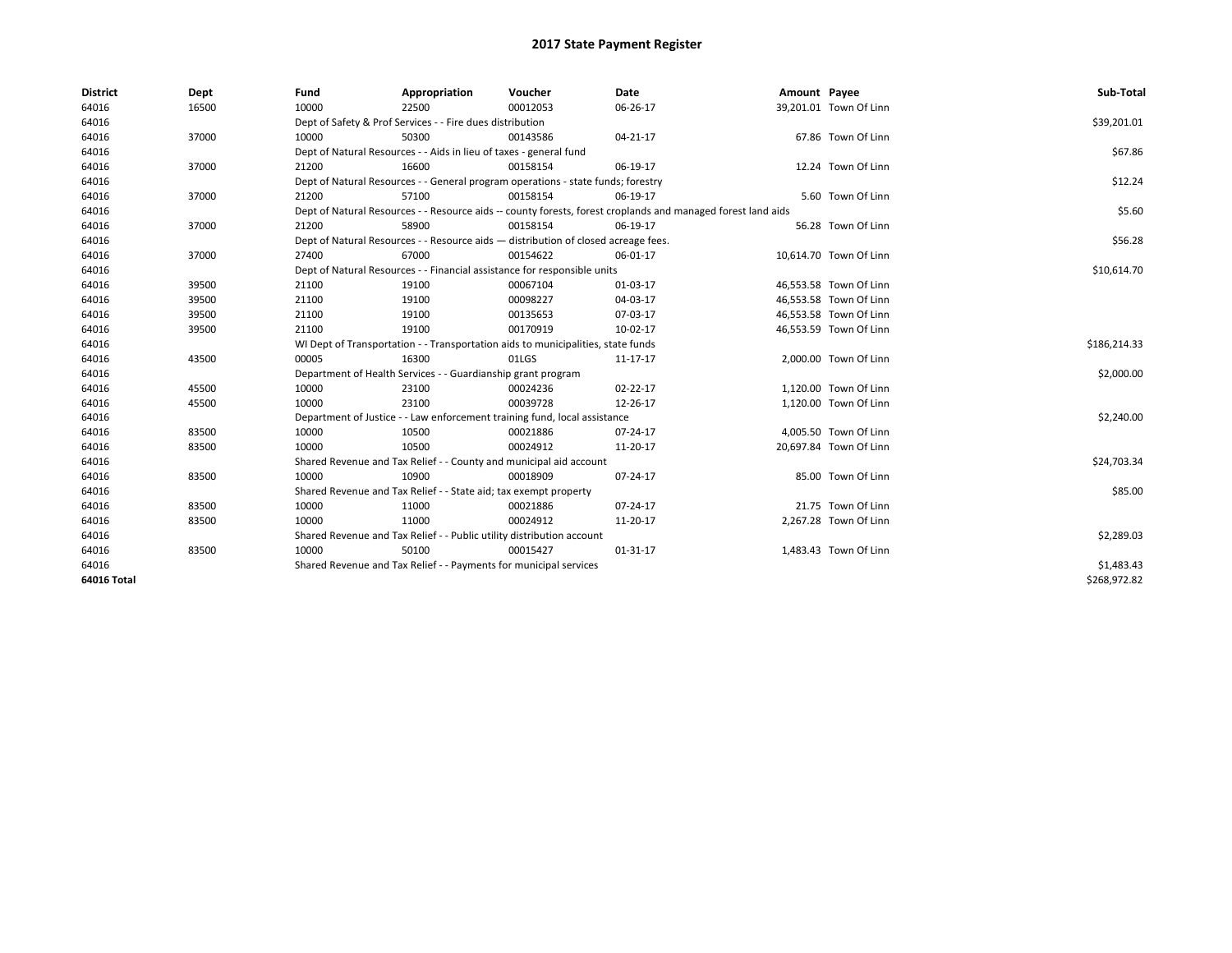| <b>District</b> | Dept  | Fund  | Appropriation                                                                      | Voucher  | <b>Date</b>                                                                                                  | Amount Payee |                         | Sub-Total    |
|-----------------|-------|-------|------------------------------------------------------------------------------------|----------|--------------------------------------------------------------------------------------------------------------|--------------|-------------------------|--------------|
| 64018           | 16500 | 10000 | 22500                                                                              | 00012054 | 06-26-17                                                                                                     |              | 15,208.80 Town of Lyons |              |
| 64018           |       |       | Dept of Safety & Prof Services - - Fire dues distribution                          |          |                                                                                                              |              |                         | \$15,208.80  |
| 64018           | 37000 | 10000 | 50300                                                                              | 00126161 | 02-06-17                                                                                                     |              | 2,035.69 Town of Lyons  |              |
| 64018           | 37000 | 10000 | 50300                                                                              | 00143596 | 04-21-17                                                                                                     |              | 180.77 Town of Lyons    |              |
| 64018           | 37000 | 10000 | 50300                                                                              | 00143598 | 04-21-17                                                                                                     |              | 69.18 Town of Lyons     |              |
| 64018           |       |       | Dept of Natural Resources - - Aids in lieu of taxes - general fund                 |          |                                                                                                              |              |                         | \$2,285.64   |
| 64018           | 37000 | 21200 | 16600                                                                              | 00158155 | 06-19-17                                                                                                     |              | 74.29 Town of Lyons     |              |
| 64018           |       |       | Dept of Natural Resources - - General program operations - state funds; forestry   |          |                                                                                                              |              |                         | \$74.29      |
| 64018           | 37000 | 21200 | 57100                                                                              | 00158155 | 06-19-17                                                                                                     |              | 34.00 Town of Lyons     |              |
| 64018           |       |       |                                                                                    |          | Dept of Natural Resources - - Resource aids -- county forests, forest croplands and managed forest land aids |              |                         | \$34.00      |
| 64018           | 37000 | 21200 | 57900                                                                              | 00143597 | 04-21-17                                                                                                     |              | 8.16 Town of Lyons      |              |
| 64018           |       |       | Dept of Natural Resources - - Aids in lieu of taxes - sum sufficient               |          |                                                                                                              |              |                         | \$8.16       |
| 64018           | 37000 | 21200 | 58900                                                                              | 00158155 | 06-19-17                                                                                                     |              | 341.72 Town of Lyons    |              |
| 64018           |       |       | Dept of Natural Resources - - Resource aids - distribution of closed acreage fees. |          |                                                                                                              |              |                         | \$341.72     |
| 64018           | 37000 | 27400 | 67000                                                                              | 00154873 | 06-01-17                                                                                                     |              | 6,336.65 Town of Lyons  |              |
| 64018           |       |       | Dept of Natural Resources - - Financial assistance for responsible units           |          |                                                                                                              |              |                         | \$6,336.65   |
| 64018           | 39500 | 21100 | 19100                                                                              | 00067105 | 01-03-17                                                                                                     |              | 30,756.43 Town of Lyons |              |
| 64018           | 39500 | 21100 | 19100                                                                              | 00098228 | 04-03-17                                                                                                     |              | 30,756.43 Town of Lyons |              |
| 64018           | 39500 | 21100 | 19100                                                                              | 00135654 | 07-03-17                                                                                                     |              | 30,756.43 Town of Lyons |              |
| 64018           | 39500 | 21100 | 19100                                                                              | 00170920 | 10-02-17                                                                                                     |              | 30,756.45 Town of Lyons |              |
| 64018           |       |       | WI Dept of Transportation - - Transportation aids to municipalities, state funds   |          |                                                                                                              |              |                         | \$123,025.74 |
| 64018           | 43500 | 10000 | 11900                                                                              | 00152479 | 09-01-17                                                                                                     |              | 5,096.05 Town of Lyons  |              |
| 64018           |       |       | Department of Health Services - - Emergency medical services; aids                 |          |                                                                                                              |              |                         | \$5,096.05   |
| 64018           | 43500 | 00005 | 16300                                                                              | 01LGS    | 11-17-17                                                                                                     |              | 2,150.94 Town of Lyons  |              |
| 64018           |       |       | Department of Health Services - - Guardianship grant program                       |          |                                                                                                              |              |                         | \$2,150.94   |
| 64018           | 83500 | 10000 | 10500                                                                              | 00021887 | 07-24-17                                                                                                     |              | 5,859.77 Town of Lyons  |              |
| 64018           | 83500 | 10000 | 10500                                                                              | 00024913 | 11-20-17                                                                                                     |              | 31,054.41 Town of Lyons |              |
| 64018           |       |       | Shared Revenue and Tax Relief - - County and municipal aid account                 |          |                                                                                                              |              |                         | \$36,914.18  |
| 64018           | 83500 | 10000 | 10900                                                                              | 00018910 | 07-24-17                                                                                                     |              | 267.00 Town of Lyons    |              |
| 64018           |       |       | Shared Revenue and Tax Relief - - State aid; tax exempt property                   |          |                                                                                                              |              |                         | \$267.00     |
| 64018           | 83500 | 10000 | 11000                                                                              | 00021887 | 07-24-17                                                                                                     |              | 378.27 Town of Lyons    |              |
| 64018           | 83500 | 10000 | 11000                                                                              | 00024913 | 11-20-17                                                                                                     |              | 2,109.37 Town of Lyons  |              |
| 64018           |       |       | Shared Revenue and Tax Relief - - Public utility distribution account              |          |                                                                                                              |              |                         | \$2,487.64   |
| 64018           | 83500 | 52100 | 36300                                                                              | 00016070 | 03-27-17                                                                                                     |              | 887.40 Town of Lyons    |              |
| 64018           |       |       | Shared Revenue and Tax Relief - - Lottery and gaming credit                        |          |                                                                                                              |              |                         | \$887.40     |
| 64018 Total     |       |       |                                                                                    |          |                                                                                                              |              |                         | \$195,118.21 |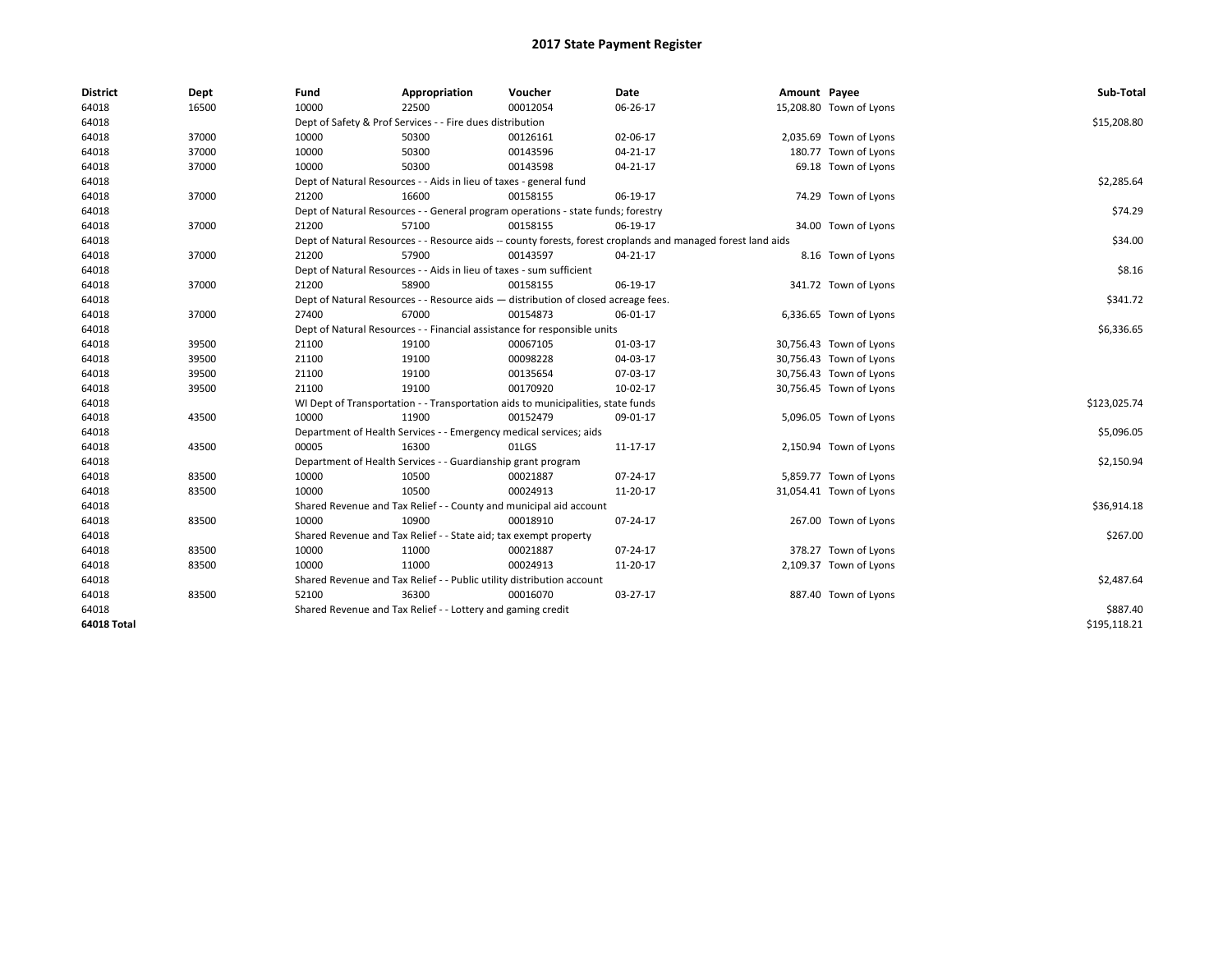| <b>District</b> | Dept  | Fund  | Appropriation                                                                      | Voucher  | <b>Date</b>                                                                                                  | Amount Payee |                            | Sub-Total    |
|-----------------|-------|-------|------------------------------------------------------------------------------------|----------|--------------------------------------------------------------------------------------------------------------|--------------|----------------------------|--------------|
| 64020           | 16500 | 10000 | 22500                                                                              | 00012055 | 06-26-17                                                                                                     |              | 7,555.57 Town Of Richmond  |              |
| 64020           |       |       | Dept of Safety & Prof Services - - Fire dues distribution                          |          |                                                                                                              |              |                            | \$7,555.57   |
| 64020           | 37000 | 10000 | 50300                                                                              | 00126202 | 02-06-17                                                                                                     |              | 14,461.12 Town Of Richmond |              |
| 64020           |       |       | Dept of Natural Resources - - Aids in lieu of taxes - general fund                 |          |                                                                                                              |              |                            | \$14,461.12  |
| 64020           | 37000 | 21200 | 16600                                                                              | 00158156 | 06-19-17                                                                                                     |              | 98.21 Town Of Richmond     |              |
| 64020           |       |       | Dept of Natural Resources - - General program operations - state funds; forestry   |          |                                                                                                              |              |                            | \$98.21      |
| 64020           | 37000 | 21200 | 57100                                                                              | 00158156 | 06-19-17                                                                                                     |              | 44.95 Town Of Richmond     |              |
| 64020           |       |       |                                                                                    |          | Dept of Natural Resources - - Resource aids -- county forests, forest croplands and managed forest land aids |              |                            | \$44.95      |
| 64020           | 37000 | 21200 | 58900                                                                              | 00158156 | 06-19-17                                                                                                     |              | 451.78 Town Of Richmond    |              |
| 64020           |       |       | Dept of Natural Resources - - Resource aids - distribution of closed acreage fees. |          |                                                                                                              |              |                            | \$451.78     |
| 64020           | 37000 | 27400 | 67000                                                                              | 00154804 | 06-01-17                                                                                                     |              | 5.521.29 Town Of Richmond  |              |
| 64020           |       |       | Dept of Natural Resources - - Financial assistance for responsible units           |          |                                                                                                              |              |                            | \$5,521.29   |
| 64020           | 39500 | 21100 | 19100                                                                              | 00067106 | 01-03-17                                                                                                     |              | 27,348.84 Town Of Richmond |              |
| 64020           | 39500 | 21100 | 19100                                                                              | 00098229 | 04-03-17                                                                                                     |              | 27,348.84 Town Of Richmond |              |
| 64020           | 39500 | 21100 | 19100                                                                              | 00135655 | 07-03-17                                                                                                     |              | 27,348.84 Town Of Richmond |              |
| 64020           | 39500 | 21100 | 19100                                                                              | 00170921 | 10-02-17                                                                                                     |              | 27.348.84 Town Of Richmond |              |
| 64020           |       |       | WI Dept of Transportation - - Transportation aids to municipalities, state funds   |          |                                                                                                              |              |                            | \$109,395.36 |
| 64020           | 39500 | 21100 | 27800                                                                              | 00197282 | 12-01-17                                                                                                     |              | 14.190.20 Town Of Richmond |              |
| 64020           |       |       | WI Dept of Transportation - - Local roads improvement program, state funds         |          |                                                                                                              |              |                            | \$14,190.20  |
| 64020           | 83500 | 10000 | 10500                                                                              | 00021888 | 07-24-17                                                                                                     |              | 2.922.57 Town Of Richmond  |              |
| 64020           | 83500 | 10000 | 10500                                                                              | 00024914 | 11-20-17                                                                                                     |              | 16,561.21 Town Of Richmond |              |
| 64020           |       |       | Shared Revenue and Tax Relief - - County and municipal aid account                 |          |                                                                                                              |              |                            | \$19,483.78  |
| 64020           | 83500 | 10000 | 10900                                                                              | 00018911 | 07-24-17                                                                                                     |              | 20.00 Town Of Richmond     |              |
| 64020           |       |       | Shared Revenue and Tax Relief - - State aid; tax exempt property                   |          |                                                                                                              |              |                            | \$20.00      |
| 64020           | 83500 | 10000 | 11000                                                                              | 00021888 | 07-24-17                                                                                                     |              | 168.46 Town Of Richmond    |              |
| 64020           | 83500 | 10000 | 11000                                                                              | 00024914 | 11-20-17                                                                                                     |              | 979.68 Town Of Richmond    |              |
| 64020           |       |       | Shared Revenue and Tax Relief - - Public utility distribution account              |          |                                                                                                              |              |                            | \$1,148.14   |
| 64020           | 83500 | 52100 | 36300                                                                              | 00016071 | 03-27-17                                                                                                     |              | 1.487.28 Town Of Richmond  |              |
| 64020           |       |       | Shared Revenue and Tax Relief - - Lottery and gaming credit                        |          |                                                                                                              |              |                            | \$1,487.28   |
| 64020 Total     |       |       |                                                                                    |          |                                                                                                              |              |                            | \$173,857.68 |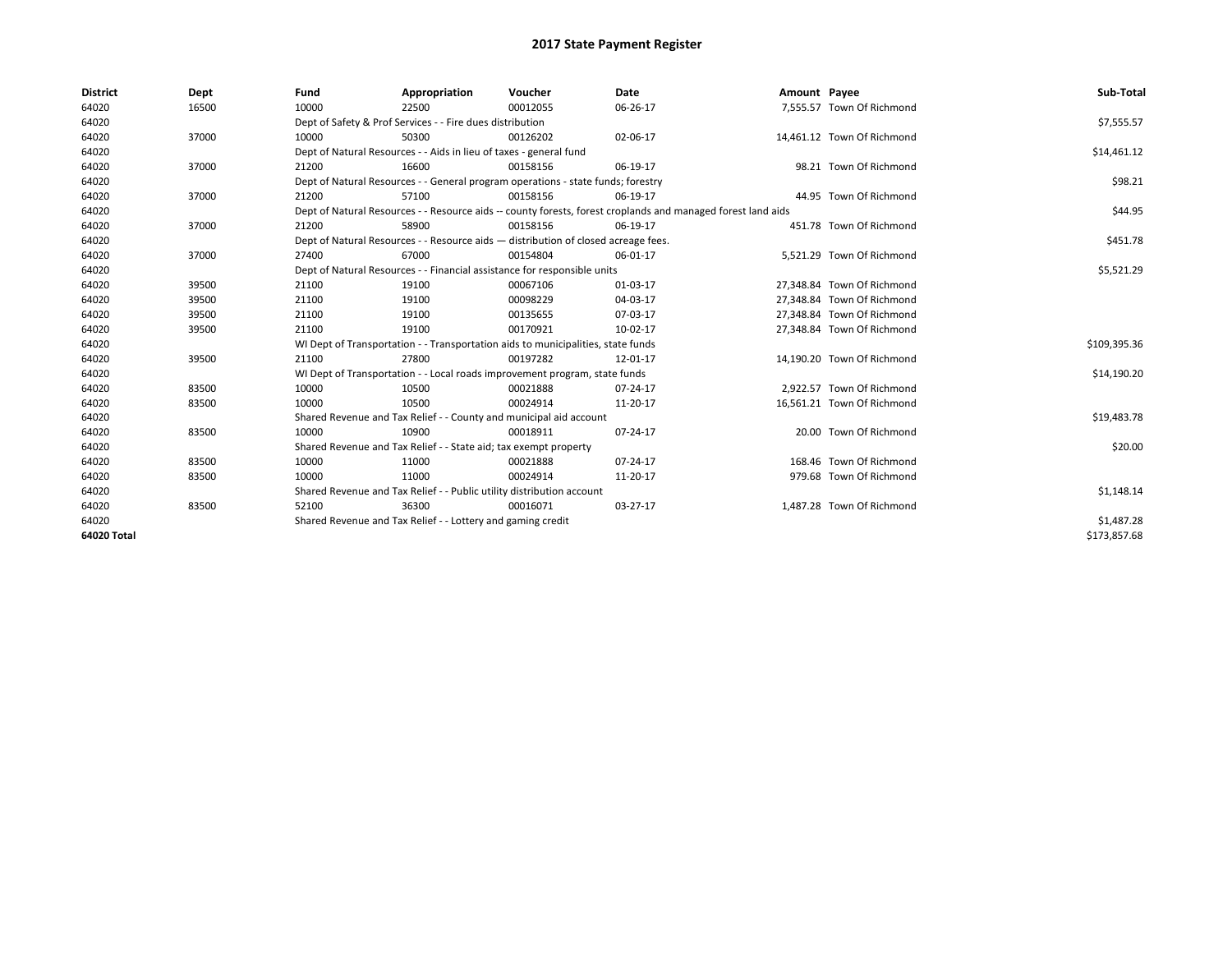| <b>District</b> | Dept  | Fund  | Appropriation                                                         | Voucher                                                                               | Date     | Amount Payee |                          | Sub-Total    |
|-----------------|-------|-------|-----------------------------------------------------------------------|---------------------------------------------------------------------------------------|----------|--------------|--------------------------|--------------|
| 64022           | 16500 | 10000 | 22500                                                                 | 00012056                                                                              | 06-26-17 |              | 3,043.21 Town Of Sharon  |              |
| 64022           |       |       | Dept of Safety & Prof Services - - Fire dues distribution             |                                                                                       |          |              |                          | \$3,043.21   |
| 64022           | 37000 | 10000 | 50300                                                                 | 00143735                                                                              | 04-21-17 |              | 215.92 Town Of Sharon    |              |
| 64022           |       |       | Dept of Natural Resources - - Aids in lieu of taxes - general fund    |                                                                                       |          |              |                          | \$215.92     |
| 64022           | 37000 | 27200 | 66700                                                                 | 00168709                                                                              | 07-19-17 |              | 2,879.91 Town Of Sharon  |              |
| 64022           | 37000 | 27200 | 66700                                                                 | 00204451                                                                              | 12-28-17 |              | 4,233.00 Town Of Sharon  |              |
| 64022           |       |       |                                                                       | Dept of Natural Resources - - Petroleum storage environmental remedial action; awards |          |              |                          | \$7,112.91   |
| 64022           | 37000 | 27400 | 67000                                                                 | 00154660                                                                              | 06-01-17 |              | 977.00 Town Of Sharon    |              |
| 64022           |       |       |                                                                       | Dept of Natural Resources - - Financial assistance for responsible units              |          |              |                          | \$977.00     |
| 64022           | 39500 | 21100 | 19100                                                                 | 00067107                                                                              | 01-03-17 |              | 22,746.66 Town Of Sharon |              |
| 64022           | 39500 | 21100 | 19100                                                                 | 00098230                                                                              | 04-03-17 |              | 22,746.66 Town Of Sharon |              |
| 64022           | 39500 | 21100 | 19100                                                                 | 00135656                                                                              | 07-03-17 |              | 22,746.66 Town Of Sharon |              |
| 64022           | 39500 | 21100 | 19100                                                                 | 00170922                                                                              | 10-02-17 |              | 22,746.66 Town Of Sharon |              |
| 64022           |       |       |                                                                       | WI Dept of Transportation - - Transportation aids to municipalities, state funds      |          |              |                          | \$90,986.64  |
| 64022           | 83500 | 10000 | 10500                                                                 | 00021889                                                                              | 07-24-17 |              | 2,147.70 Town Of Sharon  |              |
| 64022           | 83500 | 10000 | 10500                                                                 | 00024915                                                                              | 11-20-17 |              | 12,170.28 Town Of Sharon |              |
| 64022           |       |       | Shared Revenue and Tax Relief - - County and municipal aid account    |                                                                                       |          |              |                          | \$14,317.98  |
| 64022           | 83500 | 10000 | 10900                                                                 | 00018912                                                                              | 07-24-17 |              | 12.00 Town Of Sharon     |              |
| 64022           |       |       | Shared Revenue and Tax Relief - - State aid; tax exempt property      |                                                                                       |          |              |                          | \$12.00      |
| 64022           | 83500 | 10000 | 11000                                                                 | 00021889                                                                              | 07-24-17 |              | 1.147.67 Town Of Sharon  |              |
| 64022           | 83500 | 10000 | 11000                                                                 | 00024915                                                                              | 11-20-17 |              | 6,670.51 Town Of Sharon  |              |
| 64022           |       |       | Shared Revenue and Tax Relief - - Public utility distribution account |                                                                                       |          |              |                          | \$7,818.18   |
| 64022 Total     |       |       |                                                                       |                                                                                       |          |              |                          | \$124,483.84 |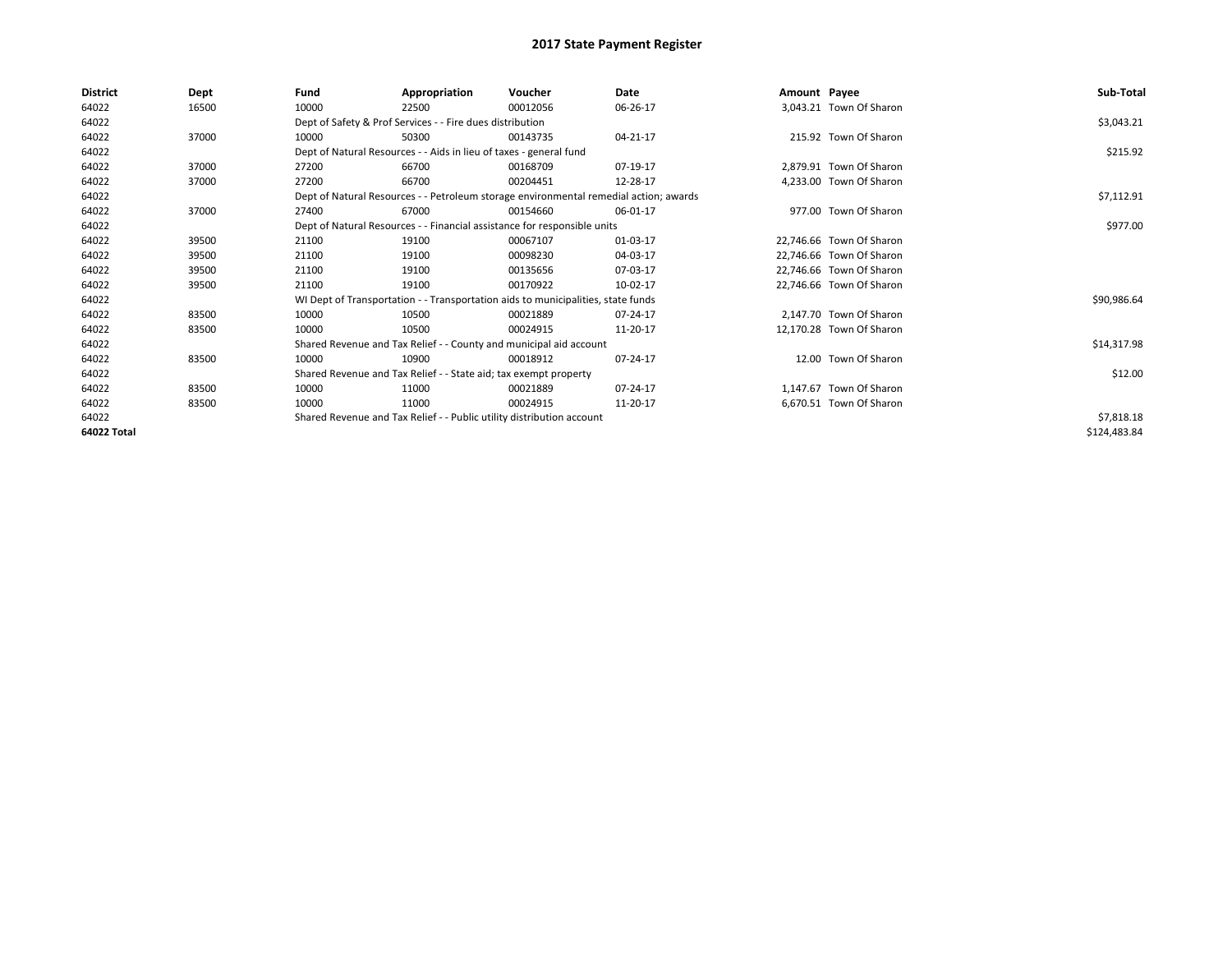| <b>District</b> | Dept  | Fund  | Appropriation                                                        | Voucher                                                                            | <b>Date</b>                                                                                                  | Amount Payee |                                  | Sub-Total   |
|-----------------|-------|-------|----------------------------------------------------------------------|------------------------------------------------------------------------------------|--------------------------------------------------------------------------------------------------------------|--------------|----------------------------------|-------------|
| 64024           | 16500 | 10000 | 22500                                                                | 00012057                                                                           | 06-26-17                                                                                                     |              | 8,452.06 Town Of Spring Prairie  |             |
| 64024           |       |       | Dept of Safety & Prof Services - - Fire dues distribution            |                                                                                    |                                                                                                              |              |                                  | \$8,452.06  |
| 64024           | 37000 | 10000 | 50300                                                                | 00125871                                                                           | 02-06-17                                                                                                     |              | 4,328.18 Town Of Spring Prairie  |             |
| 64024           |       |       | Dept of Natural Resources - - Aids in lieu of taxes - general fund   |                                                                                    |                                                                                                              |              |                                  | \$4,328.18  |
| 64024           | 37000 | 21200 | 16600                                                                | 00158157                                                                           | 06-19-17                                                                                                     |              | 62.49 Town Of Spring Prairie     |             |
| 64024           |       |       |                                                                      | Dept of Natural Resources - - General program operations - state funds; forestry   |                                                                                                              |              |                                  | \$62.49     |
| 64024           | 37000 | 21200 | 57100                                                                | 00158157                                                                           | 06-19-17                                                                                                     |              | 28.60 Town Of Spring Prairie     |             |
| 64024           |       |       |                                                                      |                                                                                    | Dept of Natural Resources - - Resource aids -- county forests, forest croplands and managed forest land aids |              |                                  | \$28.60     |
| 64024           | 37000 | 21200 | 57900                                                                | 00142814                                                                           | 04-21-17                                                                                                     |              | 35.20 Town Of Spring Prairie     |             |
| 64024           |       |       | Dept of Natural Resources - - Aids in lieu of taxes - sum sufficient |                                                                                    |                                                                                                              |              |                                  | \$35.20     |
| 64024           | 37000 | 21200 | 58900                                                                | 00158157                                                                           | 06-19-17                                                                                                     |              | 287.45 Town Of Spring Prairie    |             |
| 64024           |       |       |                                                                      | Dept of Natural Resources - - Resource aids - distribution of closed acreage fees. |                                                                                                              |              |                                  | \$287.45    |
| 64024           | 37000 | 27400 | 67000                                                                | 00154478                                                                           | 06-01-17                                                                                                     |              | 1,400.13 Town Of Spring Prairie  |             |
| 64024           |       |       |                                                                      | Dept of Natural Resources - - Financial assistance for responsible units           |                                                                                                              |              |                                  | \$1,400.13  |
| 64024           | 39500 | 21100 | 19100                                                                | 00067108                                                                           | 01-03-17                                                                                                     |              | 21,056.62 Town Of Spring Prairie |             |
| 64024           | 39500 | 21100 | 19100                                                                | 00098231                                                                           | 04-03-17                                                                                                     |              | 21,056.62 Town Of Spring Prairie |             |
| 64024           | 39500 | 21100 | 19100                                                                | 00135657                                                                           | 07-03-17                                                                                                     |              | 21,056.62 Town Of Spring Prairie |             |
| 64024           | 39500 | 21100 | 19100                                                                | 00170923                                                                           | 10-02-17                                                                                                     |              | 21,056.64 Town Of Spring Prairie |             |
| 64024           |       |       |                                                                      | WI Dept of Transportation - - Transportation aids to municipalities, state funds   |                                                                                                              |              |                                  | \$84,226.50 |
| 64024           | 83500 | 10000 | 10900                                                                | 00018913                                                                           | 07-24-17                                                                                                     |              | 21.00 Town Of Spring Prairie     |             |
| 64024           |       |       | Shared Revenue and Tax Relief - - State aid; tax exempt property     |                                                                                    |                                                                                                              |              |                                  | \$21.00     |
| 64024           | 83500 | 10000 | 50100                                                                | 00015428                                                                           | 01-31-17                                                                                                     |              | 39.26 Town Of Spring Prairie     |             |
| 64024           |       |       | Shared Revenue and Tax Relief - - Payments for municipal services    |                                                                                    |                                                                                                              |              |                                  | \$39.26     |
| 64024 Total     |       |       |                                                                      |                                                                                    |                                                                                                              |              |                                  | \$98,880.87 |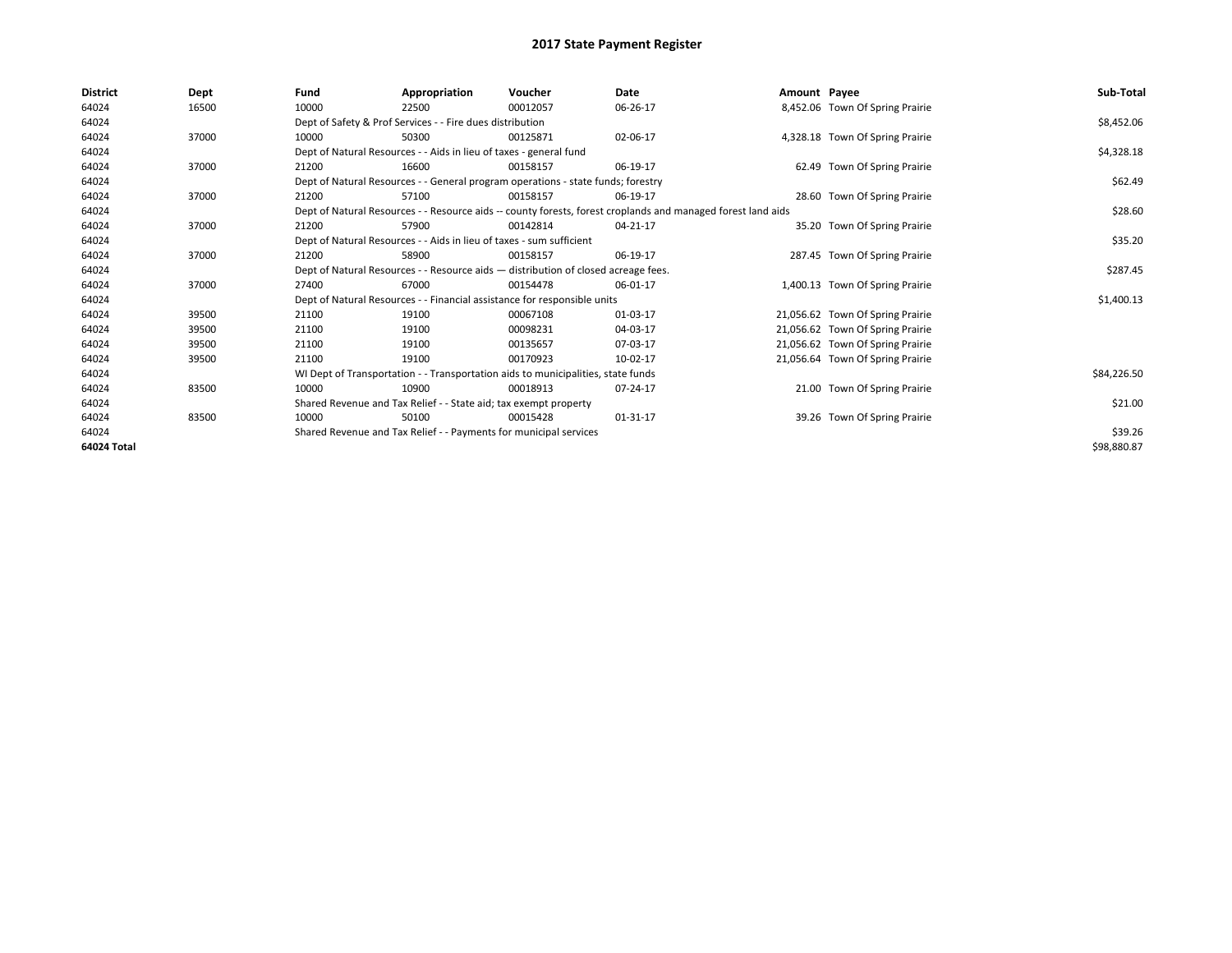| <b>District</b> | Dept  | Fund  | Appropriation                                                                      | Voucher  | Date                                                                                                         | Amount Payee |                               | Sub-Total    |
|-----------------|-------|-------|------------------------------------------------------------------------------------|----------|--------------------------------------------------------------------------------------------------------------|--------------|-------------------------------|--------------|
| 64026           | 16500 | 10000 | 22500                                                                              | 00012058 | 06-26-17                                                                                                     |              | 14,365.80 Town Of Sugar Creek |              |
| 64026           |       |       | Dept of Safety & Prof Services - - Fire dues distribution                          |          |                                                                                                              |              |                               | \$14,365.80  |
| 64026           | 37000 | 10000 | 50300                                                                              | 00126284 | 02-06-17                                                                                                     |              | 26,632.29 Town Of Sugar Creek |              |
| 64026           |       |       | Dept of Natural Resources - - Aids in lieu of taxes - general fund                 |          |                                                                                                              |              |                               | \$26,632.29  |
| 64026           | 37000 | 21200 | 16600                                                                              | 00158158 | 06-19-17                                                                                                     |              | 55.50 Town Of Sugar Creek     |              |
| 64026           |       |       | Dept of Natural Resources - - General program operations - state funds; forestry   |          |                                                                                                              |              |                               | \$55.50      |
| 64026           | 37000 | 21200 | 57100                                                                              | 00158158 | 06-19-17                                                                                                     |              | 25.40 Town Of Sugar Creek     |              |
| 64026           |       |       |                                                                                    |          | Dept of Natural Resources - - Resource aids -- county forests, forest croplands and managed forest land aids |              |                               | \$25.40      |
| 64026           | 37000 | 21200 | 58900                                                                              | 00158158 | 06-19-17                                                                                                     |              | 255.29 Town Of Sugar Creek    |              |
| 64026           |       |       | Dept of Natural Resources - - Resource aids - distribution of closed acreage fees. |          |                                                                                                              |              |                               | \$255.29     |
| 64026           | 37000 | 27400 | 67000                                                                              | 00154677 | 06-01-17                                                                                                     |              | 10,416.60 Town Of Sugar Creek |              |
| 64026           |       |       | Dept of Natural Resources - - Financial assistance for responsible units           |          |                                                                                                              |              |                               | \$10,416.60  |
| 64026           | 39500 | 21100 | 19100                                                                              | 00067109 | 01-03-17                                                                                                     |              | 33,696.10 Town Of Sugar Creek |              |
| 64026           | 39500 | 21100 | 19100                                                                              | 00098232 | 04-03-17                                                                                                     |              | 33,696.10 Town Of Sugar Creek |              |
| 64026           | 39500 | 21100 | 19100                                                                              | 00135658 | 07-03-17                                                                                                     |              | 33,696.10 Town Of Sugar Creek |              |
| 64026           | 39500 | 21100 | 19100                                                                              | 00170924 | 10-02-17                                                                                                     |              | 33,696.12 Town Of Sugar Creek |              |
| 64026           |       |       | WI Dept of Transportation - - Transportation aids to municipalities, state funds   |          |                                                                                                              |              |                               | \$134,784.42 |
| 64026           | 39500 | 21100 | 27800                                                                              | 00179279 | 10-16-17                                                                                                     |              | 14,190.20 Town Of Sugar Creek |              |
| 64026           |       |       | WI Dept of Transportation - - Local roads improvement program, state funds         |          |                                                                                                              |              |                               | \$14,190.20  |
| 64026           | 83500 | 10000 | 10500                                                                              | 00021890 | 07-24-17                                                                                                     |              | 5,718.36 Town Of Sugar Creek  |              |
| 64026           | 83500 | 10000 | 10500                                                                              | 00024916 | 11-20-17                                                                                                     |              | 32,404.03 Town Of Sugar Creek |              |
| 64026           |       |       | Shared Revenue and Tax Relief - - County and municipal aid account                 |          |                                                                                                              |              |                               | \$38,122.39  |
| 64026           | 83500 | 10000 | 10900                                                                              | 00018914 | 07-24-17                                                                                                     |              | 53.00 Town Of Sugar Creek     |              |
| 64026           |       |       | Shared Revenue and Tax Relief - - State aid; tax exempt property                   |          |                                                                                                              |              |                               | \$53.00      |
| 64026           | 83500 | 10000 | 11000                                                                              | 00021890 | 07-24-17                                                                                                     |              | 843.31 Town Of Sugar Creek    |              |
| 64026           | 83500 | 10000 | 11000                                                                              | 00024916 | 11-20-17                                                                                                     |              | 6,312.33 Town Of Sugar Creek  |              |
| 64026           |       |       | Shared Revenue and Tax Relief - - Public utility distribution account              |          |                                                                                                              |              |                               | \$7,155.64   |
| 64026           | 83500 | 10000 | 50100                                                                              | 00015429 | 01-31-17                                                                                                     |              | 136.78 Town Of Sugar Creek    |              |
| 64026           |       |       | Shared Revenue and Tax Relief - - Payments for municipal services                  |          |                                                                                                              |              |                               | \$136.78     |
| 64026 Total     |       |       |                                                                                    |          |                                                                                                              |              |                               | \$246,193.31 |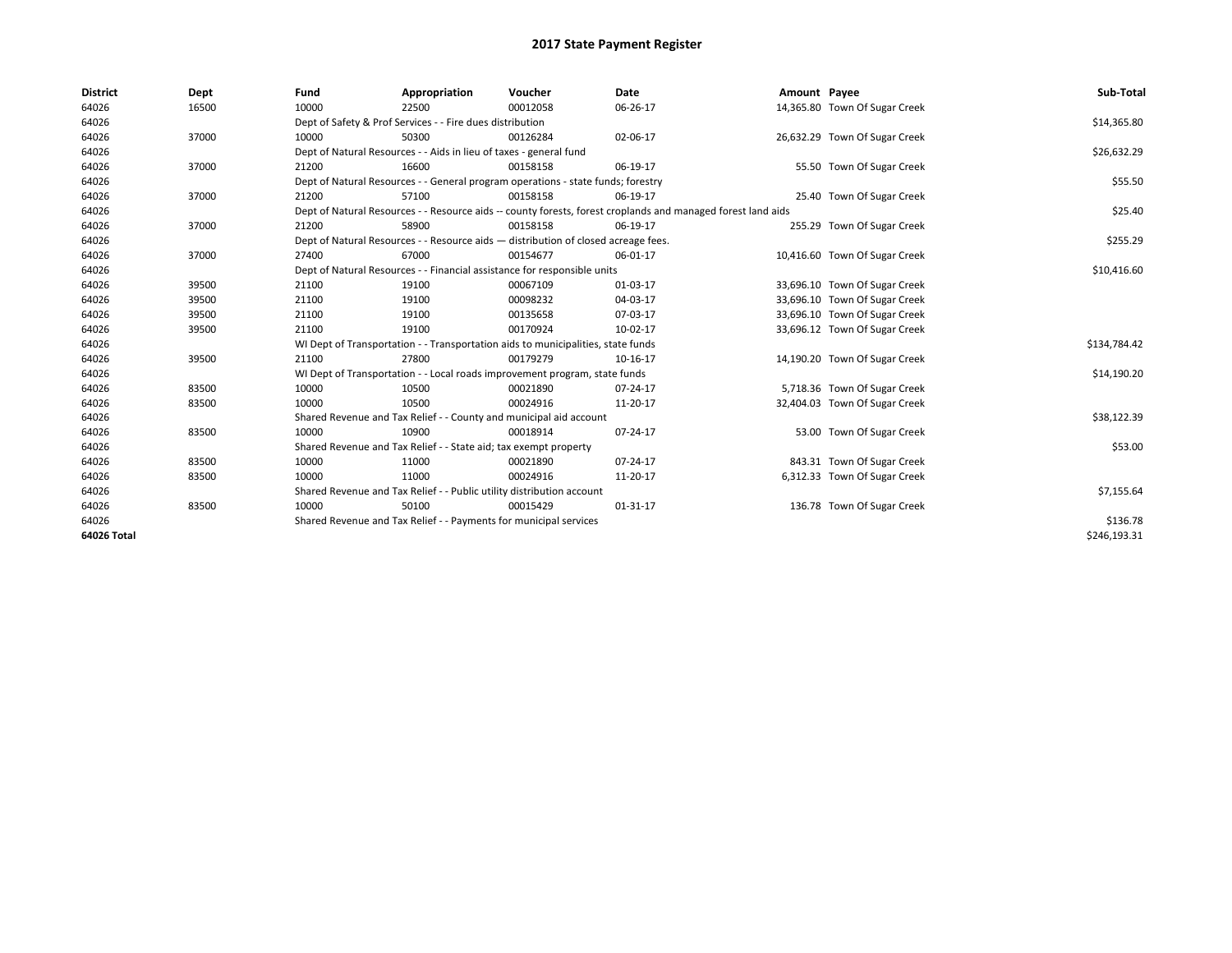| <b>District</b> | Dept  | Fund  | Appropriation                                                                      | Voucher  | Date                                                                                                         | Amount Payee |                        | Sub-Total    |
|-----------------|-------|-------|------------------------------------------------------------------------------------|----------|--------------------------------------------------------------------------------------------------------------|--------------|------------------------|--------------|
| 64028           | 16500 | 10000 | 22500                                                                              | 00012059 | 06-26-17                                                                                                     |              | 8,810.49 Town Of Troy  |              |
| 64028           |       |       | Dept of Safety & Prof Services - - Fire dues distribution                          |          |                                                                                                              |              |                        | \$8,810.49   |
| 64028           | 37000 | 10000 | 50300                                                                              | 00126232 | 02-06-17                                                                                                     |              | 26,365.33 Town Of Troy |              |
| 64028           | 37000 | 10000 | 50300                                                                              | 00126233 | 02-06-17                                                                                                     |              | 521.65 Town Of Troy    |              |
| 64028           | 37000 | 10000 | 50300                                                                              | 00126234 | 02-06-17                                                                                                     |              | 35,698.08 Town Of Troy |              |
| 64028           | 37000 | 10000 | 50300                                                                              | 00143791 | 04-21-17                                                                                                     |              | 925.44 Town Of Troy    |              |
| 64028           | 37000 | 10000 | 50300                                                                              | 00143792 | 04-21-17                                                                                                     |              | 546.03 Town Of Troy    |              |
| 64028           |       |       | Dept of Natural Resources - - Aids in lieu of taxes - general fund                 |          |                                                                                                              |              |                        | \$64,056.53  |
| 64028           | 37000 | 21200 | 16600                                                                              | 00158159 | 06-19-17                                                                                                     |              | 72.10 Town Of Troy     |              |
| 64028           |       |       | Dept of Natural Resources - - General program operations - state funds; forestry   |          |                                                                                                              |              |                        | \$72.10      |
| 64028           | 37000 | 21200 | 38100                                                                              | 00134452 | 03-24-17                                                                                                     |              | 3,985.04 Town Of Troy  |              |
| 64028           |       |       | Dept of Natural Resources - - General program operations--federal funds            |          |                                                                                                              |              |                        | \$3,985.04   |
| 64028           | 37000 | 21200 | 55000                                                                              | 00134452 | 03-24-17                                                                                                     |              | 13,808.16 Town Of Troy |              |
| 64028           |       |       | Dept of Natural Resources - - Enforcement aids -- boating enforcement              |          |                                                                                                              |              |                        | \$13,808.16  |
| 64028           | 37000 | 21200 | 57100                                                                              | 00158159 | 06-19-17                                                                                                     |              | 33.00 Town Of Trov     |              |
| 64028           |       |       |                                                                                    |          | Dept of Natural Resources - - Resource aids -- county forests, forest croplands and managed forest land aids |              |                        | \$33.00      |
| 64028           | 37000 | 21200 | 57900                                                                              | 00143790 | 04-21-17                                                                                                     |              | 828.65 Town Of Troy    |              |
| 64028           | 37000 | 21200 | 57900                                                                              | 00143793 | 04-21-17                                                                                                     |              | 4.00 Town Of Troy      |              |
| 64028           |       |       | Dept of Natural Resources - - Aids in lieu of taxes - sum sufficient               |          |                                                                                                              |              |                        | \$832.65     |
| 64028           | 37000 | 21200 | 58900                                                                              | 00158159 | 06-19-17                                                                                                     |              | 331.67 Town Of Troy    |              |
| 64028           |       |       | Dept of Natural Resources - - Resource aids - distribution of closed acreage fees. |          |                                                                                                              |              |                        | \$331.67     |
| 64028           | 37000 | 27400 | 67000                                                                              | 00154830 | 06-01-17                                                                                                     |              | 4,056.98 Town Of Troy  |              |
| 64028           |       |       | Dept of Natural Resources - - Financial assistance for responsible units           |          |                                                                                                              |              |                        | \$4,056.98   |
| 64028           | 39500 | 21100 | 19100                                                                              | 00067110 | 01-03-17                                                                                                     |              | 22,476.91 Town Of Troy |              |
| 64028           | 39500 | 21100 | 19100                                                                              | 00098233 | 04-03-17                                                                                                     |              | 22,476.91 Town Of Troy |              |
| 64028           | 39500 | 21100 | 19100                                                                              | 00135659 | 07-03-17                                                                                                     |              | 22,476.91 Town Of Troy |              |
| 64028           | 39500 | 21100 | 19100                                                                              | 00170925 | 10-02-17                                                                                                     |              | 22,476.93 Town Of Troy |              |
| 64028           |       |       | WI Dept of Transportation - - Transportation aids to municipalities, state funds   |          |                                                                                                              |              |                        | \$89,907.66  |
| 64028           | 39500 | 21100 | 27800                                                                              | 00197624 | 12-04-17                                                                                                     |              | 14,190.20 Town Of Troy |              |
| 64028           |       |       | WI Dept of Transportation - - Local roads improvement program, state funds         |          |                                                                                                              |              |                        | \$14,190.20  |
| 64028           | 45500 | 10000 | 23100                                                                              | 00035830 | 10-16-17                                                                                                     |              | 320.00 Town Of Troy    |              |
| 64028           |       |       | Department of Justice - - Law enforcement training fund, local assistance          |          |                                                                                                              |              |                        | \$320.00     |
| 64028           | 83500 | 10000 | 10500                                                                              | 00021891 | 07-24-17                                                                                                     |              | 4,479.60 Town Of Troy  |              |
| 64028           | 83500 | 10000 | 10500                                                                              | 00024917 | 11-20-17                                                                                                     |              | 25,384.53 Town Of Troy |              |
| 64028           |       |       | Shared Revenue and Tax Relief - - County and municipal aid account                 |          |                                                                                                              |              |                        | \$29,864.13  |
| 64028           | 83500 | 10000 | 10900                                                                              | 00018915 | 07-24-17                                                                                                     |              | 31.00 Town Of Troy     |              |
| 64028           |       |       | Shared Revenue and Tax Relief - - State aid; tax exempt property                   |          |                                                                                                              |              |                        | \$31.00      |
| 64028           | 83500 | 52100 | 36300                                                                              | 00016072 | $03-27-17$                                                                                                   |              | 7,325.28 Town Of Troy  |              |
| 64028           |       |       | Shared Revenue and Tax Relief - - Lottery and gaming credit                        |          |                                                                                                              |              |                        | \$7,325.28   |
| 64028 Total     |       |       |                                                                                    |          |                                                                                                              |              |                        | \$237,624.89 |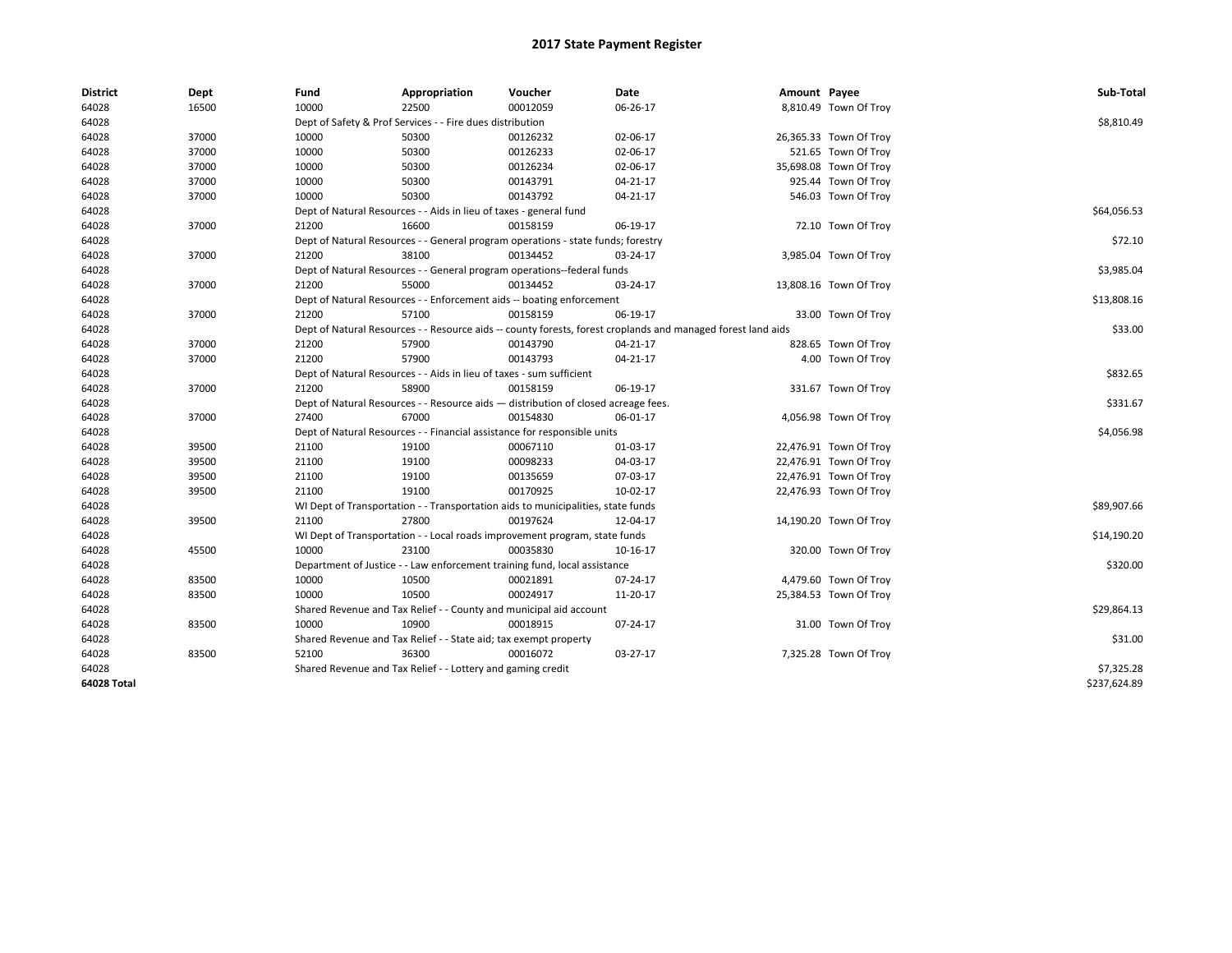| <b>District</b> | Dept  | Fund  | Appropriation                                                                      | Voucher  | Date                                                                                                         | Amount Payee |                             | Sub-Total    |
|-----------------|-------|-------|------------------------------------------------------------------------------------|----------|--------------------------------------------------------------------------------------------------------------|--------------|-----------------------------|--------------|
| 64030           | 16500 | 10000 | 22500                                                                              | 00012060 | 06-26-17                                                                                                     |              | 8,475.36 Walworth, Town of  |              |
| 64030           |       |       | Dept of Safety & Prof Services - - Fire dues distribution                          |          |                                                                                                              |              |                             | \$8,475.36   |
| 64030           | 37000 | 21200 | 16600                                                                              | 00158160 | 06-19-17                                                                                                     |              | 12.67 Walworth, Town of     |              |
| 64030           |       |       | Dept of Natural Resources - - General program operations - state funds; forestry   |          |                                                                                                              |              |                             | \$12.67      |
| 64030           | 37000 | 21200 | 57100                                                                              | 00158160 | 06-19-17                                                                                                     |              | 5.80 Walworth, Town of      |              |
| 64030           |       |       |                                                                                    |          | Dept of Natural Resources - - Resource aids -- county forests, forest croplands and managed forest land aids |              |                             | \$5.80       |
| 64030           | 37000 | 21200 | 58900                                                                              | 00158160 | 06-19-17                                                                                                     |              | 58.29 Walworth, Town of     |              |
| 64030           |       |       | Dept of Natural Resources - - Resource aids - distribution of closed acreage fees. |          |                                                                                                              |              |                             | \$58.29      |
| 64030           | 37000 | 27400 | 67000                                                                              | 00154262 | 06-01-17                                                                                                     |              | 4,548.25 Walworth, Town of  |              |
| 64030           |       |       | Dept of Natural Resources - - Financial assistance for responsible units           |          |                                                                                                              |              |                             | \$4,548.25   |
| 64030           | 39500 | 21100 | 19100                                                                              | 00067111 | 01-03-17                                                                                                     |              | 21,931.92 Walworth, Town of |              |
| 64030           | 39500 | 21100 | 19100                                                                              | 00098234 | 04-03-17                                                                                                     |              | 21,931.92 Walworth, Town of |              |
| 64030           | 39500 | 21100 | 19100                                                                              | 00135660 | 07-03-17                                                                                                     |              | 21,931.92 Walworth, Town of |              |
| 64030           | 39500 | 21100 | 19100                                                                              | 00170926 | 10-02-17                                                                                                     |              | 21,931.92 Walworth, Town of |              |
| 64030           |       |       | WI Dept of Transportation - - Transportation aids to municipalities, state funds   |          |                                                                                                              |              |                             | \$87,727.68  |
| 64030           | 83500 | 10000 | 10500                                                                              | 00021892 | 07-24-17                                                                                                     |              | 1,034.90 Walworth, Town of  |              |
| 64030           | 83500 | 10000 | 10500                                                                              | 00024918 | 11-20-17                                                                                                     |              | 14,257.87 Walworth, Town of |              |
| 64030           |       |       | Shared Revenue and Tax Relief - - County and municipal aid account                 |          |                                                                                                              |              |                             | \$15,292.77  |
| 64030           | 83500 | 10000 | 10900                                                                              | 00018916 | 07-24-17                                                                                                     |              | 396.00 Walworth, Town of    |              |
| 64030           |       |       | Shared Revenue and Tax Relief - - State aid; tax exempt property                   |          |                                                                                                              |              |                             | \$396.00     |
| 64030           | 83500 | 10000 | 11000                                                                              | 00021892 | 07-24-17                                                                                                     |              | 2,481.00 Walworth, Town of  |              |
| 64030           | 83500 | 10000 | 11000                                                                              | 00024918 | 11-20-17                                                                                                     |              | 14,221.47 Walworth, Town of |              |
| 64030           |       |       | Shared Revenue and Tax Relief - - Public utility distribution account              |          |                                                                                                              |              |                             | \$16,702.47  |
| 64030 Total     |       |       |                                                                                    |          |                                                                                                              |              |                             | \$133,219.29 |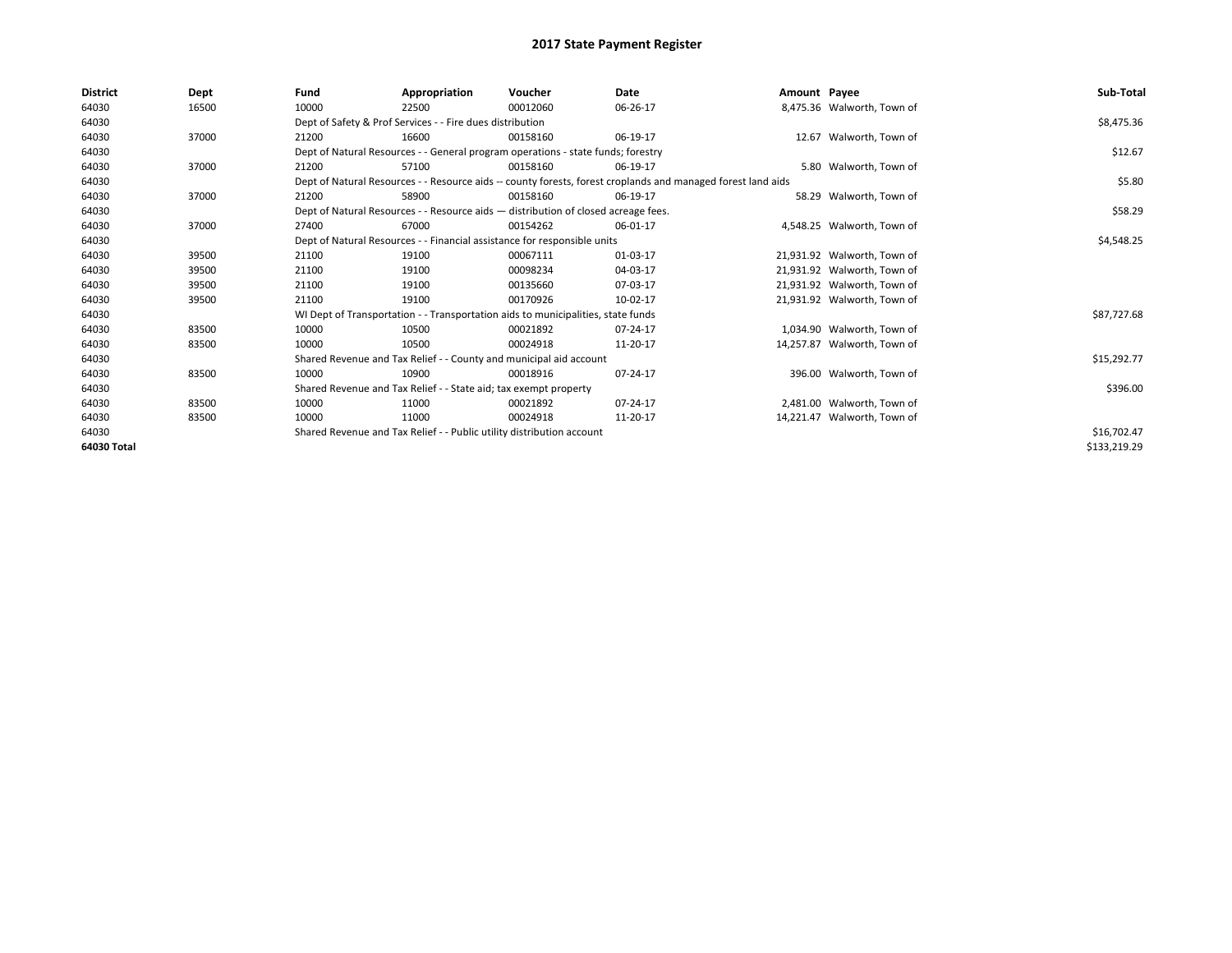| <b>District</b>    | Dept  | Fund  | Appropriation                                                         | Voucher                                                                            | Date                                                                                                         | Amount Payee |                              | Sub-Total    |
|--------------------|-------|-------|-----------------------------------------------------------------------|------------------------------------------------------------------------------------|--------------------------------------------------------------------------------------------------------------|--------------|------------------------------|--------------|
| 64032              | 16500 | 10000 | 22500                                                                 | 00012061                                                                           | 06-26-17                                                                                                     |              | 9,024.58 Town Of Whitewater  |              |
| 64032              |       |       | Dept of Safety & Prof Services - - Fire dues distribution             |                                                                                    |                                                                                                              |              |                              | \$9,024.58   |
| 64032              | 37000 | 10000 | 50300                                                                 | 00126244                                                                           | 02-06-17                                                                                                     |              | 6,300.02 Town Of Whitewater  |              |
| 64032              | 37000 | 10000 | 50300                                                                 | 00126245                                                                           | 02-06-17                                                                                                     |              | 27,574.22 Town Of Whitewater |              |
| 64032              | 37000 | 10000 | 50300                                                                 | 00139290                                                                           | $04-12-17$                                                                                                   |              | 2,803.23 Town Of Whitewater  |              |
| 64032              | 37000 | 10000 | 50300                                                                 | 00143825                                                                           | 04-21-17                                                                                                     |              | 150.89 Town Of Whitewater    |              |
| 64032              | 37000 | 10000 | 50300                                                                 | 00143827                                                                           | 04-21-17                                                                                                     |              | 43.39 Town Of Whitewater     |              |
| 64032              | 37000 | 10000 | 50300                                                                 | 00143828                                                                           | 04-21-17                                                                                                     |              | 280.18 Town Of Whitewater    |              |
| 64032              |       |       | Dept of Natural Resources - - Aids in lieu of taxes - general fund    |                                                                                    |                                                                                                              |              |                              | \$37,151.93  |
| 64032              | 37000 | 21200 | 16600                                                                 | 00158161                                                                           | 06-19-17                                                                                                     |              | 50.69 Town Of Whitewater     |              |
| 64032              |       |       |                                                                       | Dept of Natural Resources - - General program operations - state funds; forestry   |                                                                                                              |              |                              | \$50.69      |
| 64032              | 37000 | 21200 | 38100                                                                 | 00134453                                                                           | 03-24-17                                                                                                     |              | 2,526.78 Town Of Whitewater  |              |
| 64032              |       |       |                                                                       | Dept of Natural Resources - - General program operations--federal funds            |                                                                                                              |              |                              | \$2,526.78   |
| 64032              | 37000 | 21200 | 55000                                                                 | 00134453                                                                           | 03-24-17                                                                                                     |              | 8,755.28 Town Of Whitewater  |              |
| 64032              |       |       |                                                                       | Dept of Natural Resources - - Enforcement aids -- boating enforcement              |                                                                                                              |              |                              | \$8,755.28   |
| 64032              | 37000 | 21200 | 57100                                                                 | 00158161                                                                           | 06-19-17                                                                                                     |              | 23.20 Town Of Whitewater     |              |
| 64032              |       |       |                                                                       |                                                                                    | Dept of Natural Resources - - Resource aids -- county forests, forest croplands and managed forest land aids |              |                              | \$23.20      |
| 64032              | 37000 | 21200 | 57900                                                                 | 00143826                                                                           | 04-21-17                                                                                                     |              | 1,952.28 Town Of Whitewater  |              |
| 64032              | 37000 | 21200 | 57900                                                                 | 00143829                                                                           | 04-21-17                                                                                                     |              | 176.88 Town Of Whitewater    |              |
| 64032              |       |       | Dept of Natural Resources - - Aids in lieu of taxes - sum sufficient  |                                                                                    |                                                                                                              |              |                              | \$2,129.16   |
| 64032              | 37000 | 21200 | 58900                                                                 | 00158161                                                                           | 06-19-17                                                                                                     |              | 233.18 Town Of Whitewater    |              |
| 64032              |       |       |                                                                       | Dept of Natural Resources - - Resource aids - distribution of closed acreage fees. |                                                                                                              |              |                              | \$233.18     |
| 64032              | 37000 | 27400 | 67000                                                                 | 00154080                                                                           | 06-01-17                                                                                                     |              | 5,393.72 Town Of Whitewater  |              |
| 64032              |       |       |                                                                       | Dept of Natural Resources - - Financial assistance for responsible units           |                                                                                                              |              |                              | \$5,393.72   |
| 64032              | 39500 | 21100 | 19100                                                                 | 00067112                                                                           | 01-03-17                                                                                                     |              | 25,251.43 Town Of Whitewater |              |
| 64032              | 39500 | 21100 | 19100                                                                 | 00098235                                                                           | 04-03-17                                                                                                     |              | 25,251.43 Town Of Whitewater |              |
| 64032              | 39500 | 21100 | 19100                                                                 | 00135661                                                                           | 07-03-17                                                                                                     |              | 25,251.43 Town Of Whitewater |              |
| 64032              | 39500 | 21100 | 19100                                                                 | 00170927                                                                           | 10-02-17                                                                                                     |              | 25,251.45 Town Of Whitewater |              |
| 64032              |       |       |                                                                       | WI Dept of Transportation - - Transportation aids to municipalities, state funds   |                                                                                                              |              |                              | \$101,005.74 |
| 64032              | 39500 | 21100 | 27800                                                                 | 00197285                                                                           | 12-01-17                                                                                                     |              | 14,190.20 Town Of Whitewater |              |
| 64032              |       |       |                                                                       | WI Dept of Transportation - - Local roads improvement program, state funds         |                                                                                                              |              |                              | \$14,190.20  |
| 64032              | 83500 | 10000 | 10500                                                                 | 00021893                                                                           | 07-24-17                                                                                                     |              | 2,992.23 Town Of Whitewater  |              |
| 64032              | 83500 | 10000 | 10500                                                                 | 00024919                                                                           | 11-20-17                                                                                                     |              | 16,955.99 Town Of Whitewater |              |
| 64032              |       |       |                                                                       | Shared Revenue and Tax Relief - - County and municipal aid account                 |                                                                                                              |              |                              | \$19,948.22  |
| 64032              | 83500 | 10000 | 10900                                                                 | 00018917                                                                           | 07-24-17                                                                                                     |              | 30.00 Town Of Whitewater     |              |
| 64032              |       |       | Shared Revenue and Tax Relief - - State aid; tax exempt property      |                                                                                    |                                                                                                              |              |                              | \$30.00      |
| 64032              | 83500 | 10000 | 11000                                                                 | 00021893                                                                           | 07-24-17                                                                                                     |              | 1,484.73 Town Of Whitewater  |              |
| 64032              | 83500 | 10000 | 11000                                                                 | 00024919                                                                           | 11-20-17                                                                                                     |              | 8,774.62 Town Of Whitewater  |              |
| 64032              |       |       | Shared Revenue and Tax Relief - - Public utility distribution account |                                                                                    |                                                                                                              |              |                              | \$10,259.35  |
| 64032              | 83500 | 10000 | 50100                                                                 | 00015430                                                                           | 01-31-17                                                                                                     |              | 46.96 Town Of Whitewater     |              |
| 64032              |       |       | Shared Revenue and Tax Relief - - Payments for municipal services     |                                                                                    |                                                                                                              |              |                              | \$46.96      |
| <b>64032 Total</b> |       |       |                                                                       |                                                                                    |                                                                                                              |              |                              | \$210,768.99 |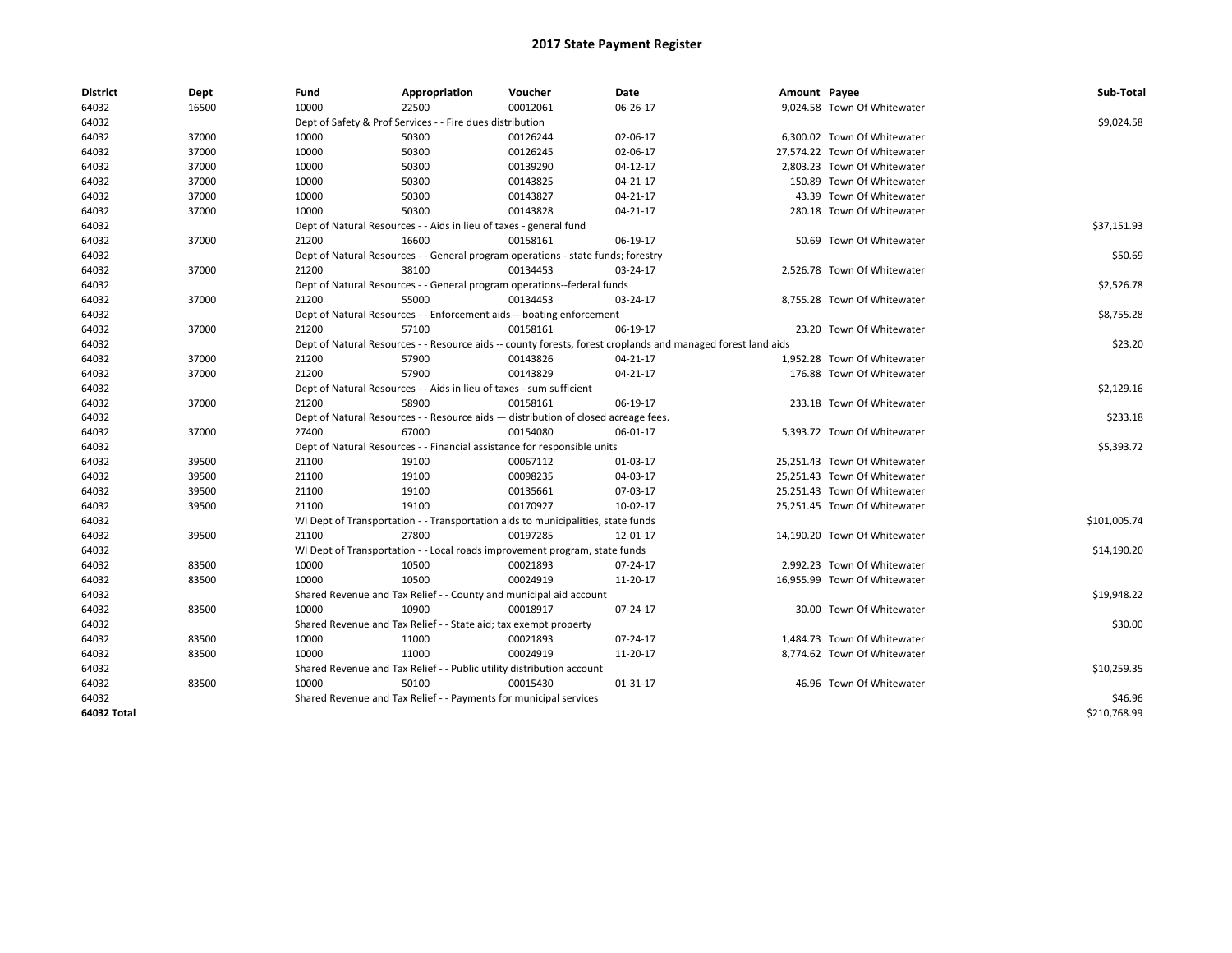| <b>District</b> | Dept  | Fund  | Appropriation                                                    | <b>Voucher</b>                                                                   | Date     | Amount Payee |                                 | Sub-Total    |
|-----------------|-------|-------|------------------------------------------------------------------|----------------------------------------------------------------------------------|----------|--------------|---------------------------------|--------------|
| 64115           | 16500 | 10000 | 22500                                                            | 00012062                                                                         | 06-26-17 |              | 14,362.96 Village Of Bloomfield |              |
| 64115           |       |       | Dept of Safety & Prof Services - - Fire dues distribution        |                                                                                  |          |              |                                 | \$14,362.96  |
| 64115           | 37000 | 27400 | 67000                                                            | 00154374                                                                         | 06-01-17 |              | 9,836.58 Village Of Bloomfield  |              |
| 64115           |       |       |                                                                  | Dept of Natural Resources - - Financial assistance for responsible units         |          |              |                                 | \$9,836.58   |
| 64115           | 37000 | 27400 | 67300                                                            | 00154374                                                                         | 06-01-17 |              | 1,190.24 Village Of Bloomfield  |              |
| 64115           |       |       | Dept of Natural Resources - - Recycling consolidation grants     |                                                                                  |          |              |                                 | \$1,190.24   |
| 64115           | 39500 | 21100 | 19100                                                            | 00067113                                                                         | 01-03-17 |              | 29,954.79 Village Of Bloomfield |              |
| 64115           | 39500 | 21100 | 19100                                                            | 00098236                                                                         | 04-03-17 |              | 29,954.79 Village Of Bloomfield |              |
| 64115           | 39500 | 21100 | 19100                                                            | 00135662                                                                         | 07-03-17 |              | 29,954.79 Village Of Bloomfield |              |
| 64115           | 39500 | 21100 | 19100                                                            | 00170928                                                                         | 10-02-17 |              | 29,954.81 Village Of Bloomfield |              |
| 64115           |       |       |                                                                  | WI Dept of Transportation - - Transportation aids to municipalities, state funds |          |              |                                 | \$119,819.18 |
| 64115           | 83500 | 10000 | 10500                                                            | 00021894                                                                         | 07-24-17 |              | 6,238.80 Village Of Bloomfield  |              |
| 64115           | 83500 | 10000 | 10500                                                            | 00024920                                                                         | 11-20-17 |              | 35,353.19 Village Of Bloomfield |              |
| 64115           |       |       |                                                                  | Shared Revenue and Tax Relief - - County and municipal aid account               |          |              |                                 | \$41,591.99  |
| 64115           | 83500 | 10000 | 10900                                                            | 00018918                                                                         | 07-24-17 |              | 954.00 Village Of Bloomfield    |              |
| 64115           |       |       | Shared Revenue and Tax Relief - - State aid; tax exempt property |                                                                                  |          |              |                                 | \$954.00     |
| 64115 Total     |       |       |                                                                  |                                                                                  |          |              |                                 | \$187,754.95 |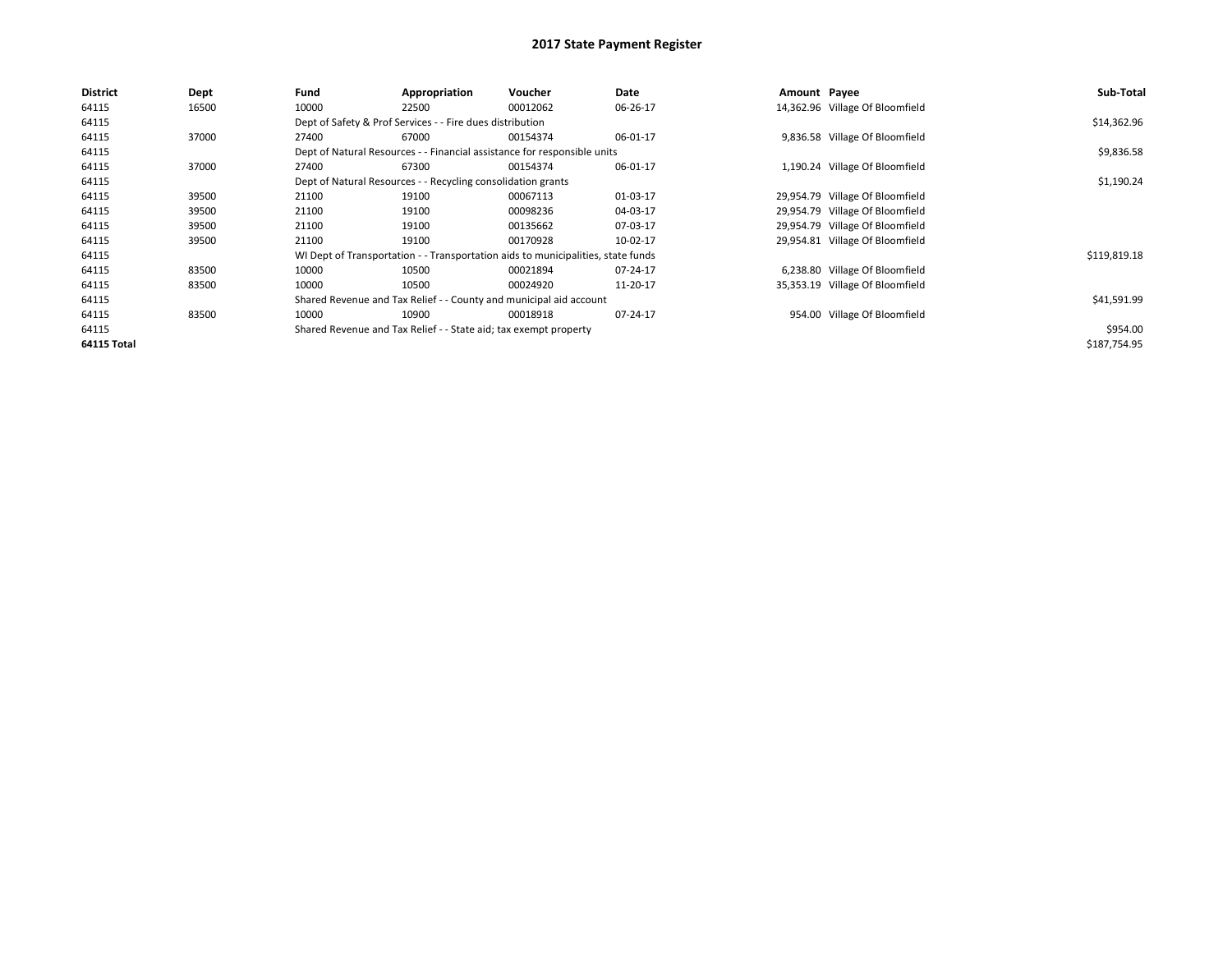| <b>District</b>    | Dept  | Fund  | Appropriation                                                    | <b>Voucher</b>                                                                   | Date     | Amount Payee |                              | Sub-Total    |
|--------------------|-------|-------|------------------------------------------------------------------|----------------------------------------------------------------------------------|----------|--------------|------------------------------|--------------|
| 64116              | 16500 | 10000 | 22500                                                            | 00012063                                                                         | 06-26-17 |              | 4,844.66 Village Of Darien   |              |
| 64116              |       |       | Dept of Safety & Prof Services - - Fire dues distribution        |                                                                                  |          |              |                              | \$4,844.66   |
| 64116              | 37000 | 27400 | 67000                                                            | 00154395                                                                         | 06-01-17 |              | 5,991.17 Village Of Darien   |              |
| 64116              |       |       |                                                                  | Dept of Natural Resources - - Financial assistance for responsible units         |          |              |                              | \$5,991.17   |
| 64116              | 39500 | 21100 | 19100                                                            | 00067114                                                                         | 01-03-17 |              | 24,726.97 Village Of Darien  |              |
| 64116              | 39500 | 21100 | 19100                                                            | 00098237                                                                         | 04-03-17 |              | 24,726.97 Village Of Darien  |              |
| 64116              | 39500 | 21100 | 19100                                                            | 00135663                                                                         | 07-03-17 |              | 24,726.97 Village Of Darien  |              |
| 64116              | 39500 | 21100 | 19100                                                            | 00170929                                                                         | 10-02-17 |              | 24,727.00 Village Of Darien  |              |
| 64116              |       |       |                                                                  | WI Dept of Transportation - - Transportation aids to municipalities, state funds |          |              |                              | \$98,907.91  |
| 64116              | 83500 | 10000 | 10100                                                            | 00021895                                                                         | 07-24-17 |              | 68,753.63 Village Of Darien  |              |
| 64116              |       |       |                                                                  | Shared Revenue and Tax Relief - - Expenditure restraint program account          |          |              |                              | \$68,753.63  |
| 64116              | 83500 | 10000 | 10500                                                            | 00021895                                                                         | 07-24-17 |              | 30,901.15 Village Of Darien  |              |
| 64116              | 83500 | 10000 | 10500                                                            | 00024921                                                                         | 11-20-17 |              | 175,106.53 Village Of Darien |              |
| 64116              |       |       |                                                                  | Shared Revenue and Tax Relief - - County and municipal aid account               |          |              |                              | \$206,007.68 |
| 64116              | 83500 | 10000 | 10900                                                            | 00018919                                                                         | 07-24-17 |              | 5,527.00 Village Of Darien   |              |
| 64116              |       |       | Shared Revenue and Tax Relief - - State aid; tax exempt property |                                                                                  |          |              |                              | \$5,527.00   |
| <b>64116 Total</b> |       |       |                                                                  |                                                                                  |          |              |                              | \$390,032.05 |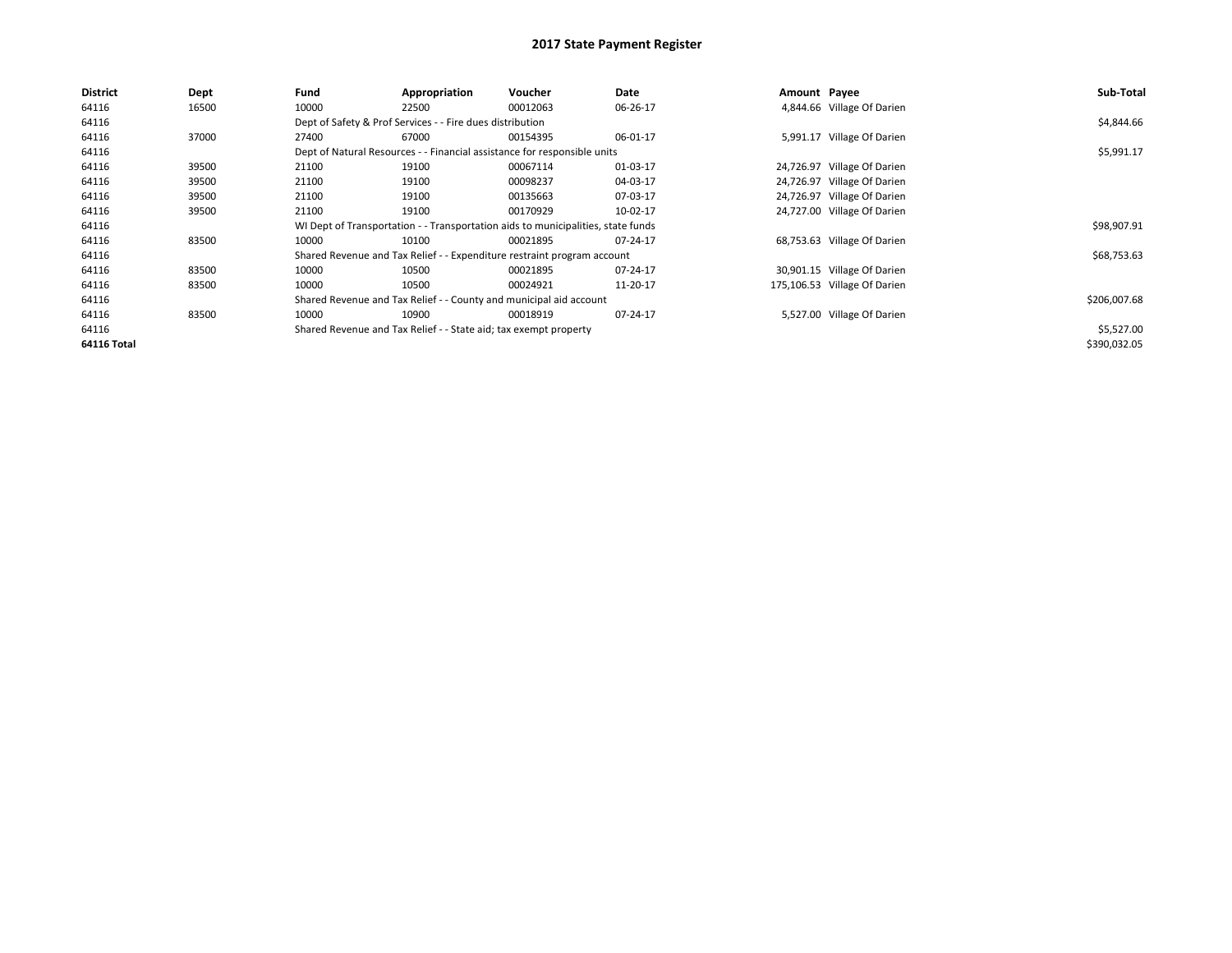| <b>District</b> | Dept  | Fund  | Appropriation                                                                    | Voucher  | <b>Date</b> | Amount Payee |                                 | Sub-Total    |
|-----------------|-------|-------|----------------------------------------------------------------------------------|----------|-------------|--------------|---------------------------------|--------------|
| 64121           | 16500 | 10000 | 22500                                                                            | 00012064 | 06-26-17    |              | 14,933.26 Village Of East Troy  |              |
| 64121           |       |       | Dept of Safety & Prof Services - - Fire dues distribution                        |          |             |              |                                 | \$14,933.26  |
| 64121           | 37000 | 10000 | 50300                                                                            | 00126252 | 02-06-17    |              | 1,797.08 Village Of East Troy   |              |
| 64121           |       |       | Dept of Natural Resources - - Aids in lieu of taxes - general fund               |          |             |              |                                 | \$1,797.08   |
| 64121           | 37000 | 27400 | 67000                                                                            | 00154623 | 06-01-17    |              | 6,907.95 Village Of East Troy   |              |
| 64121           |       |       | Dept of Natural Resources - - Financial assistance for responsible units         |          |             |              |                                 | \$6,907.95   |
| 64121           | 37000 | 27400 | 67300                                                                            | 00154623 | 06-01-17    |              | 1,113.33 Village Of East Troy   |              |
| 64121           |       |       | Dept of Natural Resources - - Recycling consolidation grants                     |          |             |              |                                 | \$1,113.33   |
| 64121           | 39500 | 21100 | 18500                                                                            | 00136105 | 06-29-17    |              | 3,733.35 Village Of East Troy   |              |
| 64121           |       |       | WI Dept of Transportation - - Highway safety, local assistance, federal funds    |          |             |              |                                 | \$3,733.35   |
| 64121           | 39500 | 21100 | 19100                                                                            | 00067115 | 01-03-17    |              | 42,479.33 Village Of East Troy  |              |
| 64121           | 39500 | 21100 | 19100                                                                            | 00098238 | 04-03-17    |              | 42,479.33 Village Of East Troy  |              |
| 64121           | 39500 | 21100 | 19100                                                                            | 00135664 | 07-03-17    |              | 42,479.33 Village Of East Troy  |              |
| 64121           | 39500 | 21100 | 19100                                                                            | 00170930 | 10-02-17    |              | 42,479.34 Village Of East Troy  |              |
| 64121           |       |       | WI Dept of Transportation - - Transportation aids to municipalities, state funds |          |             |              |                                 | \$169,917.33 |
| 64121           | 39500 | 21100 | 27800                                                                            | 00086043 | 02-15-17    |              | 23,974.70 Village Of East Troy  |              |
| 64121           |       |       | WI Dept of Transportation - - Local roads improvement program, state funds       |          |             |              |                                 | \$23,974.70  |
| 64121           | 45500 | 10000 | 23100                                                                            | 00039636 | 12-22-17    |              | 1,120.00 Village Of East Troy   |              |
| 64121           |       |       | Department of Justice - - Law enforcement training fund, local assistance        |          |             |              |                                 | \$1,120.00   |
| 64121           | 83500 | 10000 | 10100                                                                            | 00021896 | 07-24-17    |              | 52,884.63 Village Of East Troy  |              |
| 64121           |       |       | Shared Revenue and Tax Relief - - Expenditure restraint program account          |          |             |              |                                 | \$52,884.63  |
| 64121           | 83500 | 10000 | 10500                                                                            | 00021896 | 07-24-17    |              | 46,644.40 Village Of East Troy  |              |
| 64121           | 83500 | 10000 | 10500                                                                            | 00024922 | 11-20-17    |              | 264,318.29 Village Of East Troy |              |
| 64121           |       |       | Shared Revenue and Tax Relief - - County and municipal aid account               |          |             |              |                                 | \$310,962.69 |
| 64121           | 83500 | 10000 | 10900                                                                            | 00018920 | 07-24-17    |              | 3,933.00 Village Of East Troy   |              |
| 64121           | 83500 | 10000 | 10900                                                                            | 00019994 | 07-24-17    |              | 1,665.00 Village Of East Troy   |              |
| 64121           |       |       | Shared Revenue and Tax Relief - - State aid; tax exempt property                 |          |             |              |                                 | \$5,598.00   |
| 64121           | 83500 | 10000 | 11000                                                                            | 00021896 | 07-24-17    |              | 1,018.18 Village Of East Troy   |              |
| 64121           | 83500 | 10000 | 11000                                                                            | 00024922 | 11-20-17    |              | 5,916.28 Village Of East Troy   |              |
| 64121           |       |       | Shared Revenue and Tax Relief - - Public utility distribution account            |          |             |              |                                 | \$6,934.46   |
| 64121           | 83500 | 52100 | 36300                                                                            | 00016073 | 03-27-17    |              | 6,494.16 Village Of East Troy   |              |
| 64121           |       |       | Shared Revenue and Tax Relief - - Lottery and gaming credit                      |          |             |              |                                 | \$6,494.16   |
| 64121 Total     |       |       |                                                                                  |          |             |              |                                 | \$606,370.94 |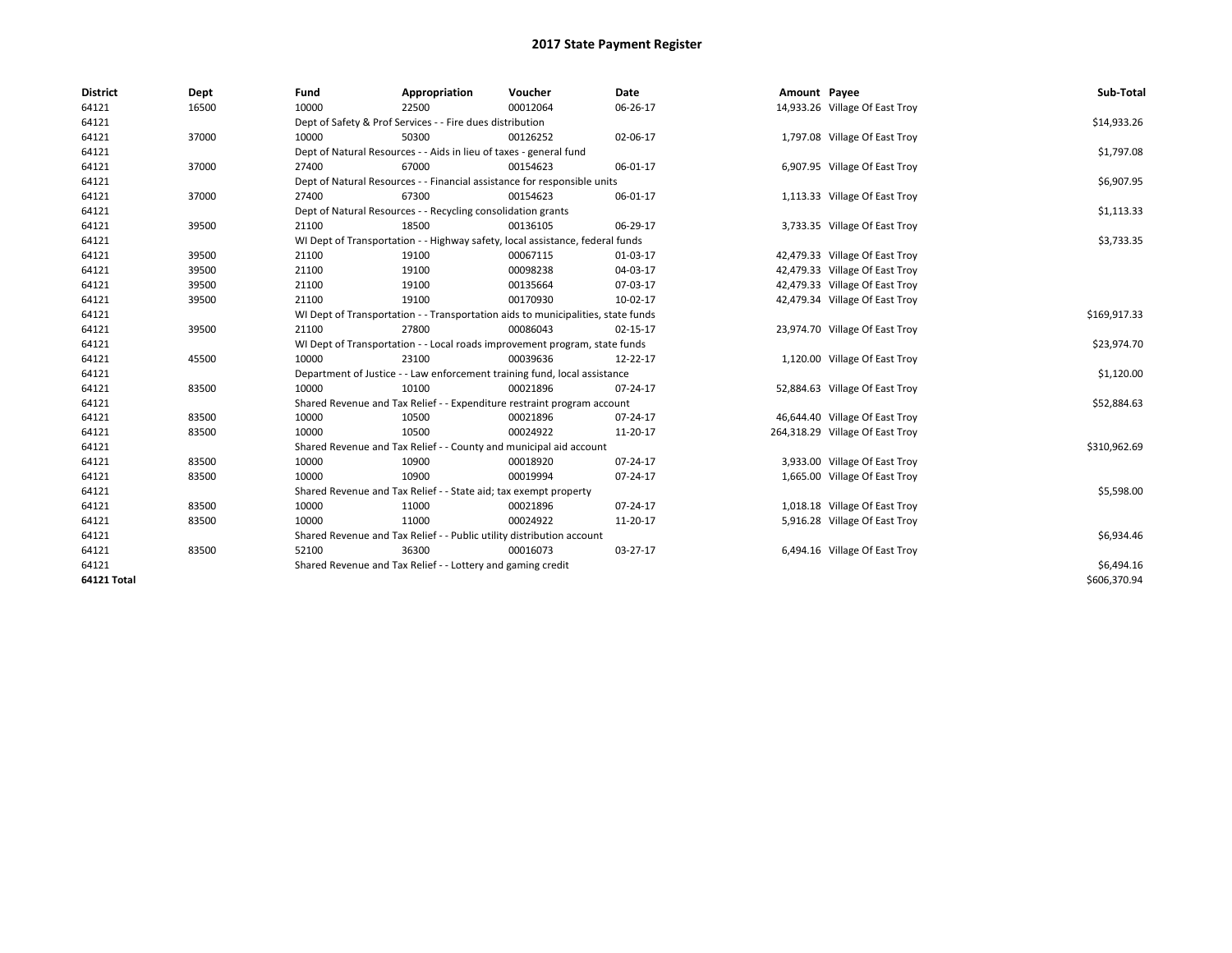| <b>District</b> | Dept  | Fund  | Appropriation                                                                    | Voucher  | Date     | Amount Payee |                              | Sub-Total    |
|-----------------|-------|-------|----------------------------------------------------------------------------------|----------|----------|--------------|------------------------------|--------------|
| 64126           | 16500 | 10000 | 22500                                                                            | 00012065 | 06-26-17 |              | 36,928.50 Village Of Fontana |              |
| 64126           |       |       | Dept of Safety & Prof Services - - Fire dues distribution                        |          |          |              |                              | \$36,928.50  |
| 64126           | 37000 | 27400 | 67000                                                                            | 00154783 | 06-01-17 |              | 16,832.49 Village Of Fontana |              |
| 64126           |       |       | Dept of Natural Resources - - Financial assistance for responsible units         |          |          |              |                              | \$16,832.49  |
| 64126           | 39500 | 21100 | 19100                                                                            | 00067116 | 01-03-17 |              | 84,086.33 Village Of Fontana |              |
| 64126           | 39500 | 21100 | 19100                                                                            | 00098239 | 04-03-17 |              | 84,086.33 Village Of Fontana |              |
| 64126           | 39500 | 21100 | 19100                                                                            | 00135665 | 07-03-17 |              | 84,086.33 Village Of Fontana |              |
| 64126           | 39500 | 21100 | 19100                                                                            | 00170931 | 10-02-17 |              | 84,086.35 Village Of Fontana |              |
| 64126           |       |       | WI Dept of Transportation - - Transportation aids to municipalities, state funds |          |          |              |                              | \$336,345.34 |
| 64126           | 43500 | 10000 | 11900                                                                            | 00167655 | 11-10-17 |              | 5,872.00 Village Of Fontana  |              |
| 64126           |       |       | Department of Health Services - - Emergency medical services; aids               |          |          |              |                              | \$5,872.00   |
| 64126           | 45500 | 10000 | 23100                                                                            | 00021555 | 01-03-17 |              | 960.00 Village Of Fontana    |              |
| 64126           | 45500 | 10000 | 23100                                                                            | 00034923 | 09-27-17 |              | 960.00 Village Of Fontana    |              |
| 64126           |       |       | Department of Justice - - Law enforcement training fund, local assistance        |          |          |              |                              | \$1,920.00   |
| 64126           | 83500 | 10000 | 10500                                                                            | 00021897 | 07-24-17 |              | 3,230.43 Village Of Fontana  |              |
| 64126           | 83500 | 10000 | 10500                                                                            | 00024923 | 11-20-17 |              | 18,305.80 Village Of Fontana |              |
| 64126           |       |       | Shared Revenue and Tax Relief - - County and municipal aid account               |          |          |              |                              | \$21,536.23  |
| 64126           | 83500 | 10000 | 10900                                                                            | 00018921 | 07-24-17 |              | 193.00 Village Of Fontana    |              |
| 64126           | 83500 | 10000 | 10900                                                                            | 00019995 | 07-24-17 |              | 1,091.00 Village Of Fontana  |              |
| 64126           |       |       | Shared Revenue and Tax Relief - - State aid; tax exempt property                 |          |          |              |                              | \$1,284.00   |
| 64126 Total     |       |       |                                                                                  |          |          |              |                              | \$420,718.56 |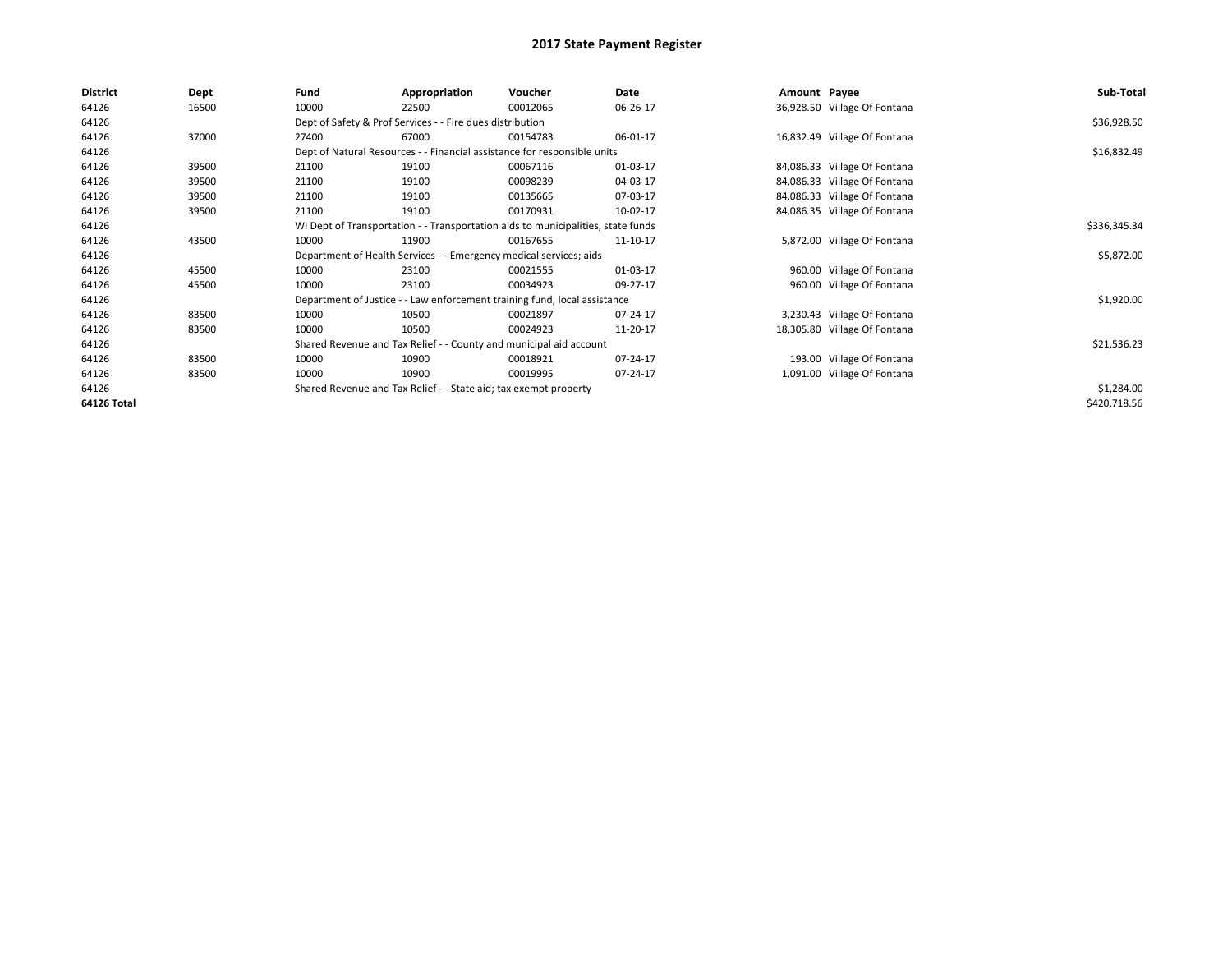| <b>District</b> | Dept  | Fund  | Appropriation                                                                    | Voucher  | Date     | Amount Payee |                                 | Sub-Total    |
|-----------------|-------|-------|----------------------------------------------------------------------------------|----------|----------|--------------|---------------------------------|--------------|
| 64131           | 37000 | 27400 | 67000                                                                            | 00154858 | 06-01-17 |              | 5.669.47 VILLAGE OF GENOA CITY  |              |
| 64131           |       |       | Dept of Natural Resources - - Financial assistance for responsible units         |          |          |              |                                 | \$5,669.47   |
| 64131           | 39500 | 21100 | 19100                                                                            | 00067117 | 01-03-17 |              | 32,854.37 VILLAGE OF GENOA CITY |              |
| 64131           | 39500 | 21100 | 19100                                                                            | 00098240 | 04-03-17 |              | 32.854.37 VILLAGE OF GENOA CITY |              |
| 64131           | 39500 | 21100 | 19100                                                                            | 00135666 | 07-03-17 |              | 32.854.37 VILLAGE OF GENOA CITY |              |
| 64131           | 39500 | 21100 | 19100                                                                            | 00170932 | 10-02-17 |              | 32.854.40 VILLAGE OF GENOA CITY |              |
| 64131           |       |       | WI Dept of Transportation - - Transportation aids to municipalities, state funds |          |          |              |                                 | \$131,417.51 |
| 64131           | 83500 | 10000 | 10100                                                                            | 00021898 | 07-24-17 |              | 40.847.09 VILLAGE OF GENOA CITY |              |
| 64131           |       |       | Shared Revenue and Tax Relief - - Expenditure restraint program account          |          |          |              |                                 | \$40,847.09  |
| 64131           | 83500 | 10000 | 10500                                                                            | 00021898 | 07-24-17 |              | 10,586.61 VILLAGE OF GENOA CITY |              |
| 64131           | 83500 | 10000 | 10500                                                                            | 00024924 | 11-20-17 |              | 59.990.82 VILLAGE OF GENOA CITY |              |
| 64131           |       |       | Shared Revenue and Tax Relief - - County and municipal aid account               |          |          |              |                                 | \$70,577.43  |
| 64131           | 83500 | 10000 | 10900                                                                            | 00018922 | 07-24-17 |              | 962.00 VILLAGE OF GENOA CITY    |              |
| 64131           |       |       | Shared Revenue and Tax Relief - - State aid; tax exempt property                 |          |          |              |                                 | \$962.00     |
| 64131 Total     |       |       |                                                                                  |          |          |              |                                 | \$249.473.50 |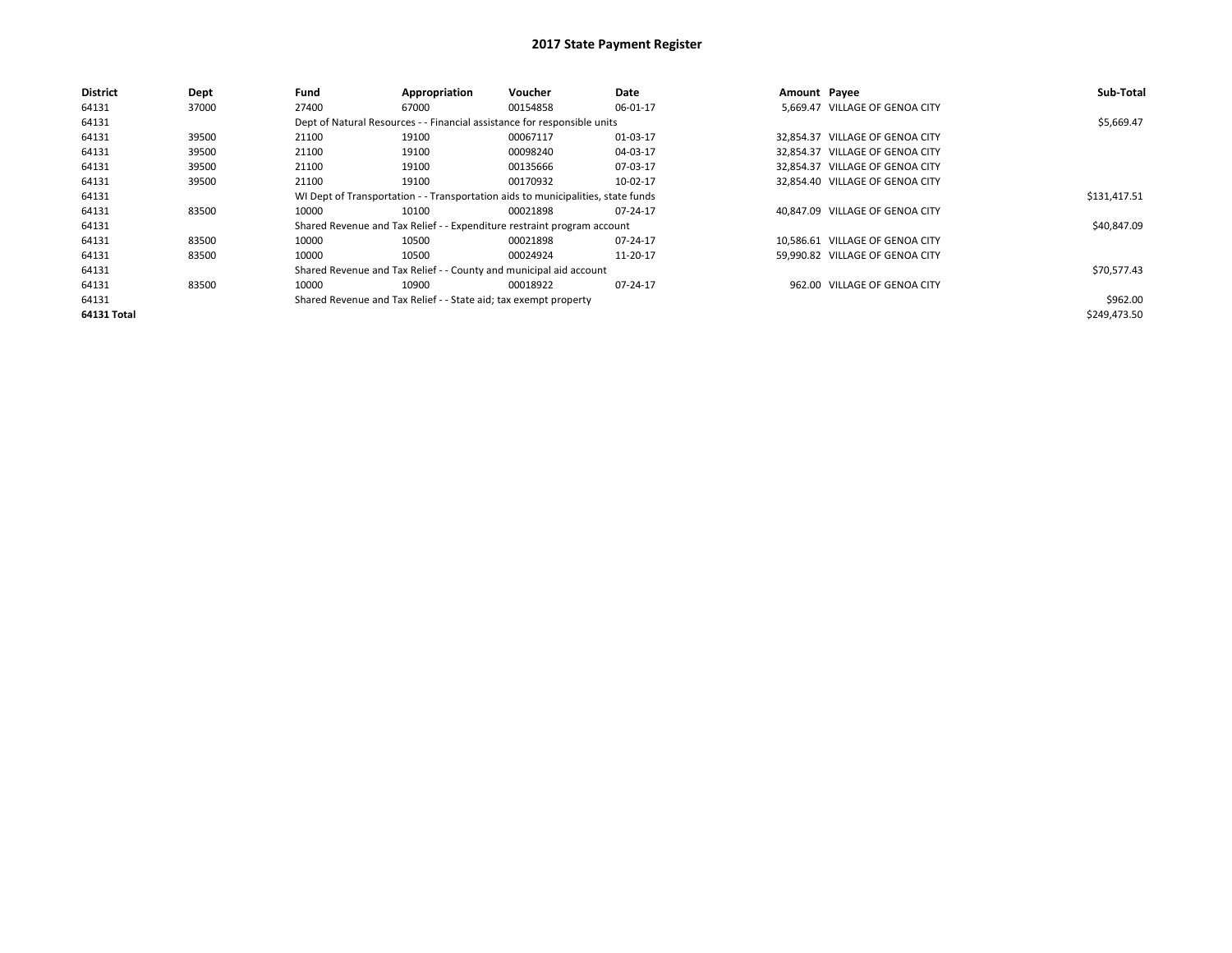| <b>District</b> | Dept  | Fund  | Appropriation                                                                    | Voucher  | Date     | Amount Payee |                                | Sub-Total    |
|-----------------|-------|-------|----------------------------------------------------------------------------------|----------|----------|--------------|--------------------------------|--------------|
| 64153           | 16500 | 10000 | 22500                                                                            | 00012450 | 06-30-17 |              | 34,309.91 Village Of Mukwonago |              |
| 64153           |       |       | Dept of Safety & Prof Services - - Fire dues distribution                        |          |          |              |                                | \$34,309.91  |
| 64153           | 37000 | 10000 | 50300                                                                            | 00126649 | 02-08-17 |              | 3,301.43 Village Of Mukwonago  |              |
| 64153           |       |       | Dept of Natural Resources - - Aids in lieu of taxes - general fund               |          |          |              |                                | \$3,301.43   |
| 64153           | 37000 | 36300 | TA100                                                                            | 00201438 | 12-13-17 |              | 52,265.67 Village Of Mukwonago |              |
| 64153           |       |       | Dept of Natural Resources - - LAND ACQUISITION                                   |          |          |              |                                | \$52,265.67  |
| 64153           | 39500 | 21100 | 18500                                                                            | 00091929 | 03-13-17 |              | 1,294.88 Village Of Mukwonago  |              |
| 64153           | 39500 | 21100 | 18500                                                                            | 00091930 | 03-13-17 |              | 1,412.84 Village Of Mukwonago  |              |
| 64153           | 39500 | 21100 | 18500                                                                            | 00091931 | 03-13-17 |              | 2,235.56 Village Of Mukwonago  |              |
| 64153           | 39500 | 21100 | 18500                                                                            | 00132764 | 06-28-17 |              | 1,888.32 Village Of Mukwonago  |              |
| 64153           | 39500 | 21100 | 18500                                                                            | 00136699 | 06-30-17 |              | 1,379.12 Village Of Mukwonago  |              |
| 64153           | 39500 | 21100 | 18500                                                                            | 00136700 | 06-30-17 |              | 1,984.08 Village Of Mukwonago  |              |
| 64153           | 39500 | 21100 | 18500                                                                            | 00136701 | 06-30-17 |              | 1,579.72 Village Of Mukwonago  |              |
| 64153           | 39500 | 21100 | 18500                                                                            | 00160993 | 09-06-17 |              | 430.24 Village Of Mukwonago    |              |
| 64153           | 39500 | 21100 | 18500                                                                            | 00160994 | 09-06-17 |              | 960.16 Village Of Mukwonago    |              |
| 64153           | 39500 | 21100 | 18500                                                                            | 00161769 | 09-25-17 |              | 4,000.00 Village Of Mukwonago  |              |
| 64153           | 39500 | 21100 | 18500                                                                            | 00163418 | 09-25-17 |              | 1,697.60 Village Of Mukwonago  |              |
| 64153           | 39500 | 21100 | 18500                                                                            | 00180047 | 10-26-17 |              | 1,321.68 Village Of Mukwonago  |              |
| 64153           | 39500 | 21100 | 18500                                                                            | 00198000 | 12-11-17 |              | 496.20 Village Of Mukwonago    |              |
| 64153           | 39500 | 21100 | 18500                                                                            | 00199457 | 12-19-17 |              | 1,996.76 Village Of Mukwonago  |              |
| 64153           |       |       | WI Dept of Transportation - - Highway safety, local assistance, federal funds    |          |          |              |                                | \$22,677.16  |
| 64153           | 43500 | 10000 | 11900                                                                            | 00152506 | 09-01-17 |              | 6,375.74 Village Of Mukwonago  |              |
| 64153           |       |       | Department of Health Services - - Emergency medical services; aids               |          |          |              |                                | \$6,375.74   |
| 64153           | 45500 | 10000 | 23100                                                                            | 00034659 | 09-15-17 |              | 2,720.00 Village Of Mukwonago  |              |
| 64153           |       |       | Department of Justice - - Law enforcement training fund, local assistance        |          |          |              |                                | \$2,720.00   |
| 64153           | 83500 | 10000 | 10900                                                                            | 00018923 | 07-24-17 |              | 57.00 Village Of Mukwonago     |              |
| 64153           |       |       | Shared Revenue and Tax Relief - - State aid; tax exempt property                 |          |          |              |                                | \$57.00      |
| 64153           | 83500 | 10000 | 30200                                                                            | 00020181 | 07-24-17 |              | 3,684.00 Village Of Mukwonago  |              |
| 64153           | 83500 | 10000 | 30200                                                                            | 00022226 | 07-24-17 |              | 25,478.16 Village Of Mukwonago |              |
| 64153           |       |       | Shared Revenue and Tax Relief - - School levy tax credit and first dollar credit |          |          |              |                                | \$29,162.16  |
| 64153           | 83500 | 52100 | 36300                                                                            | 00016231 | 03-27-17 |              | 3,164.35 Village Of Mukwonago  |              |
| 64153           |       |       | Shared Revenue and Tax Relief - - Lottery and gaming credit                      |          |          |              |                                | \$3,164.35   |
| 64153 Total     |       |       |                                                                                  |          |          |              |                                | \$154,033.42 |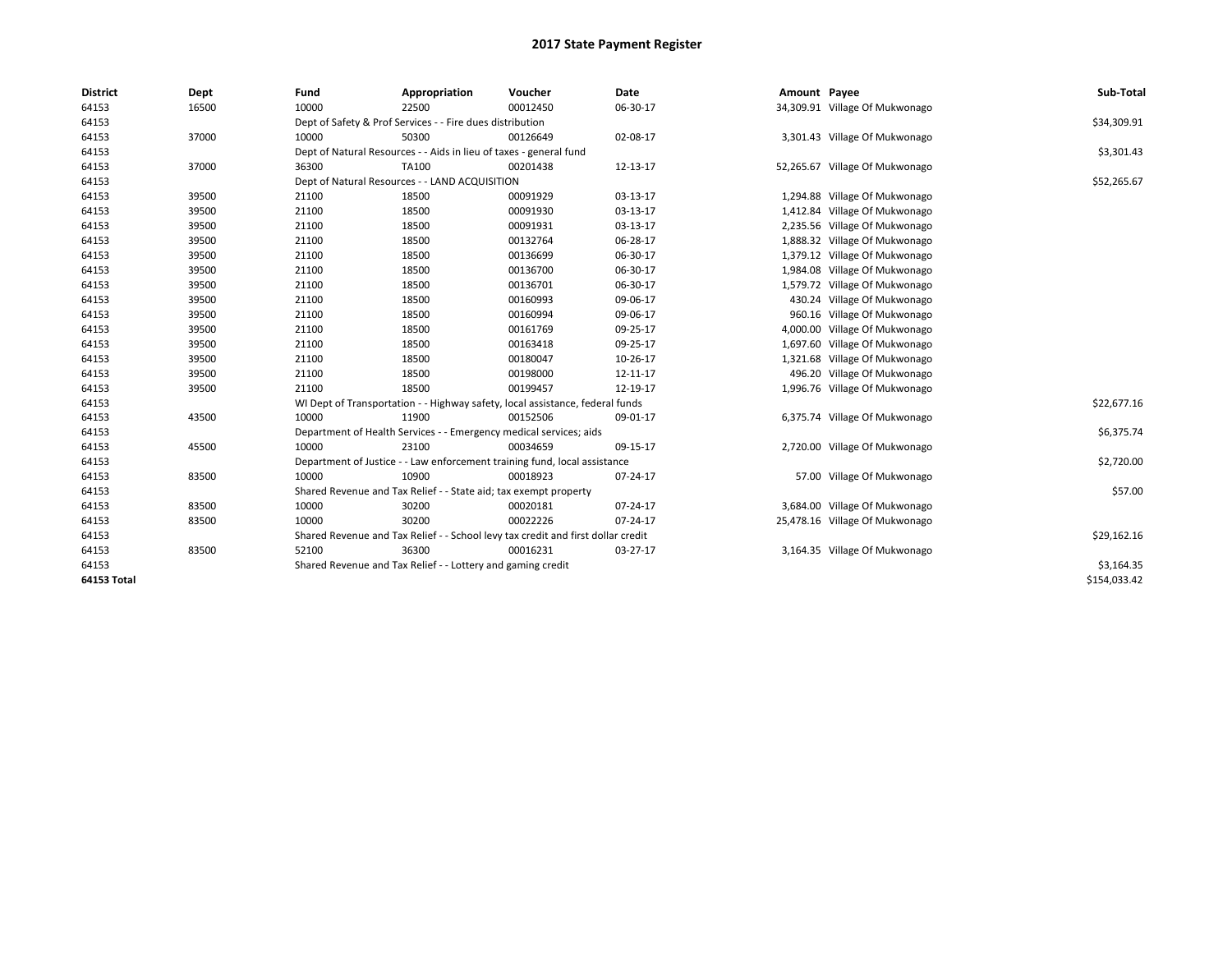| <b>District</b>    | Dept  | Fund                                                        | Appropriation                                                                         | Voucher    | Date     | Amount Payee |                              | Sub-Total    |
|--------------------|-------|-------------------------------------------------------------|---------------------------------------------------------------------------------------|------------|----------|--------------|------------------------------|--------------|
| 64181              | 16500 | 10000                                                       | 22500                                                                                 | 00012066   | 06-26-17 |              | 2,871.91 Village Of Sharon   |              |
| 64181              |       |                                                             | Dept of Safety & Prof Services - - Fire dues distribution                             |            |          |              |                              | \$2,871.91   |
| 64181              | 37000 | 27200                                                       | 66700                                                                                 | 00146559   | 05-02-17 |              | 4,473.51 Village Of Sharon   |              |
| 64181              | 37000 | 27200                                                       | 66700                                                                                 | 00161228   | 06-22-17 |              | 146.58 Village Of Sharon     |              |
| 64181              | 37000 | 27200                                                       | 66700                                                                                 | 00174627   | 08-16-17 |              | 1,837.85 Village Of Sharon   |              |
| 64181              |       |                                                             | Dept of Natural Resources - - Petroleum storage environmental remedial action; awards |            |          |              |                              | \$6,457.94   |
| 64181              | 37000 | 27400                                                       | 67000                                                                                 | 00154213   | 06-01-17 |              | 4,761.40 Village Of Sharon   |              |
| 64181              |       |                                                             | Dept of Natural Resources - - Financial assistance for responsible units              |            |          |              |                              | \$4,761.40   |
| 64181              | 39500 | 21100                                                       | 19100                                                                                 | 00067118   | 01-03-17 |              | 19,929.41 Village Of Sharon  |              |
| 64181              | 39500 | 21100                                                       | 19100                                                                                 | 00098241   | 04-03-17 |              | 19,929.41 Village Of Sharon  |              |
| 64181              | 39500 | 21100                                                       | 19100                                                                                 | 00135667   | 07-03-17 |              | 19,929.41 Village Of Sharon  |              |
| 64181              | 39500 | 21100                                                       | 19100                                                                                 | 00170933   | 10-02-17 |              | 19,929.42 Village Of Sharon  |              |
| 64181              |       |                                                             | WI Dept of Transportation - - Transportation aids to municipalities, state funds      |            |          |              |                              | \$79,717.65  |
| 64181              | 43500 | 10000                                                       | 11900                                                                                 | 00152556   | 09-01-17 |              | 4,910.67 Village Of Sharon   |              |
| 64181              |       |                                                             | Department of Health Services - - Emergency medical services; aids                    |            |          |              |                              | \$4,910.67   |
| 64181              | 43500 | 00005                                                       | 16300                                                                                 | 01LGS      | 11-17-17 |              | 2,000.00 Village Of Sharon   |              |
| 64181              |       |                                                             | Department of Health Services - - Guardianship grant program                          |            |          |              |                              | \$2,000.00   |
| 64181              | 45500 | 10000                                                       | 23100                                                                                 | 00039584   | 12-22-17 |              | 960.00 Village Of Sharon     |              |
| 64181              |       |                                                             | Department of Justice - - Law enforcement training fund, local assistance             |            |          |              |                              | \$960.00     |
| 64181              | 83500 | 10000                                                       | 10500                                                                                 | 00021899   | 07-24-17 |              | 35,311.43 Village Of Sharon  |              |
| 64181              | 83500 | 10000                                                       | 10500                                                                                 | 00024925   | 11-20-17 |              | 198,098.08 Village Of Sharon |              |
| 64181              |       |                                                             | Shared Revenue and Tax Relief - - County and municipal aid account                    |            |          |              |                              | \$233,409.51 |
| 64181              | 83500 | 10000                                                       | 10900                                                                                 | 00018924   | 07-24-17 |              | 606.00 Village Of Sharon     |              |
| 64181              |       |                                                             | Shared Revenue and Tax Relief - - State aid; tax exempt property                      |            |          |              |                              | \$606.00     |
| 64181              | 83500 | 52100                                                       | 36300                                                                                 | 00016074   | 03-27-17 |              | 3,457.44 Village Of Sharon   |              |
| 64181              |       | Shared Revenue and Tax Relief - - Lottery and gaming credit |                                                                                       | \$3,457.44 |          |              |                              |              |
| <b>64181 Total</b> |       |                                                             |                                                                                       |            |          |              |                              | \$339,152.52 |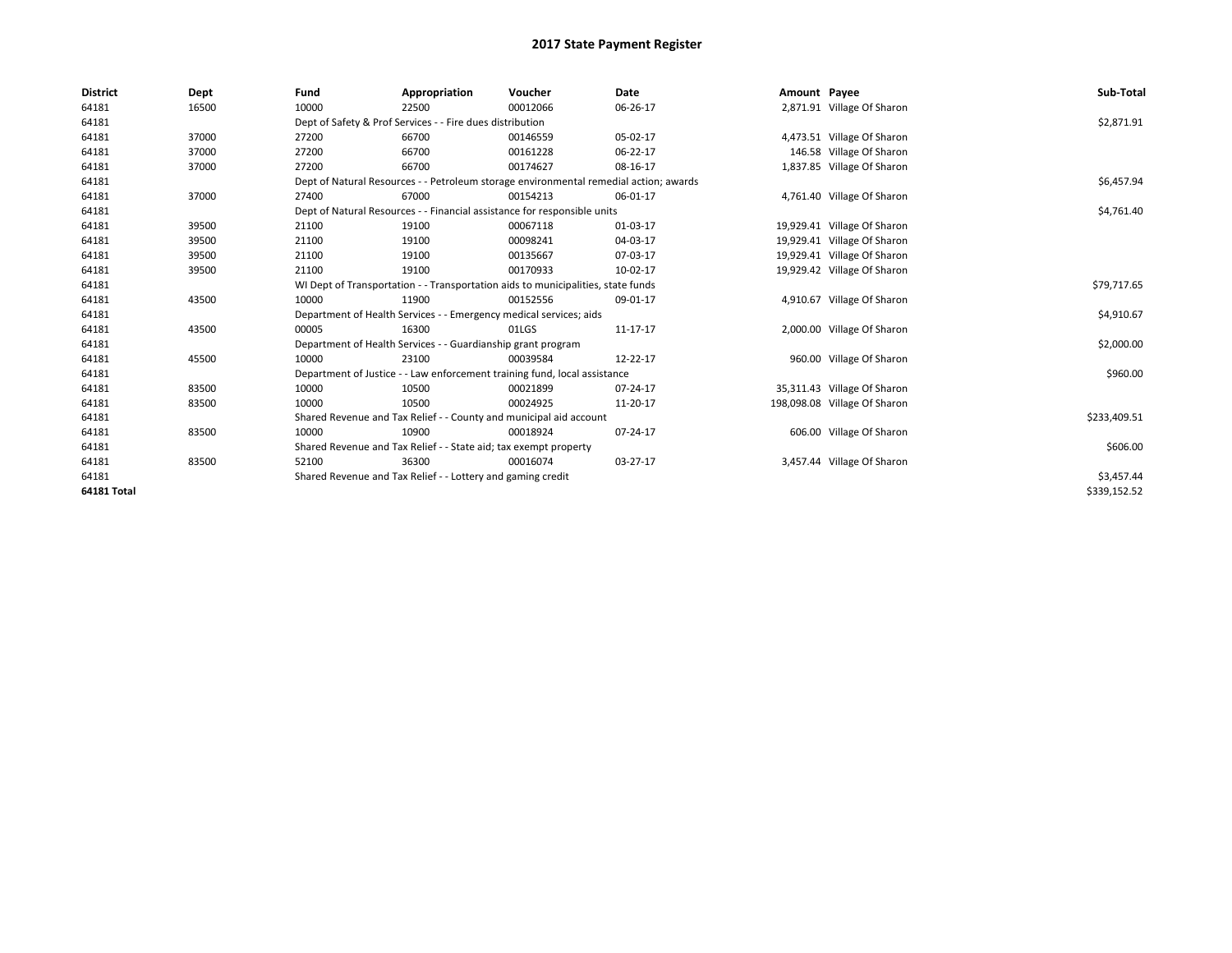| <b>District</b>    | Dept  | Fund  | Appropriation                                                                    | Voucher  | <b>Date</b> | Amount Payee |                               | Sub-Total    |
|--------------------|-------|-------|----------------------------------------------------------------------------------|----------|-------------|--------------|-------------------------------|--------------|
| 64191              | 16500 | 10000 | 22500                                                                            | 00012067 | 06-26-17    |              | 8,635.08 Village Of Walworth  |              |
| 64191              |       |       | Dept of Safety & Prof Services - - Fire dues distribution                        |          |             |              |                               | \$8,635.08   |
| 64191              | 37000 | 27400 | 67000                                                                            | 00154778 | 06-01-17    |              | 8,510.94 Village Of Walworth  |              |
| 64191              |       |       | Dept of Natural Resources - - Financial assistance for responsible units         |          |             |              |                               | \$8,510.94   |
| 64191              | 39500 | 21100 | 18500                                                                            | 00136111 | 06-29-17    |              | 3,894.00 Village Of Walworth  |              |
| 64191              |       |       | WI Dept of Transportation - - Highway safety, local assistance, federal funds    |          |             |              |                               | \$3,894.00   |
| 64191              | 39500 | 21100 | 19100                                                                            | 00067119 | 01-03-17    |              | 24,624.15 Village Of Walworth |              |
| 64191              | 39500 | 21100 | 19100                                                                            | 00098242 | 04-03-17    |              | 24,624.15 Village Of Walworth |              |
| 64191              | 39500 | 21100 | 19100                                                                            | 00135668 | 07-03-17    |              | 24,624.15 Village Of Walworth |              |
| 64191              | 39500 | 21100 | 19100                                                                            | 00170934 | 10-02-17    |              | 24,624.17 Village Of Walworth |              |
| 64191              |       |       | WI Dept of Transportation - - Transportation aids to municipalities, state funds |          |             |              |                               | \$98,496.62  |
| 64191              | 39500 | 21100 | 27800                                                                            | 00179282 | 10-16-17    |              | 23,570.00 Village Of Walworth |              |
| 64191              |       |       | WI Dept of Transportation - - Local roads improvement program, state funds       |          |             |              |                               | \$23,570.00  |
| 64191              | 45500 | 10000 | 23100                                                                            | 00027120 | 04-21-17    |              | 960.00 Village Of Walworth    |              |
| 64191              |       |       | Department of Justice - - Law enforcement training fund, local assistance        |          |             |              |                               | \$960.00     |
| 64191              | 83500 | 10000 | 10100                                                                            | 00021900 | 07-24-17    |              | 27,573.31 Village Of Walworth |              |
| 64191              |       |       | Shared Revenue and Tax Relief - - Expenditure restraint program account          |          |             |              |                               | \$27,573.31  |
| 64191              | 83500 | 10000 | 10500                                                                            | 00021900 | 07-24-17    |              | 6,599.97 Village Of Walworth  |              |
| 64191              | 83500 | 10000 | 10500                                                                            | 00024926 | 11-20-17    |              | 37,399.84 Village Of Walworth |              |
| 64191              |       |       | Shared Revenue and Tax Relief - - County and municipal aid account               |          |             |              |                               | \$43,999.81  |
| 64191              | 83500 | 10000 | 10900                                                                            | 00018925 | 07-24-17    |              | 7,105.00 Village Of Walworth  |              |
| 64191              | 83500 | 10000 | 10900                                                                            | 00019996 | 07-24-17    |              | 12,595.00 Village Of Walworth |              |
| 64191              |       |       | Shared Revenue and Tax Relief - - State aid; tax exempt property                 |          |             |              |                               | \$19,700.00  |
| 64191              | 83500 | 10000 | 11000                                                                            | 00021900 | 07-24-17    |              | 709.41 Village Of Walworth    |              |
| 64191              | 83500 | 10000 | 11000                                                                            | 00024926 | 11-20-17    |              | 4,067.84 Village Of Walworth  |              |
| 64191              |       |       | Shared Revenue and Tax Relief - - Public utility distribution account            |          |             |              |                               | \$4,777.25   |
| <b>64191 Total</b> |       |       |                                                                                  |          |             |              |                               | \$240,117.01 |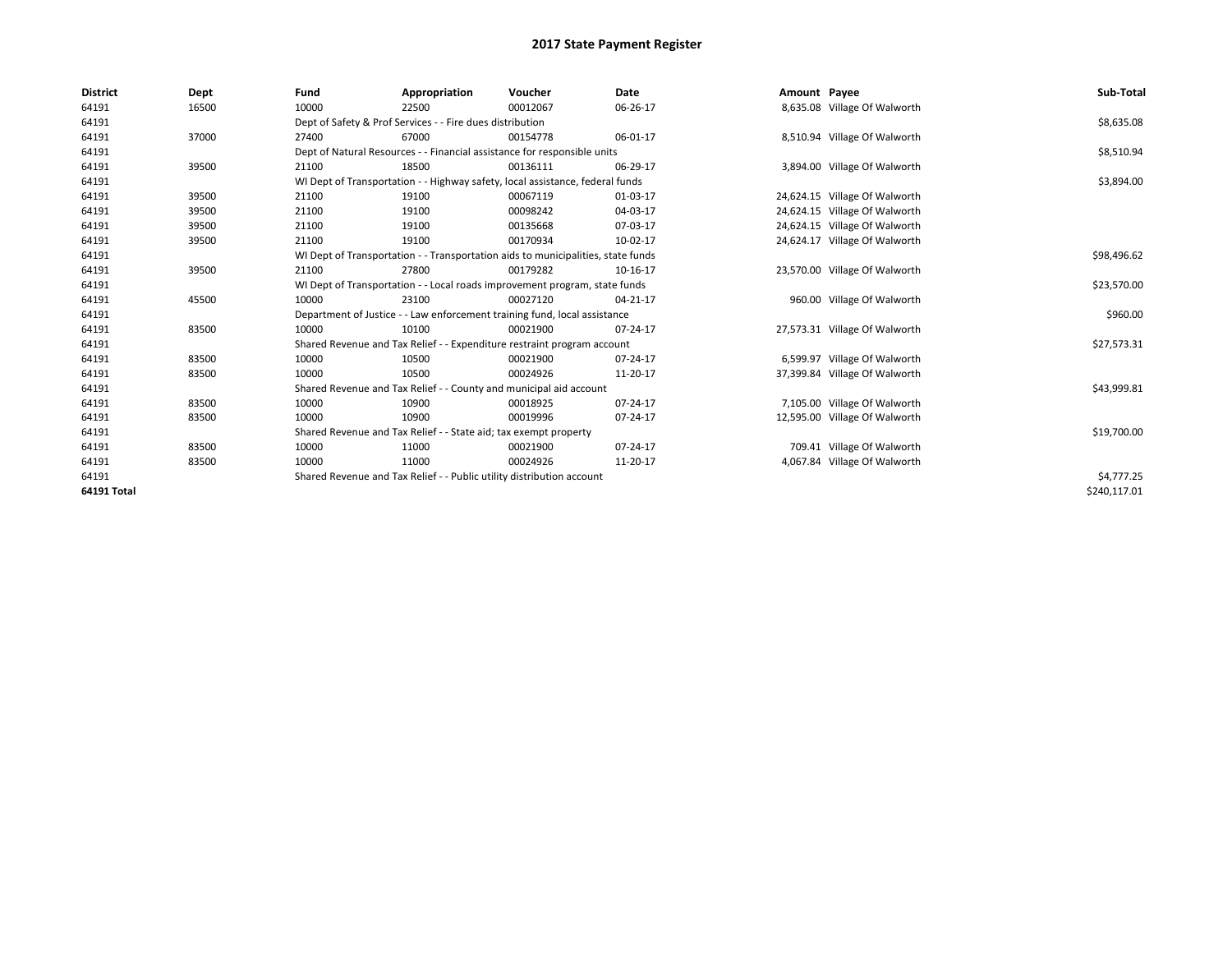| <b>District</b>    | Dept  | Fund                                                                     | Appropriation                                                    | Voucher                                                                          | Date     | Amount Payee |                                   | Sub-Total    |
|--------------------|-------|--------------------------------------------------------------------------|------------------------------------------------------------------|----------------------------------------------------------------------------------|----------|--------------|-----------------------------------|--------------|
| 64192              | 16500 | 10000                                                                    | 22500                                                            | 00012068                                                                         | 06-26-17 |              | 25,602.92 Village Of Williams Bay |              |
| 64192              |       |                                                                          | Dept of Safety & Prof Services - - Fire dues distribution        |                                                                                  |          |              |                                   | \$25,602.92  |
| 64192              | 37000 | 27400                                                                    | 67000                                                            | 00154629                                                                         | 06-01-17 |              | 8,133.76 Village Of Williams Bay  |              |
| 64192              |       | Dept of Natural Resources - - Financial assistance for responsible units |                                                                  | \$8,133.76                                                                       |          |              |                                   |              |
| 64192              | 39500 | 21100                                                                    | 19100                                                            | 00067120                                                                         | 01-03-17 |              | 49,674.55 Village Of Williams Bay |              |
| 64192              | 39500 | 21100                                                                    | 19100                                                            | 00098243                                                                         | 04-03-17 |              | 49,674.55 Village Of Williams Bay |              |
| 64192              | 39500 | 21100                                                                    | 19100                                                            | 00135669                                                                         | 07-03-17 |              | 49,674.55 Village Of Williams Bay |              |
| 64192              | 39500 | 21100                                                                    | 19100                                                            | 00170935                                                                         | 10-02-17 |              | 49,674.57 Village Of Williams Bay |              |
| 64192              |       |                                                                          |                                                                  | WI Dept of Transportation - - Transportation aids to municipalities, state funds |          |              |                                   | \$198,698.22 |
| 64192              | 45500 | 10000                                                                    | 23100                                                            | 00033336                                                                         | 08-18-17 |              | 1,120.00 Village Of Williams Bay  |              |
| 64192              |       |                                                                          |                                                                  | Department of Justice - - Law enforcement training fund, local assistance        |          |              |                                   | \$1,120.00   |
| 64192              | 83500 | 10000                                                                    | 10500                                                            | 00024927                                                                         | 11-20-17 |              | 17,412.93 Village Of Williams Bay |              |
| 64192              |       |                                                                          |                                                                  | Shared Revenue and Tax Relief - - County and municipal aid account               |          |              |                                   | \$17,412.93  |
| 64192              | 83500 | 10000                                                                    | 10900                                                            | 00018926                                                                         | 07-24-17 |              | 452.00 Village Of Williams Bay    |              |
| 64192              |       |                                                                          | Shared Revenue and Tax Relief - - State aid; tax exempt property |                                                                                  |          |              |                                   | \$452.00     |
| 64192              | 83500 | 10000                                                                    | 11000                                                            | 00024927                                                                         | 11-20-17 |              | 1,901.74 Village Of Williams Bay  |              |
| 64192              |       | Shared Revenue and Tax Relief - - Public utility distribution account    |                                                                  | \$1,901.74                                                                       |          |              |                                   |              |
| <b>64192 Total</b> |       |                                                                          |                                                                  |                                                                                  |          |              |                                   | \$253,321.57 |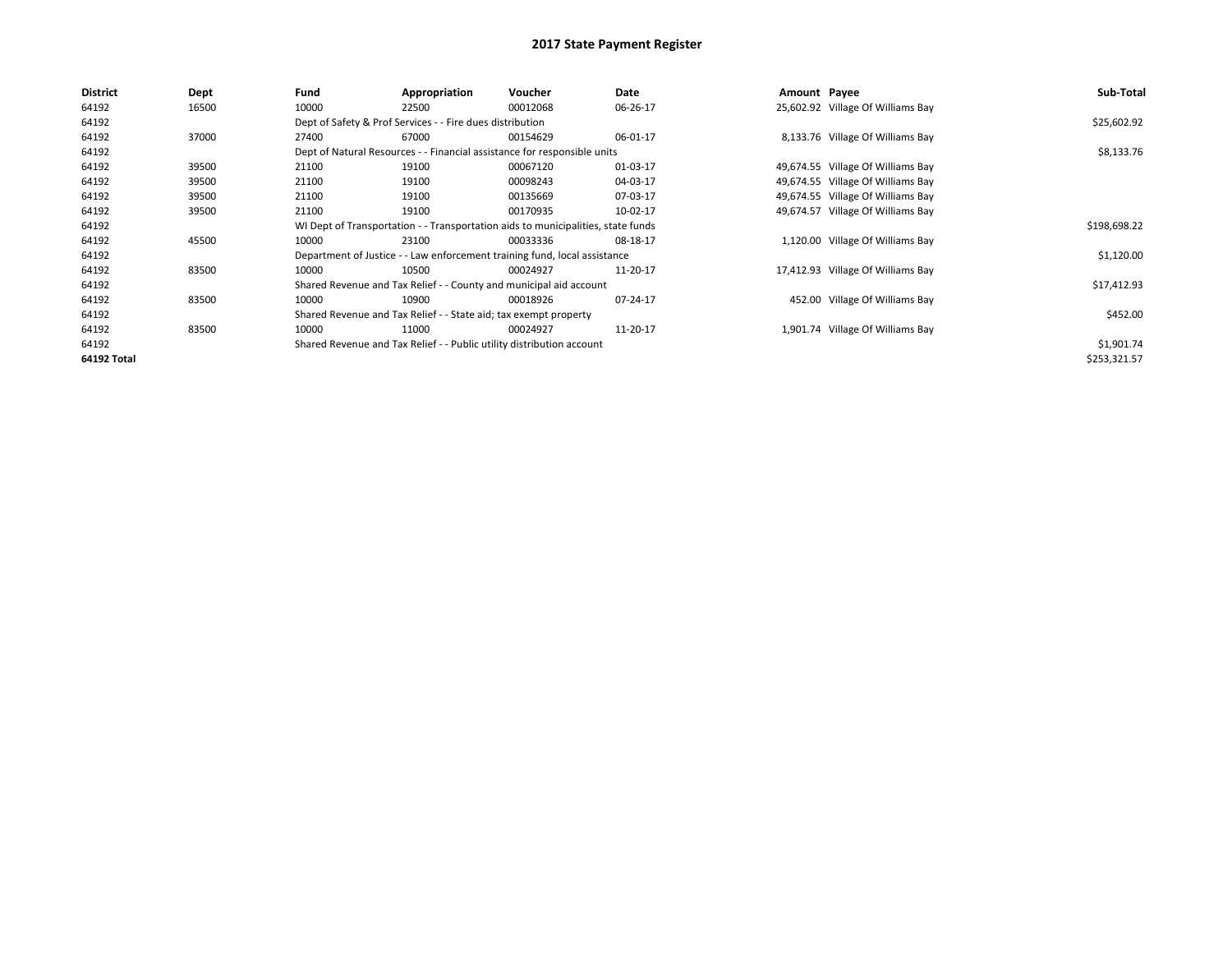| <b>District</b> | Dept  | Fund  | Appropriation                                                         | Voucher                                                                          | Date     | Amount Payee |                            | Sub-Total      |
|-----------------|-------|-------|-----------------------------------------------------------------------|----------------------------------------------------------------------------------|----------|--------------|----------------------------|----------------|
| 64216           | 16500 | 10000 | 22500                                                                 | 00012069                                                                         | 06-26-17 |              | 24,292.48 City Of Delavan  |                |
| 64216           |       |       | Dept of Safety & Prof Services - - Fire dues distribution             |                                                                                  |          |              |                            | \$24,292.48    |
| 64216           | 37000 | 27400 | 67000                                                                 | 00154419                                                                         | 06-01-17 |              | 25,764.97 City Of Delavan  |                |
| 64216           |       |       |                                                                       | Dept of Natural Resources - - Financial assistance for responsible units         |          |              |                            | \$25,764.97    |
| 64216           | 39500 | 21100 | 16200                                                                 | 00067421                                                                         | 01-03-17 |              | 16,961.16 City Of Delavan  |                |
| 64216           | 39500 | 21100 | 16200                                                                 | 00098544                                                                         | 04-03-17 |              | 16,961.16 City Of Delavan  |                |
| 64216           | 39500 | 21100 | 16200                                                                 | 00135970                                                                         | 07-03-17 |              | 16,961.16 City Of Delavan  |                |
| 64216           | 39500 | 21100 | 16200                                                                 | 00171236                                                                         | 10-02-17 |              | 16,961.17 City Of Delavan  |                |
| 64216           |       |       | WI Dept of Transportation - - Connecting highways aids, state funds   |                                                                                  |          |              |                            | \$67,844.65    |
| 64216           | 39500 | 21100 | 19100                                                                 | 00067121                                                                         | 01-03-17 |              | 120,079.74 City Of Delavan |                |
| 64216           | 39500 | 21100 | 19100                                                                 | 00098244                                                                         | 04-03-17 |              | 120,079.74 City Of Delavan |                |
| 64216           | 39500 | 21100 | 19100                                                                 | 00135670                                                                         | 07-03-17 |              | 120,079.74 City Of Delavan |                |
| 64216           | 39500 | 21100 | 19100                                                                 | 00170936                                                                         | 10-02-17 |              | 120,079.76 City Of Delavan |                |
| 64216           |       |       |                                                                       | WI Dept of Transportation - - Transportation aids to municipalities, state funds |          |              |                            | \$480,318.98   |
| 64216           | 45500 | 10000 | 23100                                                                 | 00034658                                                                         | 09-15-17 |              | 3,520.00 City Of Delavan   |                |
| 64216           |       |       |                                                                       | Department of Justice - - Law enforcement training fund, local assistance        |          |              |                            | \$3,520.00     |
| 64216           | 83500 | 10000 | 10100                                                                 | 00021901                                                                         | 07-24-17 |              | 208,037.99 City Of Delavan |                |
| 64216           |       |       |                                                                       | Shared Revenue and Tax Relief - - Expenditure restraint program account          |          |              |                            | \$208,037.99   |
| 64216           | 83500 | 10000 | 10500                                                                 | 00021901                                                                         | 07-24-17 |              | 51,740.94 City Of Delavan  |                |
| 64216           | 83500 | 10000 | 10500                                                                 | 00024928                                                                         | 11-20-17 |              | 293,198.66 City Of Delavan |                |
| 64216           |       |       |                                                                       | Shared Revenue and Tax Relief - - County and municipal aid account               |          |              |                            | \$344,939.60   |
| 64216           | 83500 | 10000 | 10900                                                                 | 00018927                                                                         | 07-24-17 |              | 53,171.00 City Of Delavan  |                |
| 64216           | 83500 | 10000 | 10900                                                                 | 00019997                                                                         | 07-24-17 |              | 5,586.00 City Of Delavan   |                |
| 64216           |       |       | Shared Revenue and Tax Relief - - State aid; tax exempt property      |                                                                                  |          |              |                            | \$58,757.00    |
| 64216           | 83500 | 10000 | 11000                                                                 | 00021901                                                                         | 07-24-17 |              | 973.47 City Of Delavan     |                |
| 64216           | 83500 | 10000 | 11000                                                                 | 00024928                                                                         | 11-20-17 |              | 5,705.95 City Of Delavan   |                |
| 64216           |       |       | Shared Revenue and Tax Relief - - Public utility distribution account |                                                                                  |          |              |                            | \$6,679.42     |
| 64216           | 83500 | 10000 | 50100                                                                 | 00015431                                                                         | 01-31-17 |              | 66,185.11 City Of Delavan  |                |
| 64216           |       |       | Shared Revenue and Tax Relief - - Payments for municipal services     |                                                                                  |          |              |                            | \$66,185.11    |
| 64216 Total     |       |       |                                                                       |                                                                                  |          |              |                            | \$1,286,340.20 |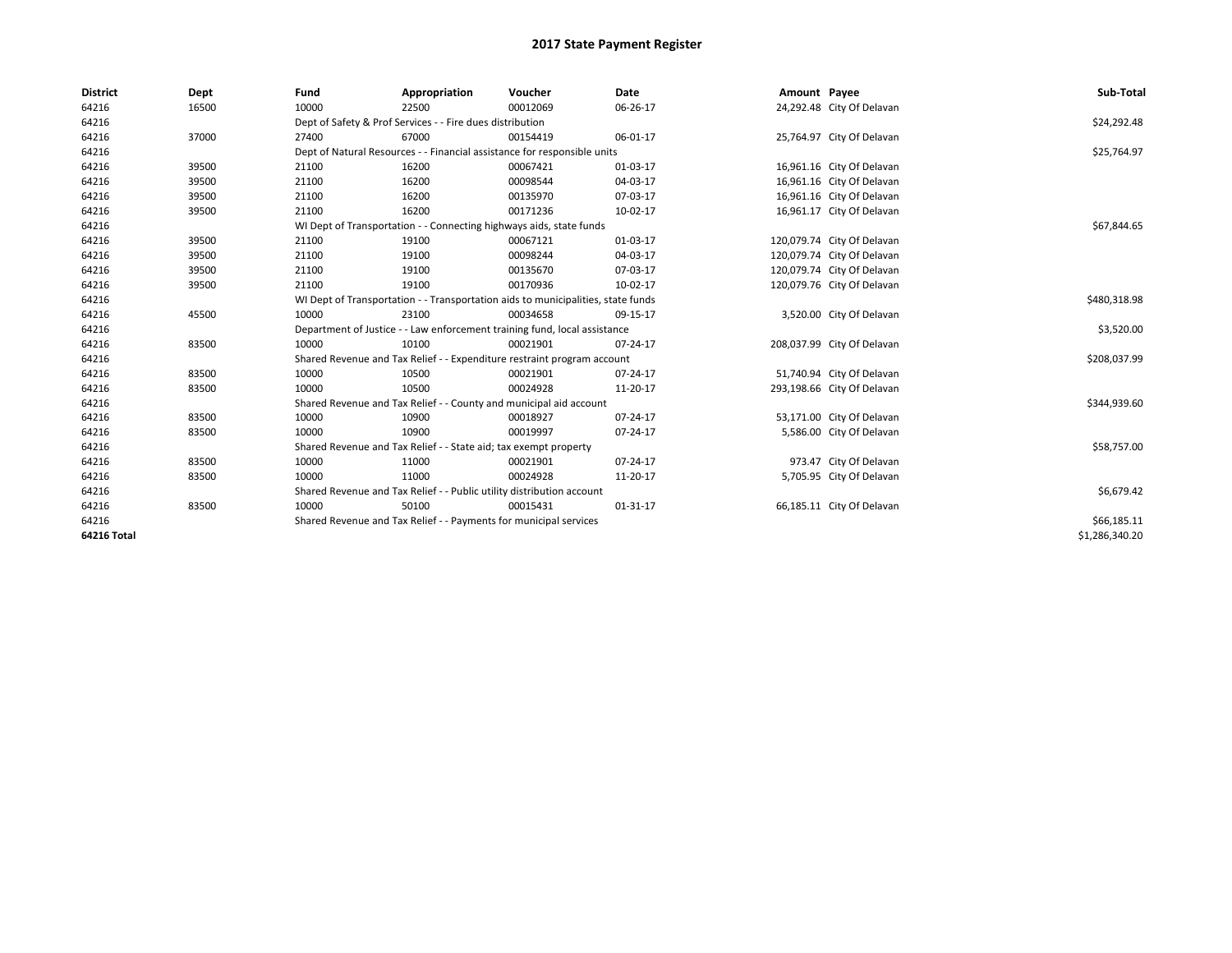| <b>District</b> | Dept  | Fund  | <b>Appropriation</b>                                                                | Voucher  | Date     | Amount Payee |                            | Sub-Total      |
|-----------------|-------|-------|-------------------------------------------------------------------------------------|----------|----------|--------------|----------------------------|----------------|
| 64221           | 16500 | 10000 | 22500                                                                               | 00012070 | 06-26-17 |              | 30,735.10 City Of Elkhorn  |                |
| 64221           |       |       | Dept of Safety & Prof Services - - Fire dues distribution                           |          |          |              |                            | \$30,735.10    |
| 64221           | 37000 | 27400 | 67000                                                                               | 00154526 | 06-01-17 |              | 13,804.81 City Of Elkhorn  |                |
| 64221           |       |       | Dept of Natural Resources - - Financial assistance for responsible units            |          |          |              |                            | \$13,804.81    |
| 64221           | 39500 | 21100 | 16200                                                                               | 00067422 | 01-03-17 |              | 25,590.66 City Of Elkhorn  |                |
| 64221           | 39500 | 21100 | 16200                                                                               | 00098545 | 04-03-17 |              | 25,590.66 City Of Elkhorn  |                |
| 64221           | 39500 | 21100 | 16200                                                                               | 00135971 | 07-03-17 |              | 25,590.66 City Of Elkhorn  |                |
| 64221           | 39500 | 21100 | 16200                                                                               | 00171237 | 10-02-17 |              | 25,590.69 City Of Elkhorn  |                |
| 64221           |       |       | WI Dept of Transportation - - Connecting highways aids, state funds                 |          |          |              |                            | \$102,362.67   |
| 64221           | 39500 | 21100 | 19100                                                                               | 00067122 | 01-03-17 |              | 125,267.82 City Of Elkhorn |                |
| 64221           | 39500 | 21100 | 19100                                                                               | 00098245 | 04-03-17 |              | 125,267.82 City Of Elkhorn |                |
| 64221           | 39500 | 21100 | 19100                                                                               | 00135671 | 07-03-17 |              | 125,267.82 City Of Elkhorn |                |
| 64221           | 39500 | 21100 | 19100                                                                               | 00170937 | 10-02-17 |              | 125,267.84 City Of Elkhorn |                |
| 64221           |       |       | WI Dept of Transportation - - Transportation aids to municipalities, state funds    |          |          |              |                            | \$501,071.30   |
| 64221           | 39500 | 21100 | 36500                                                                               | 00073201 | 01-12-17 |              | 170.23 City Of Elkhorn     |                |
| 64221           | 39500 | 21100 | 36500                                                                               | 00083629 | 02-08-17 |              | 188.12 City Of Elkhorn     |                |
| 64221           | 39500 | 21100 | 36500                                                                               | 00103711 | 04-07-17 |              | 141.94 City Of Elkhorn     |                |
| 64221           | 39500 | 21100 | 36500                                                                               | 00112969 | 05-03-17 |              | 181.00 City Of Elkhorn     |                |
| 64221           | 39500 | 21100 | 36500                                                                               | 00139323 | 06-30-17 |              | 146.64 City Of Elkhorn     |                |
| 64221           | 39500 | 21100 | 36500                                                                               | 00151308 | 08-07-17 |              | 136.86 City Of Elkhorn     |                |
| 64221           | 39500 | 21100 | 36500                                                                               | 00165374 | 09-15-17 |              | 154.02 City Of Elkhorn     |                |
| 64221           | 39500 | 21100 | 36500                                                                               | 00175967 | 10-06-17 |              | 177.92 City Of Elkhorn     |                |
| 64221           | 39500 | 21100 | 36500                                                                               | 00189077 | 11-07-17 |              | 156.06 City Of Elkhorn     |                |
| 64221           | 39500 | 21100 | 36500                                                                               | 00198170 | 12-05-17 |              | 191.26 City Of Elkhorn     |                |
| 64221           |       |       | WI Dept of Transportation - - Highway system management and operations, state funds |          |          |              |                            | \$1,644.05     |
| 64221           | 43500 | 10000 | 11900                                                                               | 00152421 | 09-01-17 |              | 6,197.97 City Of Elkhorn   |                |
| 64221           |       |       | Department of Health Services - - Emergency medical services; aids                  |          |          |              |                            | \$6,197.97     |
| 64221           | 45500 | 10000 | 23100                                                                               | 00035820 | 10-16-17 |              | 2,240.00 City Of Elkhorn   |                |
| 64221           |       |       | Department of Justice - - Law enforcement training fund, local assistance           |          |          |              |                            | \$2,240.00     |
| 64221           | 83500 | 10000 | 10100                                                                               | 00021902 | 07-24-17 |              | 135,138.57 City Of Elkhorn |                |
| 64221           |       |       | Shared Revenue and Tax Relief - - Expenditure restraint program account             |          |          |              |                            | \$135,138.57   |
| 64221           | 83500 | 10000 | 10500                                                                               | 00021902 | 07-24-17 |              | 49,494.01 City Of Elkhorn  |                |
| 64221           | 83500 | 10000 | 10500                                                                               | 00024929 | 11-20-17 |              | 280,466.07 City Of Elkhorn |                |
| 64221           |       |       | Shared Revenue and Tax Relief - - County and municipal aid account                  |          |          |              |                            | \$329,960.08   |
| 64221           | 83500 | 10000 | 10900                                                                               | 00018928 | 07-24-17 |              | 19,860.00 City Of Elkhorn  |                |
| 64221           | 83500 | 10000 | 10900                                                                               | 00019998 | 07-24-17 |              | 6,229.00 City Of Elkhorn   |                |
| 64221           |       |       | Shared Revenue and Tax Relief - - State aid; tax exempt property                    |          |          |              |                            | \$26,089.00    |
| 64221           | 83500 | 10000 | 11000                                                                               | 00021902 | 07-24-17 |              | 2,882.79 City Of Elkhorn   |                |
| 64221           | 83500 | 10000 | 11000                                                                               | 00024929 | 11-20-17 |              | 16,541.10 City Of Elkhorn  |                |
| 64221           |       |       | Shared Revenue and Tax Relief - - Public utility distribution account               |          |          |              |                            | \$19,423.89    |
| 64221           | 83500 | 10000 | 50100                                                                               | 00015432 | 01-31-17 |              | 2,464.63 City Of Elkhorn   |                |
| 64221           |       |       | Shared Revenue and Tax Relief - - Payments for municipal services                   |          |          |              |                            | \$2,464.63     |
| 64221           | 83500 | 52100 | 36300                                                                               | 00016075 | 03-27-17 |              | 5,518.17 City Of Elkhorn   |                |
| 64221           |       |       | Shared Revenue and Tax Relief - - Lottery and gaming credit                         |          |          |              |                            | \$5,518.17     |
| 64221 Total     |       |       |                                                                                     |          |          |              |                            | \$1,176,650.24 |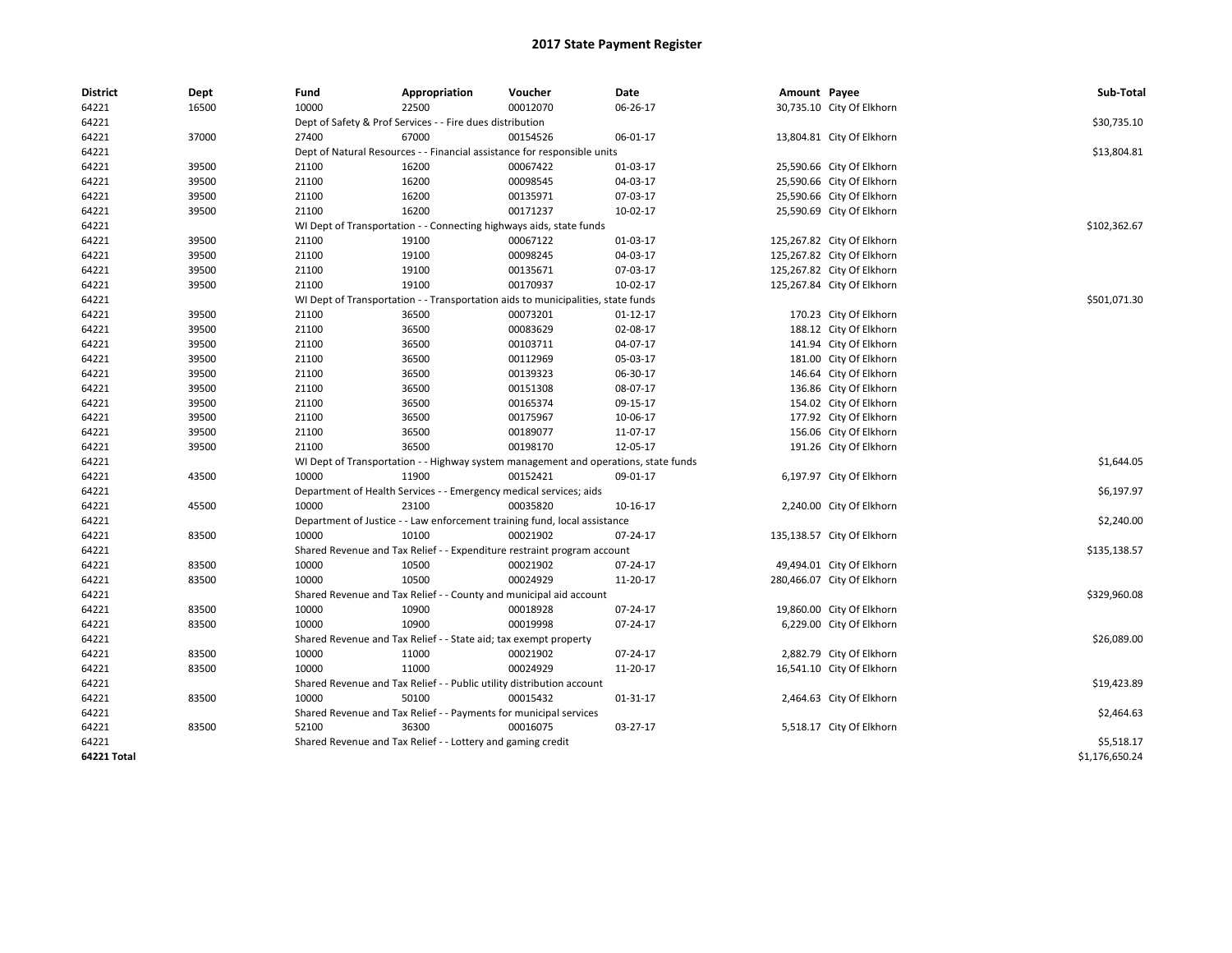| <b>District</b> | Dept  | Fund  | Appropriation                                                                    | Voucher  | Date           | Amount Payee |                                 | Sub-Total    |
|-----------------|-------|-------|----------------------------------------------------------------------------------|----------|----------------|--------------|---------------------------------|--------------|
| 64246           | 16500 | 10000 | 22500                                                                            | 00012071 | 06-26-17       |              | 45,577.92 Lake Geneva, City of  |              |
| 64246           |       |       | Dept of Safety & Prof Services - - Fire dues distribution                        |          |                |              |                                 | \$45,577.92  |
| 64246           | 37000 | 21200 | 57900                                                                            | 00143314 | 04-21-17       |              | 173.32 Lake Geneva, City of     |              |
| 64246           |       |       | Dept of Natural Resources - - Aids in lieu of taxes - sum sufficient             |          |                |              |                                 | \$173.32     |
| 64246           | 37000 | 27400 | 67000                                                                            | 00154120 | 06-01-17       |              | 23,772.14 Lake Geneva, City of  |              |
| 64246           |       |       | Dept of Natural Resources - - Financial assistance for responsible units         |          |                |              |                                 | \$23,772.14  |
| 64246           | 39500 | 21100 | 16200                                                                            | 00067423 | 01-03-17       |              | 12,300.26 Lake Geneva, City of  |              |
| 64246           | 39500 | 21100 | 16200                                                                            | 00098546 | 04-03-17       |              | 12,300.26 Lake Geneva, City of  |              |
| 64246           | 39500 | 21100 | 16200                                                                            | 00135972 | 07-03-17       |              | 12,300.26 Lake Geneva, City of  |              |
| 64246           | 39500 | 21100 | 16200                                                                            | 00171238 | 10-02-17       |              | 12,300.27 Lake Geneva, City of  |              |
| 64246           |       |       | WI Dept of Transportation - - Connecting highways aids, state funds              |          |                |              |                                 | \$49,201.05  |
| 64246           | 39500 | 21100 | 19100                                                                            | 00067123 | 01-03-17       |              | 165,557.17 Lake Geneva, City of |              |
| 64246           | 39500 | 21100 | 19100                                                                            | 00098246 | 04-03-17       |              | 165,557.17 Lake Geneva, City of |              |
| 64246           | 39500 | 21100 | 19100                                                                            | 00135672 | 07-03-17       |              | 165,557.17 Lake Geneva, City of |              |
| 64246           | 39500 | 21100 | 19100                                                                            | 00170938 | 10-02-17       |              | 165,557.19 Lake Geneva, City of |              |
| 64246           |       |       | WI Dept of Transportation - - Transportation aids to municipalities, state funds |          |                |              |                                 | \$662,228.70 |
| 64246           | 43500 | 10000 | 11900                                                                            | 00152465 | 09-01-17       |              | 5,627.17 Lake Geneva, City of   |              |
| 64246           |       |       | Department of Health Services - - Emergency medical services; aids               |          |                |              |                                 | \$5,627.17   |
| 64246           | 45500 | 10000 | 23100                                                                            | 00022755 | $01 - 26 - 17$ |              | 160.00 Lake Geneva, City of     |              |
| 64246           | 45500 | 10000 | 23100                                                                            | 00039668 | 12-22-17       |              | 4,320.00 Lake Geneva, City of   |              |
| 64246           |       |       | Department of Justice - - Law enforcement training fund, local assistance        |          |                |              |                                 | \$4,480.00   |
| 64246           | 83500 | 10000 | 10500                                                                            | 00021903 | 07-24-17       |              | 14,371.14 Lake Geneva, City of  |              |
| 64246           | 83500 | 10000 | 10500                                                                            | 00024930 | 11-20-17       |              | 81,436.48 Lake Geneva, City of  |              |
| 64246           |       |       | Shared Revenue and Tax Relief - - County and municipal aid account               |          |                |              |                                 | \$95,807.62  |
| 64246           | 83500 | 10000 | 10900                                                                            | 00018929 | 07-24-17       |              | 18,479.00 Lake Geneva, City of  |              |
| 64246           |       |       | Shared Revenue and Tax Relief - - State aid; tax exempt property                 |          |                |              |                                 | \$18,479.00  |
| 64246           | 83500 | 10000 | 11000                                                                            | 00021903 | 07-24-17       |              | 2,007.72 Lake Geneva, City of   |              |
| 64246           | 83500 | 10000 | 11000                                                                            | 00024930 | 11-20-17       |              | 11,595.23 Lake Geneva, City of  |              |
| 64246           |       |       | Shared Revenue and Tax Relief - - Public utility distribution account            |          |                |              |                                 | \$13,602.95  |
| 64246           | 83500 | 10000 | 50100                                                                            | 00015433 | 01-31-17       |              | 3,676.04 Lake Geneva, City of   |              |
| 64246           |       |       | Shared Revenue and Tax Relief - - Payments for municipal services                |          |                |              |                                 | \$3,676.04   |
| 64246 Total     |       |       |                                                                                  |          |                |              |                                 | \$922,625.91 |